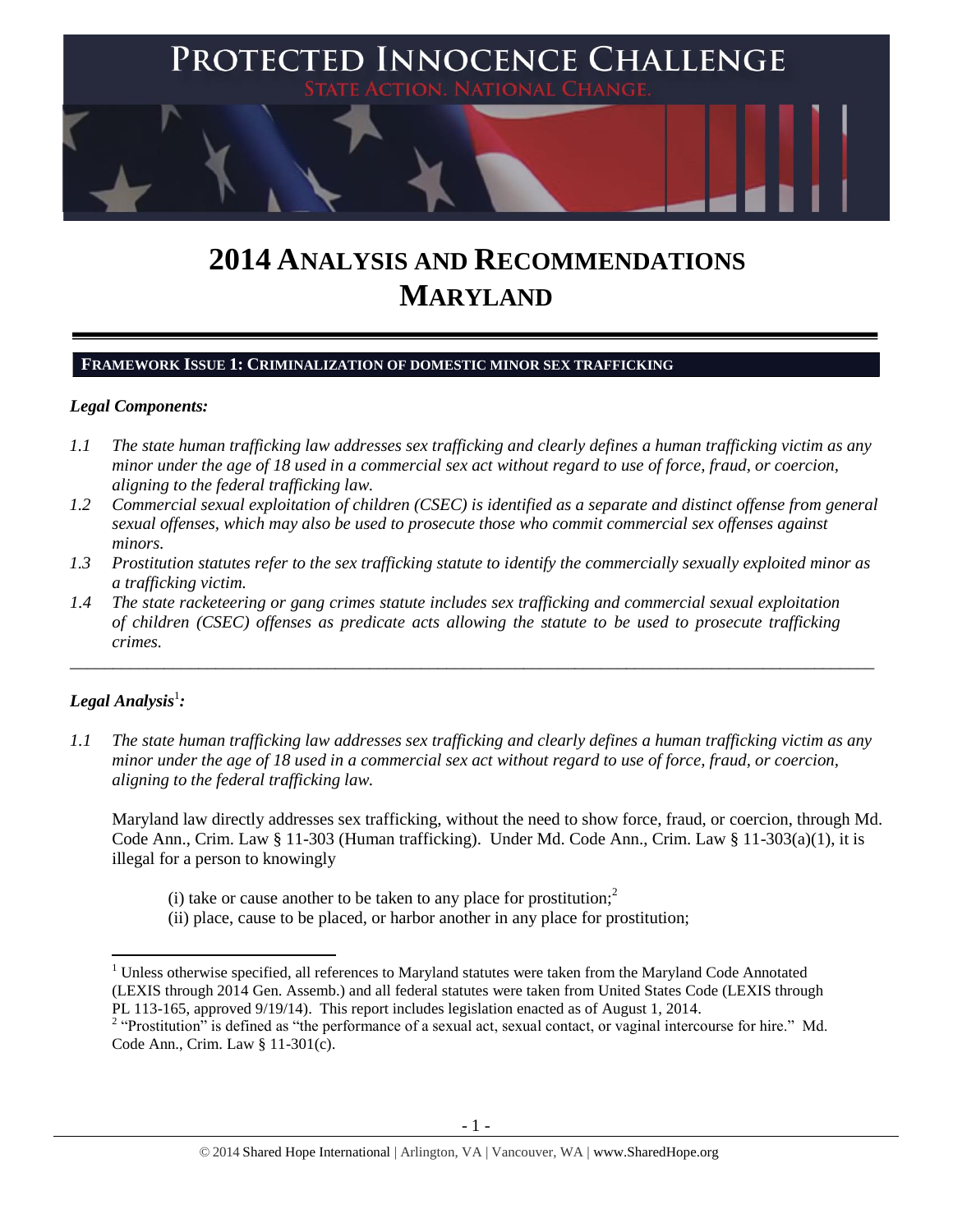(iii) persuade, induce, entice, or encourage another to be taken to or placed in any place for prostitution; (iv) receive consideration to procure for or place in a house of prostitution or elsewhere another with the intent of causing the other to engage in prostitution or assignation; $3$ 

<span id="page-1-0"></span>(v) engage in a device, scheme, or continuing course of conduct intended to cause another to believe that if the other did not take part in a sexually explicit performance,<sup>4</sup> the other or a third person would suffer physical restraint or serious physical harm . . .

<span id="page-1-2"></span>. . . .

If the victim of the conduct described in Md. Code Ann., Crim. Law  $\S 11-303(a)(1)$  is a minor,<sup>5</sup> the defendant is guilty of a felony punishable by imprisonment up to 25 years, a fine not to exceed \$15,000, or both. Md. Code Ann., Crim. Law § 11-303(b), (c)(2).

Pursuant to Md. Code Ann., Crim. Law § 11-303(e), "A person who knowingly benefits financially or by receiving anything of value from participation in a venture that includes an act described in subsection (a) or (b) of this section is subject to the same penalties that would apply if the person had violated that subsection." If the offense involves a minor, that person also will be guilty, without regard to the use of force, fraud, or coercion, of a felony punishable by imprisonment up to 25 years, a fine not to exceed \$15,000 or both. Md. Code Ann., Crim. Law § 11-303(e)(1), (c)(2).

*1.2 Commercial sexual exploitation of children (CSEC) is identified as a separate and distinct offense from general sexual offenses, which may also be used to prosecute those who commit commercial sex offenses against minors.*

The following Maryland laws specifically criminalize CSEC.

1. Md. Code Ann., Crim. Law  $\S 11-305(a)^6$  (Child kidnapping for the purpose of committing a sexual crime) states,

> For purposes of prostitution or committing a crime under Title 3, Subtitle 3 of this article [Sexual crimes, including sexual solicitation of minor], a person may not:

<span id="page-1-1"></span>(1) persuade or entice or aid in the persuasion or enticement of an individual under the age of 16 years from the individual's home or from the custody of the individual's parent or guardian; or (2) knowingly secrete or harbor or aid in the secreting or harboring of an individual under the age of 16 years who has been persuaded or enticed in a manner described in item (1) of this subsection.

A conviction under this statute is a felony conviction punishable by imprisonment up to 25 years, a fine not to exceed \$5,000, or both. Md. Code Ann., Crim. Law § 11-305(b).

<sup>&</sup>lt;sup>3</sup> "Assignation" means "the making of an appointment or engagement for prostitution or any act in furtherance of the appointment or engagement." Md. Code Ann., Crim. Law § 11-301(b).

<sup>&</sup>lt;sup>4 "S</sup>exually explicit performance" is defined as "a public or private, live, photographed, recorded, or videotaped act or show in which the performer is wholly or partially nude, and which is intended to sexually arouse or appeal to the prurient interest of patrons or viewers." Md. Code Ann., Crim. Law § 11-301(f).

The term "minor" is not defined in Md. Code Ann., Crim. Law  $\S$  11-301 (Definitions), but "minor" is defined under Md. Crim. Code Ann. §  $1-101(g)$  (Definitions) as "an individual under the age of 18 years." Md. Code Ann., Crim. Law § 1-101 contains general definitions used throughout Maryland's Criminal Code.

 $6$  Here and elsewhere in this report that Md. Code Ann., Crim. Proc.  $§$  11-305 is quoted or cited, it has been amended by the passage of House Bill 701. 2014 Md. Laws 701, (effective October 1, 2014).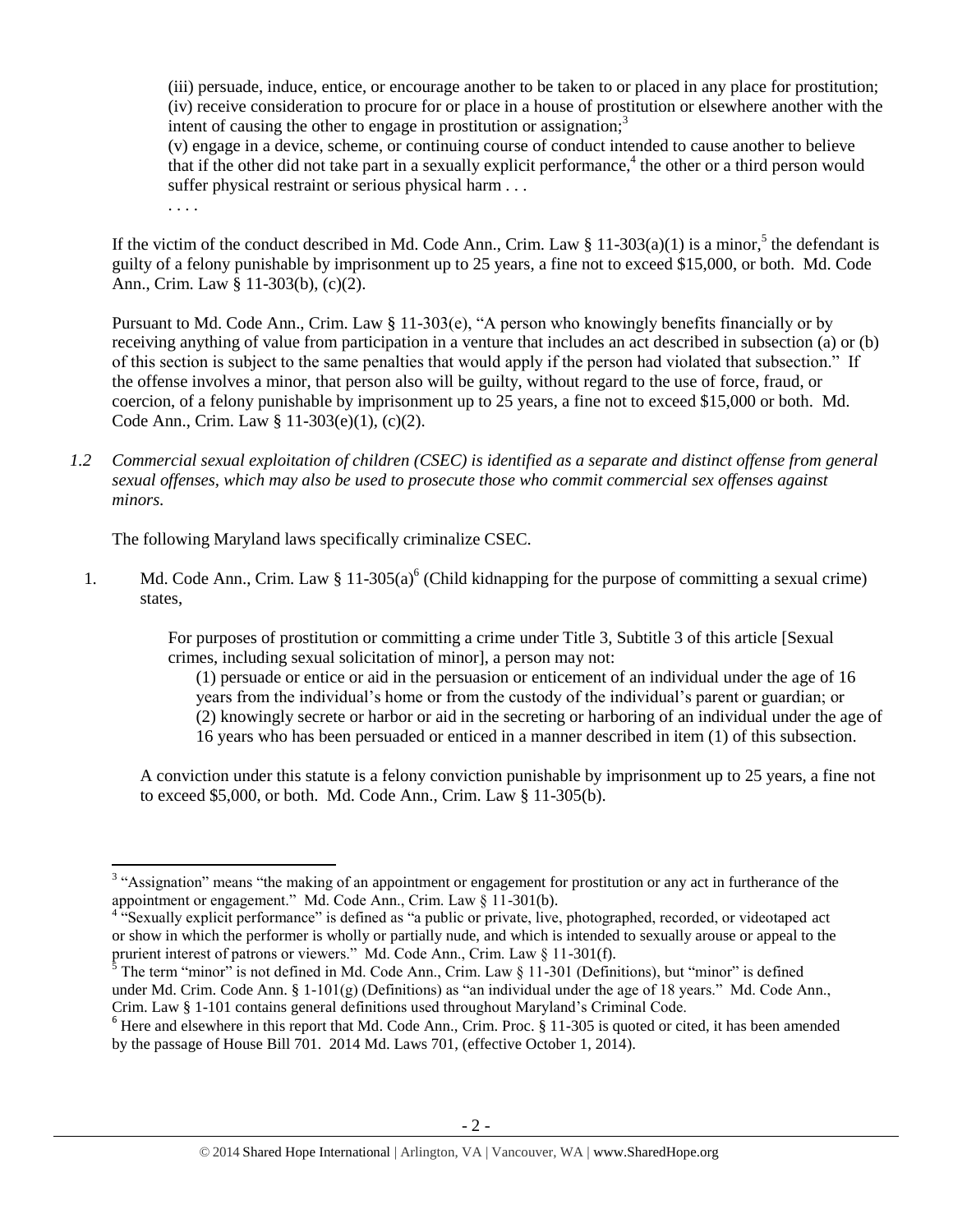2. Md. Code Ann., Crim. Law § 3-324(b) (Sexual solicitation of minor) makes it a crime for a person to "with the intent to commit a violation of § 3-304 [Rape in the second degree], § 3-306 [Sexual offense in the second degree], or § 3-307 [Sexual offense in the third degree] of this subtitle or § 11-304 [Receiving earnings of prostitute], § 11-305 [Child kidnapping for the purpose of committing a sexual crime], or § 11- 306 [House of prostitution] of this article, knowingly solicit a minor, or a law enforcement officer posing as a minor, to engage in activities that would be unlawful for the person to engage in under § 3-304 [Rape in the second degree], § 3-306 [Sexual offense in the second degree], or § 3-307 [Sexual offense in the third degree] of this subtitle or § 11-304 [Receiving earnings of prostitute], § 11-305 [Child kidnapping for the purpose of committing a sexual crime], or § 11-306 [House of prostitution] of this article." As used within Md. Code Ann., Crim. Law § 3-324(b), "solicit" is not defined in an expressly commercial way, but Md. Code Ann., Crim. Law § 3-324(a) defines "solicit" as the following:

[T]o command, authorize, urge, entice, request, or advise a person by any means, including:

(1) in person;

(2) through an agent or agency;

(3) over the telephone;

(4) through any print medium;

(5) by mail;

(6) by computer or Internet; or

(7) by any other electronic means.

A conviction under this statute is a felony punishable by imprisonment up to 10 years, a fine not to exceed \$25,000, or both. Md. Code Ann., Crim. Law § 3-324(d).

3. Md. Code Ann., Crim. Law § 11-207(a) (Child pornography) makes it a crime for a person to

(1) cause, induce, solicit, or knowingly allow a minor to engage as a subject in the production of obscene matter or a visual representation or performance that depicts a minor engaged as a subject in sadomasochistic abuse or sexual conduct;

(2) photograph or film a minor engaging in an obscene act, sadomasochistic abuse, or sexual conduct; (3) use a computer to depict or describe a minor engaging in an obscene act, sadomasochistic abuse, or sexual conduct;

(4) knowingly promote, advertise, solicit, distribute, or possess with the intent to distribute any matter, visual representation, or performance:

(i) that depicts a minor engaged as a subject in sadomasochistic abuse or sexual conduct; or (ii) in a manner that reflects the belief, or that is intended to cause another to believe, that the matter, visual representation, or performance depicts a minor engaged as a subject of sadomasochistic abuse or sexual conduct; or

(5) use a computer to knowingly compile, enter, transmit, make, print, publish, reproduce, cause, allow, buy, sell, receive, exchange, or disseminate any notice, statement, advertisement, or minor's name, telephone number, place of residence, physical characteristics, or other descriptive or identifying information for the purpose of engaging in, facilitating, encouraging, offering, or soliciting unlawful sadomasochistic abuse or sexual conduct of or with a minor.

A first conviction under this statute is a felony conviction punishable by imprisonment up to 10 years, a fine not to exceed \$25,000, or both. Md. Code Ann., Crim. Law § 11-207(b)(1). Subsequent convictions are punishable by imprisonment up to 20 years, a fine not to exceed \$50,000, or both. Md. Code Ann., Crim. Law § 11-207(b)(2).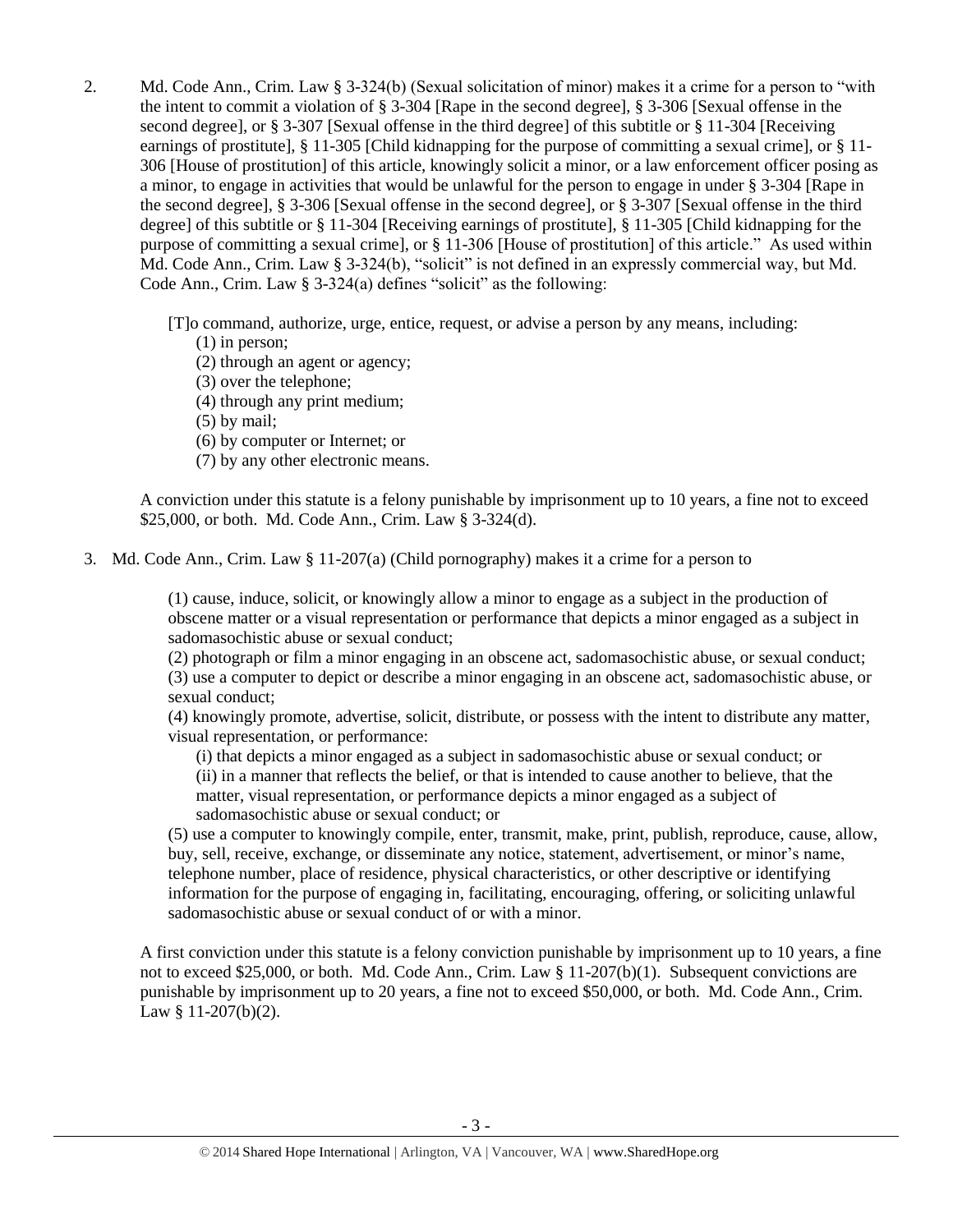Several other laws, while non-commercial in nature or not limited in application to minors, may also apply in cases involving the commercial sexual exploitation of a child. Those statutes are as follows:

- 1. Md. Code Ann., Crim. Law § 3-602(b) (Sexual abuse of a minor) prohibits a "parent or other person who has permanent or temporary care or custody or responsibility for the supervision of a minor," a "household member,"<sup>7</sup> or a "family member"<sup>8</sup> from "caus[ing] sexual abuse to a minor." "Sexual abuse" is defined as "an act that involves sexual molestation or exploitation of a minor whether physical injuries are sustained or not." Md. Code Ann., Crim. Law § 3-602(a)(4)(i). Sexual abuse "includes: 1. incest; 2. rape; 3. sexual offense in any degree; 4. sodomy; and 5. unnatural or perverted sexual practices." Md. Code Ann., Crim. Law § 3-602(a)(4)(ii). A conviction under this statute is a felony conviction punishable by imprisonment up to 25 years. $9$  Md. Code Ann., Crim. Law  $§$  3-602(c).
- <span id="page-3-0"></span>2. Md. Code Ann., Crim. Law  $\S 3-304(a)(3)$  (Rape in the second degree) prohibits a person from engaging in vaginal intercourse with a child who is younger than 14 "and the person performing the act is at least 4 years older than the victim." A conviction under this statute is a felony conviction punishable by imprisonment up to 20 years. Md. Code Ann., Crim. Law  $\S 3-304(c)(i)$ . However, if the defendant has a prior conviction under Md. Code Ann., Crim. Law § 3-303 (Rape in the first degree), § 3-306 (Rape in the second degree), § 3-305 (Sexual offense in the first degree), or § 3-306 (Sexual offense in the second degree), a conviction is punishable by a sentence not to exceed life imprisonment.<sup>10</sup> Md. Code Ann., Crim. Law § 3-313(a).
- 3. Md. Code Ann., Crim. Law § 11-207(a)(5) (Child pornography) makes it illegal for a person to use a computer to knowingly compile, enter, transmit, make, print, publish, reproduce, cause, allow, buy, sell, receive, exchange, or disseminate any notice, statement, advertisement, or minor's name, telephone number, place of residence, physical characteristics, or other descriptive or identifying information for the purpose of engaging in, facilitating, encouraging, offering, or soliciting unlawful sadomasochistic abuse or sexual conduct of or with a minor.

<sup>&</sup>lt;sup>7</sup> "Household member" is defined as "a person who lives with or is a regular presence in a home of a minor at the time of the alleged abuse." Md. Code Ann., Crim. Law  $\S$ § 3-601(a)(4), 3-602(a)(3).

<sup>&</sup>lt;sup>8</sup> "Family member" is defined as a "relative of a minor by blood, adoption, or marriage." Md. Code Ann., Crim. Law §§ 3-601(a)(3), 3-602(a)(2).

<sup>&</sup>lt;sup>9</sup> Pursuant to Md. Code Ann., Crim. Law § 14-101(a)(16) (Mandatory sentences for crimes of violence), if "the victim is under the age of 13 and the offender is an adult at the time of the offense," sexual abuse of a minor is considered a "crime of violence" if any of the following are involved in the offense:

<sup>1.</sup> vaginal intercourse, as defined in § 3-301 of this article;

<sup>2.</sup> a sexual act, as defined in § 3-301 of this article;

<sup>3.</sup> an act in which a part of the offender's body penetrates, however slightly, into the victim's genital opening or anus; or

<sup>4.</sup> the intentional touching, not through the clothing, of the victim's or the offender's genital, anal, or other intimate area for sexual arousal, gratification, or abuse.

Upon a second conviction of a crime of violence, an offender shall receive a prison sentence of at least 10 years. Md. Code Ann., Crim. Law § 14-101(e). Upon a third conviction, when the "convictions do not arise from a single incident," of a "crime of violence," an offender shall serve a prison sentence of at least 25 years, and upon a fourth separate conviction of a "crime of violence," an offender shall be sentenced to life imprisonment without the possibility of parole. Md. Code Ann., Crim. Law

 $§ 14-101(c)$ , (d).

<sup>&</sup>lt;sup>10</sup> Rape is a "crime of violence" as defined in Md. Code Ann., Crim. Law § 14-101(a)(8). *See supra* not[e 9](#page-3-0) for the minimum sentences applicable to repeat offenders of crimes of violence.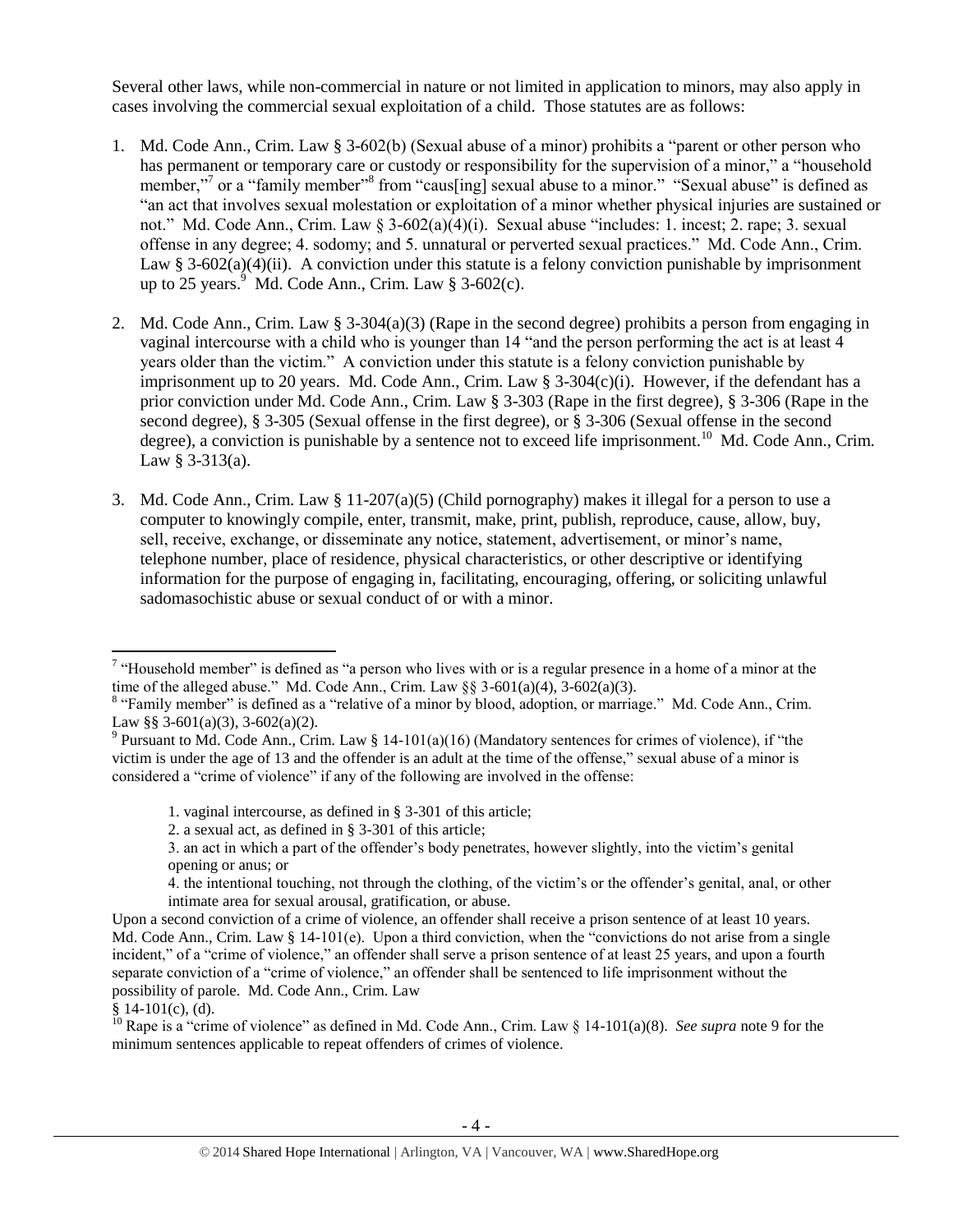A first conviction under this statute is a felony conviction punishable by imprisonment up to 10 years, a fine not to exceed \$25,000, or both. Md. Code Ann., Crim. Law § 11-207(b)(1). Subsequent convictions are punishable by imprisonment up to 20 years, a fine not to exceed \$50,000, or both. Md. Code Ann., Crim. Law § 11-207(b)(2).

- 4. Md. Code Ann., Crim. Law § 3-306(a)(3) (Sexual offense in the second degree) prohibits a defendant from engaging in a sexual act with a victim under 14 where the defendant is at least 4 years older than the victim. A conviction under this statute is a felony conviction punishable by imprisonment up to 20 years. Md. Code Ann., Crim. Law § 3-306(c)(1).<sup>11</sup> However, if the defendant has a prior conviction under Md. Code Ann., Crim. Law § 3-303 (Rape in the first degree), § 3-306 (Rape in the second degree), § 3-305 (Sexual offense in the first degree), or § 3-306 (Sexual offense in the second degree), a conviction is punishable by a sentence not to exceed life imprisonment. Md. Code Ann., Crim. Law § 3-313(a).
- 5. Md. Code Ann., Crim. Law § 3-307(a)(3)–(5) (Sexual offense in the third degree) makes it a crime for a person to

(3) engage in sexual contact with another if the victim is under the age of 14 years, and the person performing the sexual act is at least 4 years older than the victim; or

(4) engage in a sexual act with another if the victim is 14 or 15 years old, and the person performing the sexual act is at least 21 years old; or

(5) engage in vaginal intercourse with another if the victim is 14 or 15 years old, and the person performing the act is at least 21 years old.

A conviction under this statute is a felony conviction punishable by imprisonment up to 10 years. Md. Code Ann., Crim. Law § 3-307(b). However, if the defendant has a prior conviction under Md. Code Ann., Crim. Law § 3-303 (Rape in the first degree), § 3-306 (Rape in the second degree), § 3-305 (Sexual offense in the first degree), or § 3-306 (Sexual offense in the second degree), a conviction is punishable by a sentence not to exceed life imprisonment. Md. Code Ann., Crim. Law § 3-313(a).

6. Md. Code Ann., Crim. Law  $\S$  3-308(b)(2), (3) (Sexual offense in the fourth degree) states,

A person may not engage in:

. . .

(2) except as provided in § 3-307(a)(4) [prohibiting a defendant who is at least 21 years old from engaging in a sexual act with a victim 14 or 15 years of age] of this subtitle, a sexual act with another if the victim is 14 or 15 years old, and the person performing the sexual act is at least 4 years older than the victim; or

(3) except as provided in § 3-307(a)(5) [prohibiting a defendant who is at least 21 years old from engaging in vaginal intercourse with a victim 14 or 15 years of age] of this subtitle, vaginal intercourse with another if the victim is 14 or 15 years old, and the person performing the act is at least 4 years older than the victim.

A conviction under this statute is a misdemeanor conviction punishable by imprisonment up to 1 year, a fine not to exceed \$1,000, or both. Md. Code Ann., Crim. Law § 3-308(1). However, if the defendant has a prior conviction under Md. Code Ann., Crim. Law §§ 3-303–3-312 (Rape in the first

l <sup>11</sup> Sexual offense in the second degree is a "crime of violence" as defined in Md. Crim. Code § 14-101(a)(13). *See supra* note [9](#page-3-0) for the minimum sentences applicable to repeat offenders of crimes of violence.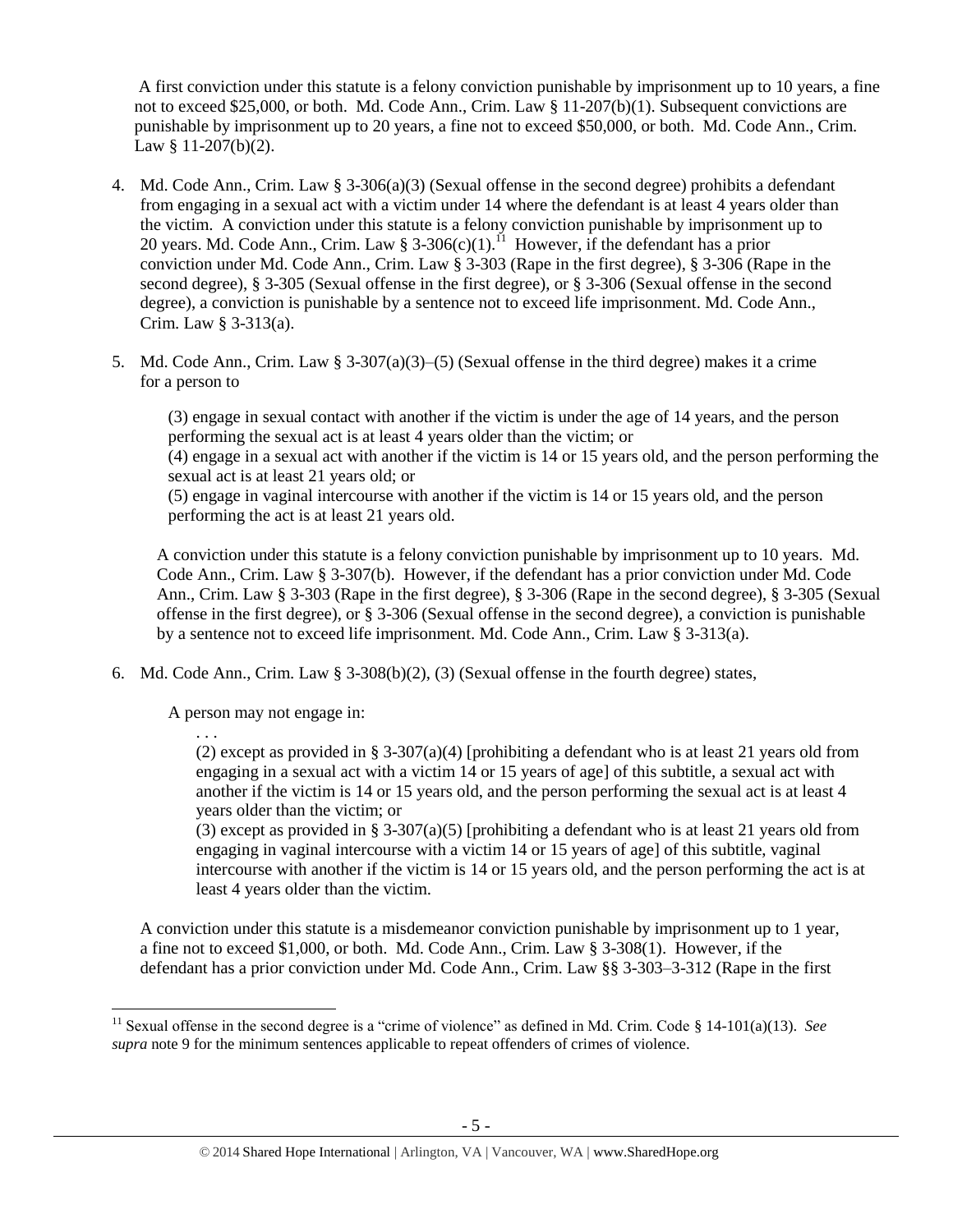or second degree; Sexual offense in the first through fourth degree; Attempted rape in the first or second degree; Attempted sexual offense in the first or second degree), § 3-315 (Continuing course of conduct with child), or § 3-602 (Sexual abuse of a minor), a conviction is punishable by imprisonment up to 3 years, a fine not to exceed \$1,000, or both. Md. Code Ann., Crim. Law § 3-  $308(d)(2)(i)$ .

- 7. Md. Code Ann., Crim. Law § 3-315(a) (Continuing course of conduct with child) makes it a separate crime for a person to "engage in a continuing course of conduct which includes three or more acts that would constitute violations of § 3-303 [Rape in the first degree], § 3-304 [Rape in the second degree], § 3-305 [Sexual offense in the first degree], § 3-306 [Sexual offense in the second degree], or § 3-307 [Sexual offense in the third degree] of this subtitle over a period of 90 days or more, with a victim who is under the age of 14 years at any time during the course of conduct." A conviction under this statute is a felony conviction punishable by imprisonment up to 30 years, which "may be separate from and consecutive to or concurrent with a sentence under § 3-602 [Sexual abuse of a minor] of this title."<sup>12</sup> Md. Code Ann., Crim. Law § 3-315(b).
- *1.3 Prostitution statutes refer to the sex trafficking statute to identify the commercially sexually exploited minor as a trafficking victim.*

Md. Code Ann., Crim. Law § 11-306(a)(1) (House of prostitution) does not refer to § 11-303 when the person engaged in prostitution is a minor.

- 1.3.1 Recommendation: Amend Md. Code Ann., Crim. Law § 11-306(a)(1) (House of prostitution) when the person engaged in prostitution is a minor to refer to Md. Code Ann., Crim. Law § 11-303(b) (Human trafficking) in order to identify CSEC victims as domestic minor sex trafficking victims.
- *1.4 The state racketeering or gang crimes statute includes sex trafficking and commercial sexual exploitation of children (CSEC) offenses as predicate acts allowing the statute to be used to prosecute trafficking crimes.*

Although Maryland does not have a crime that pertains to racketeering offenses, it does criminalize participation in a criminal gang. Md. Code Ann., Crim. Law § 9-804(a) (Participation in criminal gang prohibited) makes it unlawful for a person to

(1) participate in a criminal gang knowing that the members of the gang engage in a pattern of criminal gang activity; and

(2) knowingly and willfully direct or participate in an underlying crime, or act by a juvenile that would be an underlying crime if committed by an adult, committed for the benefit of, at the direction of, or in association with a criminal gang.

Pursuant to Md. Code Ann., Crim. Law § 9-801(c) (Definitions), a "criminal gang<sup>13</sup>" is defined as

 $\overline{\phantom{a}}$ 

<sup>&</sup>lt;sup>12</sup> Continuing course of conduct with child is a "crime of violence" as defined in Md. Code Ann., Crim. Law § 14-101(a)(18). *See supra* not[e 9](#page-3-0) for the minimum sentences applicable to repeat offenders of crimes of violence.

<sup>&</sup>lt;sup>13</sup> Md. Code Ann., Crim. Law § 9-802(a) (Criminal gang activity) makes it illegal for a person to "threaten an individual, or a friend or family member of an individual, with physical violence with the intent to coerce, induce, or solicit the individual to participate in or prevent the individual from leaving a criminal gang." A conviction under Md. Code Ann., Crim. Law § 9-802(a) is a misdemeanor conviction punishable by imprisonment up to 2 years, a possible fine not to exceed \$1,000, or both. Md. Code Ann., Crim. Law § 9-802(b).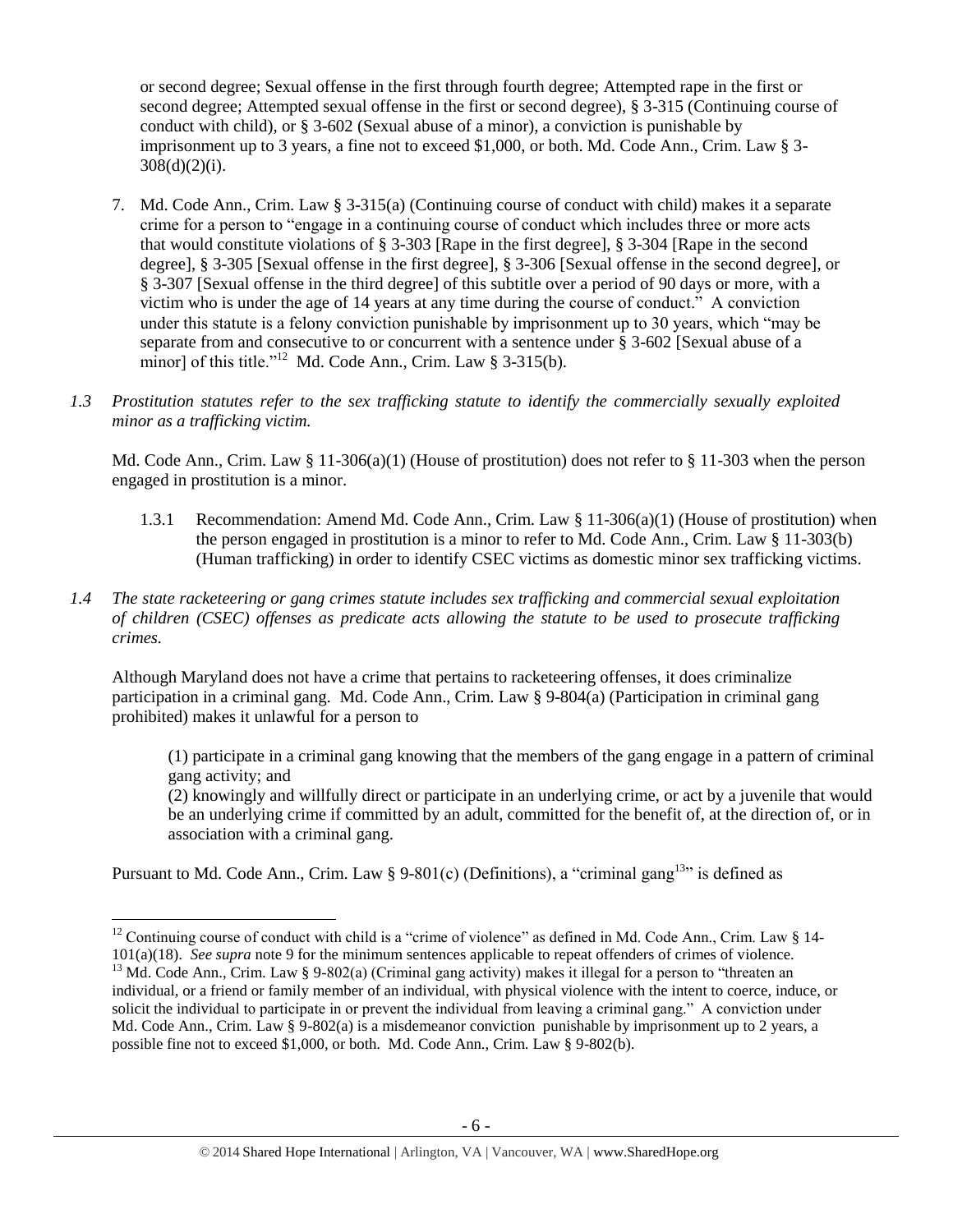a group or association of three or more persons whose members:

(1) individually or collectively engage in a pattern of criminal gang activity; (2) have as one of their primary objectives or activities the commission of one or more underlying crimes, including acts by juveniles that would be underlying crimes if committed by adults; and

(3) have in common an overt or covert organizational or command structure.

A "pattern of criminal gang activity" is defined as "the commission of, attempted commission of, conspiracy to commit, or solicitation of two or more underlying crimes or acts by a juvenile that would be an underlying crime if committed by an adult, provided the crimes or acts were not part of the same incident." Md. Code Ann., Crim. Law § 9-801(d). The definition of "underlying crime" includes "a violation of . . . § 11-303 (human trafficking), § 11-304 (receiving earnings of prostitute), or § 11-306 (a)(2), (3), or (4) (house of prostitution) . . . . " and "a crime of violence," which is defined under § 14-101 to include "abduction." Md. Code Ann., Crim. Law § 9-801(f)(1), (2).

A conviction under Md. Code Ann., Crim. Law § 9-804(a) is a felony conviction punishable by imprisonment up to 10 years, a fine not to exceed \$100,000, or both. Md. Code Ann., Crim. Law § 9-804(c)(1)(i). However, if the commission of the underlying crime results in the victim's death, a conviction is punishable by imprisonment up to 20 years, a fine not to exceed \$100,000, or both. Md. Code Ann., Crim. Law § 9-  $804(c)(1)(ii)$ . Lastly, persons who "organize, supervise, finance, or manage a criminal gang" are guilty of a felony punishable by imprisonment up to 20 years, a fine not to exceed \$100,000, or both. Md. Code Ann., Crim. Law § 9-805(a), (b).<sup>14</sup>

l

<sup>&</sup>lt;sup>14</sup> "A sentence imposed under this section shall be separate from and consecutive to a sentence for any crime based on the act establishing a violation of this section." Md. Code Ann., Crim. Law § 9-805(c).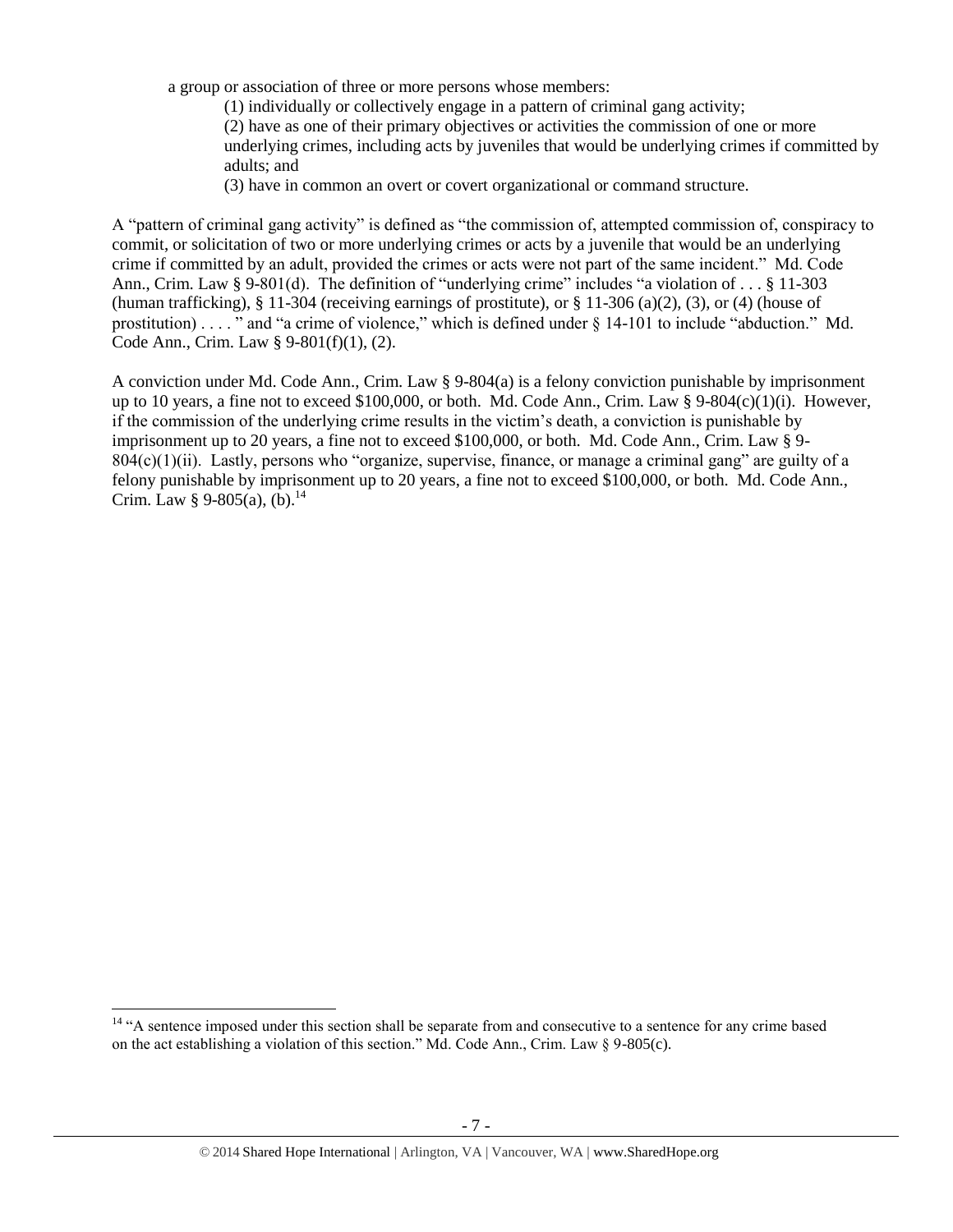#### **FRAMEWORK ISSUE 2: CRIMINAL PROVISIONS ADDRESSING DEMAND**

## *Legal Components:*

- *2.1 The state sex trafficking law can be applied to buyers of commercial sex acts from a victim of domestic minor sex trafficking.*
- *2.2 Buyers of commercial sex acts with a minor can be prosecuted under commercial sexual exploitation of children (CSEC) laws.*
- *2.3 Solicitation of prostitution laws differentiate between buying sex acts with an adult and buying sex acts with a minor under 18.*
- *2.4 Penalties for buyers of commercial sex acts with minors are as high as federal penalties.*
- *2.5 Using the Internet to lure, entice, or purchase, or attempt to lure, entice, or purchase commercial sex acts with a minor is a separate crime or results in an enhanced penalty for buyers.*
- *2.6 No age mistake defense is permitted for a buyer of commercial sex acts with any minor under 18.*
- *2.7 Base penalties for buying sex acts with a minor under 18 are sufficiently high and not reduced for older minors.*
- *2.8 Financial penalties for buyers of commercial sex acts with minors are sufficiently high to make it difficult for buyers to hide the crime.*
- *2.9 Buying and possessing child pornography carries penalties as high as similar federal offenses.*
- *2.10 Convicted buyers of commercial sex acts with minors and child pornography are required to register as sex offenders.*

\_\_\_\_\_\_\_\_\_\_\_\_\_\_\_\_\_\_\_\_\_\_\_\_\_\_\_\_\_\_\_\_\_\_\_\_\_\_\_\_\_\_\_\_\_\_\_\_\_\_\_\_\_\_\_\_\_\_\_\_\_\_\_\_\_\_\_\_\_\_\_\_\_\_\_\_\_\_\_\_\_\_\_\_\_\_\_\_\_\_\_\_\_\_

# *Legal Analysis:*

l

*2.1 The state sex trafficking law can be applied to buyers of commercial sex acts from a victim of domestic minor sex trafficking.* 

The plain language of Md. Code Ann., Crim. Law § 11-303 (Human trafficking) does not clearly apply to buyers of sex with minors, as it does not refer to obtaining a person for sex, purchasing sex or engaging another for the purpose of prostitution.<sup>15</sup>

- 2.1.1 Recommendation: Amend Md. Code Ann., Crim. Law § 11-303 (Human trafficking) to expressly criminalize the purchasing of sex with a minor for commercial sexual activity.
- *2.2 Buyers of commercial sex acts with a minor can be prosecuted under commercial sexual exploitation of children (CSEC) laws.*

Md. Code Ann., Crim. Law § 3-324(b) (Sexual solicitation of minor) makes it a crime for a person "with the intent to commit a violation of § 3-304 [Rape in the second degree], § 3-306 [Sexual offense in the second degree], or § 3-307 [Sexual offense in the third degree] of this subtitle or § 11-304 [Receiving earnings of prostitute], § 11-305 [Child kidnapping for the purpose of committing a sexual crime], or § 11-306 [House of prostitution] of this article,  $[$ to] knowingly solicit<sup>16</sup> a minor, or a law enforcement officer posing as a minor, to engage in activities that would be unlawful for the person to engage in under § 3-304 [Rape in the second degree], § 3-306 [Sexual offense in the second degree], or § 3-307 [Sexual offense in the third degree] of this subtitle or § 11-304 [Receiving earnings of prostitute], § 11-305 [Child kidnapping for the purpose of

<sup>15</sup> *See* discussion of relevant provision *supra* Section 1.1*.*

<sup>&</sup>lt;sup>16</sup> See supra Section 1.2 for discussion of the definition of "solicit."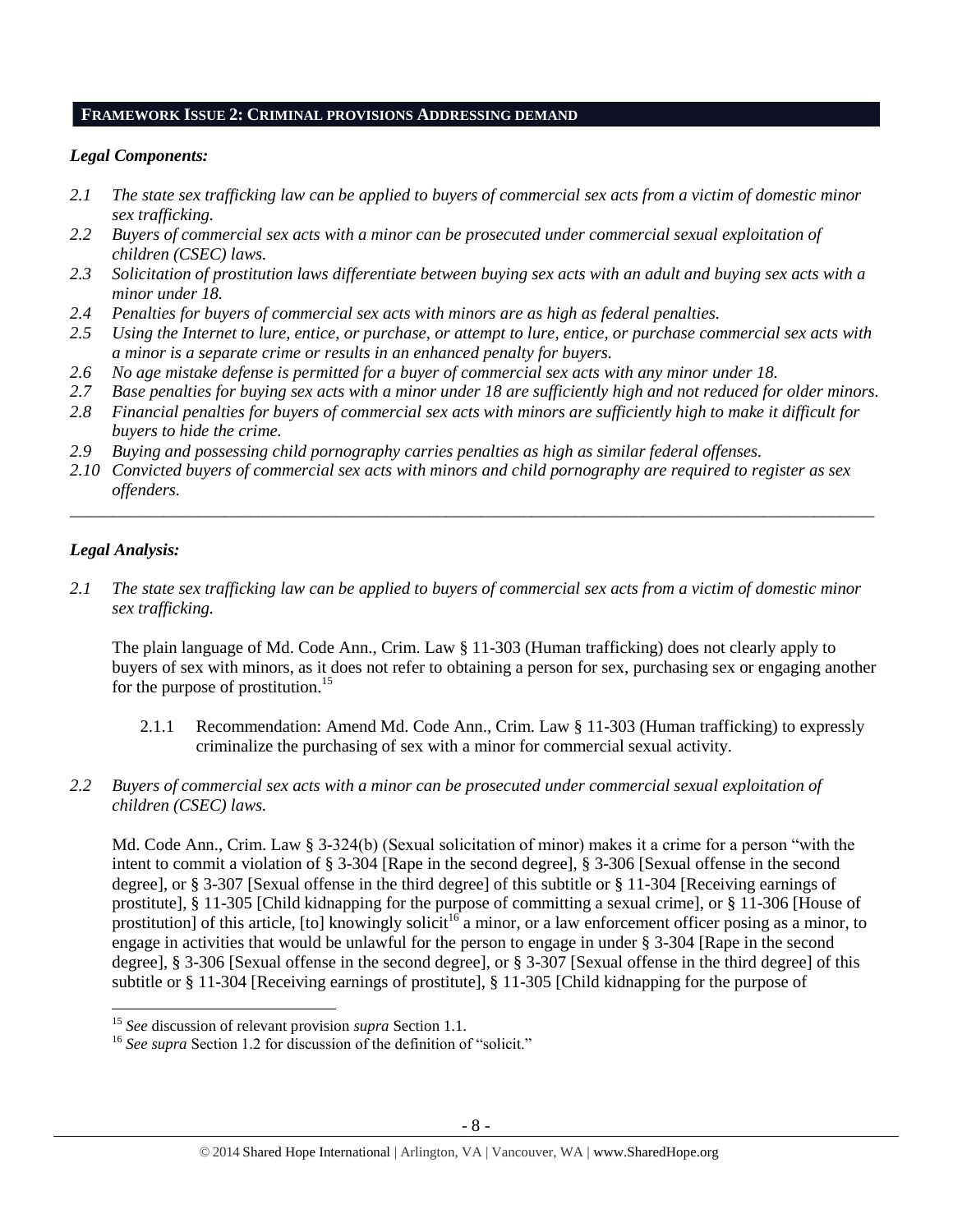committing a sexual crime], or § 11-306 [House of prostitution] of this article." Additionally, Md. Code Ann., Crim. Law § 11-306(a)(5) (House of prostitution) likely includes buyers of commercial sex with minors as it makes it illegal for a person to knowingly "procure or solicit or offer to procure or solicit for prostitution or assignation." A conviction under Md. Code Ann., Crim. Law § 3-324(b) is a felony conviction punishable by imprisonment up to 10 years, a fine not to exceed \$25,000, or both. Md. Code Ann., Crim. Law § 3-324(d).

Additionally, Md. Code Ann., Crim. Law § 11-207(a)(5) (Child pornography) states it is illegal for a person to

use a computer to knowingly compile, enter, transmit, make, print, publish, reproduce, cause, allow, buy, sell, receive, exchange, or disseminate any notice, statement, advertisement, or minor's name, telephone number, place of residence, physical characteristics, or other descriptive or identifying information for the purpose of engaging in, facilitating, encouraging, offering, or soliciting unlawful sadomasochistic abuse or sexual conduct of or with a minor.

A conviction under Md. Code Ann., Crim. Law § 11-207 is a felony conviction punishable by imprisonment up to 10 years, a fine not to exceed \$25,000, or both. Md. Code Ann., Crim. Law § 11-207 (b)(1). Subsequent convictions are punishable by imprisonment up to 20 years, a fine not to exceed \$50,000, or both. Md. Code Ann., Crim. Law § 11-207(b)(2).

Several sexual offenses could be used to prosecute a buyer of commercial sex acts with a minor, but these statutes do not specifically criminalize the commercial sexual exploitation of a child or refer to the human trafficking statute to bring these criminal offenses within the reach of human trafficking under Md. Code Ann., Crim. Law § 11-303 (Human trafficking).<sup>17</sup>

# 2.3 *Solicitation of prostitution laws differentiate between buying sex acts with an adult and buying sex acts with a minor under 18.*

Maryland law differentiates between buying sex with an adult and buying sex with a minor. Specifically, Md. Code Ann., Crim. Law § 3-324(b) (Sexual solicitation of minor) makes it a crime for a person to "with the intent to commit a violation of . . . § 11-306 [House of prostitution] of this article, knowingly solicit a minor, or a law enforcement officer posing as a minor, to engage in activities that would be unlawful for the person to engage in under . . . § 11-306 [House of prostitution] . . . .<sup>18</sup> A conviction under this statute is a felony conviction punishable by imprisonment up to 10 years, a fine not to exceed \$25,000, or both. Md. Code Ann., Crim. Law § 3-324(d).

In contrast, lower penalties apply to buyers convicted under Maryland's general solicitation law. Md. Code Ann., Crim. Law § 11-306(a)(5) (House of prostitution) states that it is illegal for a person to knowingly "procure or solicit or offer to procure or solicit for prostitution or assignation."<sup>19</sup> As defined under Md. Code Ann., Crim. Law § 11-301(g), "solicit" does not expressly include the act of buying, but instead is defined as "urging, advising, inducing, encouraging, requesting, or commanding another." Despite the failure to specifically include the act of buying within the definition of "solicit," Md. Code Ann., Crim. Law § 11- $306(a)(5)$  has been used to convict buyers who solicit sex from an adult.<sup>20</sup> Regardless of the age of the person

 $\overline{\phantom{a}}$ 

<sup>&</sup>lt;sup>17</sup> See supra Section 1.2 for a full description of the sexual offense laws that may be used to prosecute buyers.

<sup>&</sup>lt;sup>18</sup> See supra Section 1.2 for discussion of the definition of "solicit."

<sup>19</sup> *See supra* note [3.](#page-1-0)

<sup>20</sup> In *McNeil v. State*, 739 A.2d 80, 93 (Md. 1999) (citing *In re* Appeal No. 180, 365 A.2d 540. 543–45 (1976)), the court stated that "the Legislature intended the word 'solicit' to be read broadly. . . . It would necessarily include the conduct of the potential customer in soliciting the prostitute." The court in In re Areal B., 938 A.2d 43, 47 (Md. Ct. Spec. App. 2007) further explained that the different subsections of Md. Code Ann., Crim. Law § 11-306(a) "punish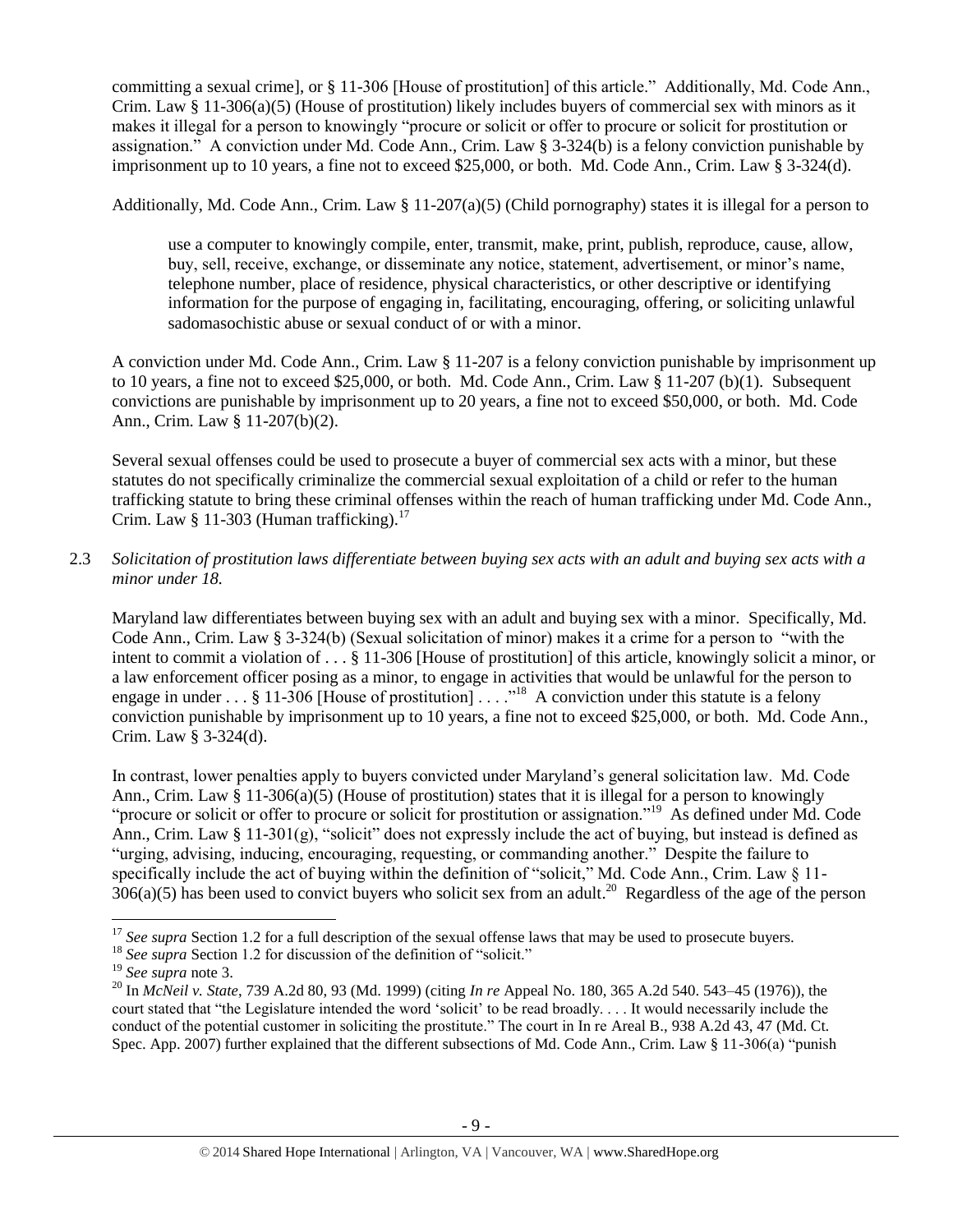from whom the buyer purchases sex, a conviction under Md. Code Ann., Crim. Law § 11-306(a)(5) is a misdemeanor conviction punishable by imprisonment up to1year, a fine not to exceed \$500, or both. Md. Code Ann., Crim. Law § 11-306(b).

## *2.4 Penalties for buyers of commercial sex acts with minors are as high as federal penalties.*

Buyers of commercial sex with minors may be prosecuted for crimes ranging from misdemeanors, punishable by imprisonment up to 1 year, to felonies punishable by life imprisonment without the possibility of parole. Specifically, convictions under Md. Code Ann., Crim. Law § 3-324(b) (Sexual solicitation of minor) or Md. Code Ann., Crim. Law  $\S 11-207(a)(5)$  (Child pornography) are punishable by imprisonment up to 10 years, a fine not to exceed \$25,000, or both. Md. Code Ann., Crim. Law §§ 3-324(d), 11-207(b)(1). Subsequent convictions under Md. Code Ann., Crim. Law § 11-207(a)(5) are punishable by imprisonment up to 20 years, a fine not to exceed \$50,000, or both. Md. Code Ann., Crim. Law  $\S 11-207(b)(2)$ .

Buyers convicted under Md. Code Ann., Crim. Law § 3-304(a)(3) (Rape in the second degree) or Md. Code Ann., Crim. Law § 3-306(a)(3) (Sexual offense in the second degree), which involves a child under 14 and a buyer at least 4 years older than the child, are guilty of a felony punishable by imprisonment up to 20 years.

Buyers convicted under Md. Code Ann., Crim. Law § 3-307(a)(3)–(5) (Sexual offense in the third degree) are guilty of a felony punishable by imprisonment up to 10 years. Md. Code Ann., Crim. Law § 3-307(b). Buyers convicted under Md. Code Ann., Crim. Law § 3-308(b)(2), (3) (Sexual offense in the fourth degree) are guilty of a misdemeanor punishable by imprisonment up to 1 year, a fine not to exceed \$1,000, or both. However, if the buyer has a prior conviction under Md. Code Ann., Crim. Law §§ 3-303–3-312 (Rape in the first or second degree; Sexual offense in the first through fourth degree; Attempted rape in the first or second degree; Attempted sexual offense in the first or second degree), § 3-315 (Continuing course of conduct with child), or § 3-602 (Sexual abuse of a minor), a conviction is punishable by imprisonment up to 3 years, a fine not to exceed \$1,000, or both. Md. Code Ann., Crim. Law § 3-308(d)(2)(i). Lastly, buyers convicted under Md. Code Ann., Crim. Law § 3-315(a) (Continuing course of conduct with child) are guilty of a felony punishable by imprisonment up to 30 years, which "may be separate from and consecutive to or concurrent with a sentence under § 3-602 [Sexual abuse of a minor] of this title." Md. Code Ann., Crim. Law § 3-315(b).

Additionally, Md. Code Ann., Crim. Law § 3-313(a) (Prior conviction—Sentencing) states, "On conviction of a violation of § 3-304, § 3-306, § 3-307, § 3-310, or § 3-312 of this subtitle, a person who has been convicted on a prior occasion not arising from the same incident of any violation of §§ 3-303 through 3-306 of this subtitle is subject to imprisonment not exceeding life."

<span id="page-9-0"></span>In comparison, if the victim is under the age of 14, a conviction under the Trafficking Victims Protection Act  $(TVPA)^{21}$  for child sex trafficking is punishable by 15 years to life imprisonment and a fine not to exceed \$250,000. 18 U.S.C. §§ 1591(b)(1),  $3559(a)(1)$ ,  $3571(b)(3)$ . If the victim is between the ages of 14–17, a conviction is punishable by 10 years to life imprisonment and a fine not to exceed \$250,000. 18 U.S.C. §§ 1591(b)(2),  $3559(a)(1)$ ,  $3571(b)(3)$ . A conviction is punishable by mandatory life imprisonment, however, if the buyer has a prior conviction for a federal sex offense<sup>22</sup> against a minor. 18

<span id="page-9-1"></span> $\overline{\phantom{a}}$ altogether different behavior" and "each offense [prostitution and solicitation] can be committed without committing the act that defines the other."

<sup>&</sup>lt;sup>21</sup> Trafficking Victims Protection Act (TVPA) of 2000, Pub. L. No. 106-386, 114 Stat. 1464, 1466 (codified in scattered sections of 18 and 22 U.S.C.).

<sup>&</sup>lt;sup>22</sup> Pursuant to 18 U.S.C. § 3559(e)(2), "federal sex offense" is defined as an offense under section 1591 [18 USCS § 1591] (relating to sex trafficking of children), 2241 [18 USCS § 2241] (relating to aggravated sexual abuse), 2242 [18 USCS § 2242] (relating to sexual abuse),  $2244(a)(1)$  [18 USCS § 2244(a)(1)] (relating to abusive sexual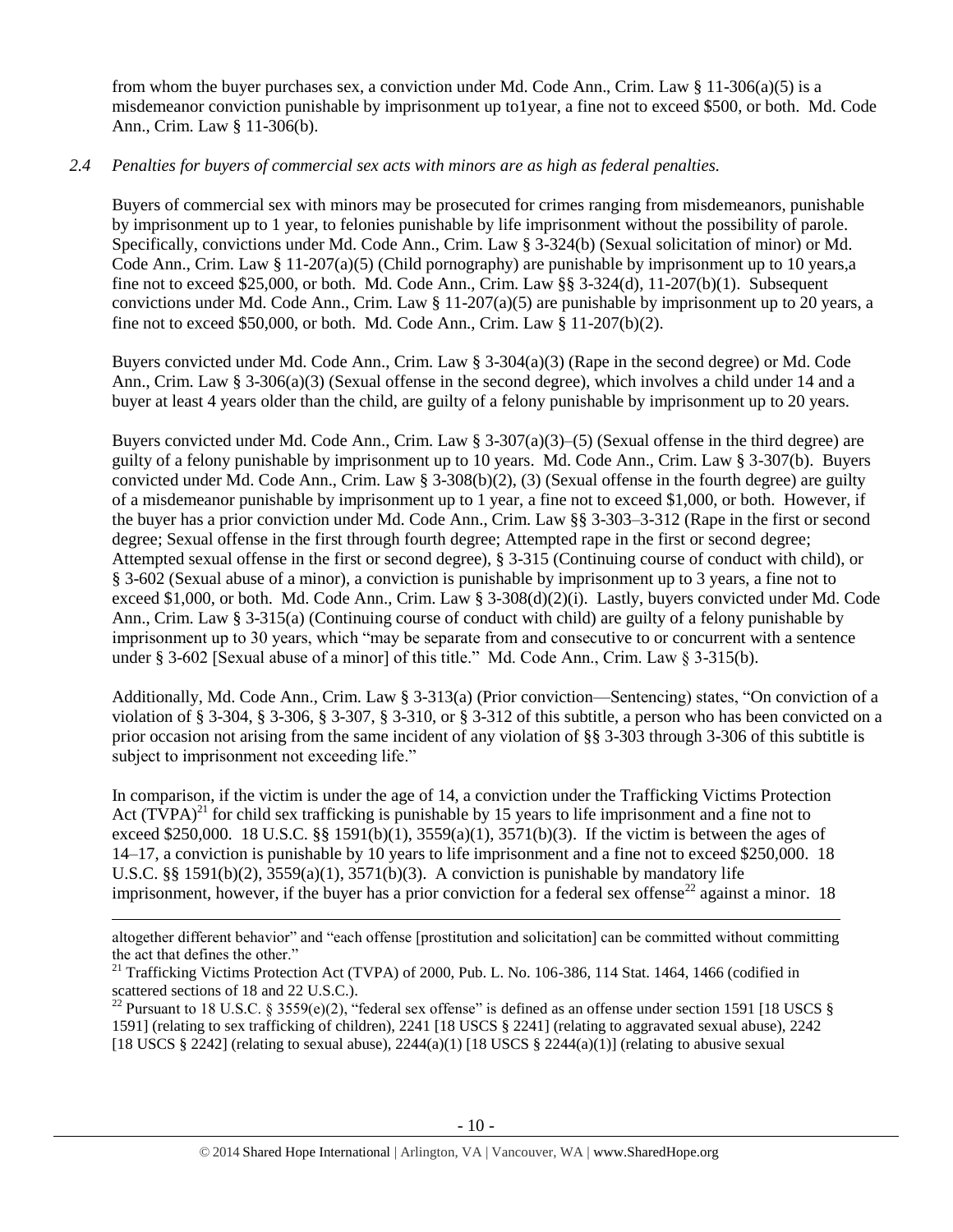U.S.C. § 3559(e)(1). To the extent buyers can be prosecuted under other federal CSEC laws,<sup>23</sup> a conviction is punishable by penalties ranging from a fine not to exceed \$250,000 to life imprisonment and a fine not to exceed  $$250,000.<sup>24</sup>$ 

*2.5 Using the Internet to lure, entice, or purchase, or attempt to lure, entice, or purchase commercial sex acts with a minor is a separate crime or results in an enhanced penalty for buyers.*

Using the Internet to lure, entice, recruit, or purchase commercial sex acts with a minor is not a separate crime and does not result in enhanced penalties for buyers. However, using of the Internet to "command, authorize, urge, entice, request, or advise" a minor to engage in Md. Code Ann., Crim. Law § 11-306 (House of prostitution), among other crimes, is prohibited under Md. Code Ann., Crim. Law § 3-324 (Sexual solicitation of minor). Pursuant to Md. Code Ann., Crim. Law § 3-324(b),

A person may not, with the intent to commit a violation of § 3-304 [Rape in the second degree], § 3-306 [Sexual offense in the second degree], or § 3-307 [Sexual offense in the third degree] of this subtitle or § 11-304 [Receiving earnings of prostitute], § 11-305 [Child kidnapping for the purpose of committing a sexual crime], or § 11-306 [House of prostitution] of this article, knowingly solicit a minor, or a law enforcement officer posing as a minor, to engage in activities that would be unlawful for the person to engage in under § 3-304, § 3-306, or § 3-307 of this subtitle or § 11-304, § 11-305, or § 11-306 of this article.

"Solicit," however, is not defined in an expressly commercial way.<sup>25</sup> A conviction under Md. Code Ann., Crim. Law § 3-324(b) is a felony conviction punishable by imprisonment up to 10 years, a fine not to exceed \$25,000, or both. Md. Code Ann., Crim. Law § 3-324(d).

*2.6 No age mistake defense is permitted for a buyer of commercial sex acts with any minor under 18.*

Crim. Law § 11-303(f) (Human trafficking) prohibits a mistake of age defense: "It is not a defense to a prosecution under subsection  $(b)(1)$  of this section that the person did not know the age of the victim." However, Crim. Law § 11-303(f) does not explicitly include the acts of buyers of commercial sex acts, and may not be applicable against them. $^{26}$ 

 $\overline{a}$ 

contact), 2245 [18 USCS § 2245] (relating to sexual abuse resulting in death), 2251 [18 USCS § 2251] (relating to sexual exploitation of children), 2251A [18 USCS § 2251A] (relating to selling or buying of children), 2422(b) [18 USCS § 2422(b)] (relating to coercion and enticement of a minor into prostitution), or 2423(a) [18 USCS § 2423(a)] (relating to transportation of minors).

<sup>&</sup>lt;sup>23</sup> 18 U.S.C. §§ 2251A(b) (Selling or buying of children), 2251(a) (Sexual exploitation of children), 2423(a) (Transportation of a minor with intent for minor to engage in criminal sexual activity), 2422(a) (Coercion and enticement), 2252(a)(2), (a)(4) (Certain activities relating to material involving the sexual exploitation of minors). <sup>24</sup> 18 U.S.C. §§ 2251A(b) (conviction punishable by imprisonment for 30 years to life and a fine), 2251(e) (conviction punishable by imprisonment for 15–30 years and a fine), 2423(a) (conviction punishable by imprisonment for 10 years to life and a fine), 2422(a) (conviction punishable by a fine, imprisonment up to 20 years, or both),  $2252(a)(2)$ , (4) (stating that a conviction under subsection (a)(2) is punishable by imprisonment for  $5-20$ years and a fine, while a conviction under subsection (a)(4) is punishable by imprisonment up to 10 years, a fine, or both); *see also* 18 U.S.C. §§ 3559(a)(1) (classifying all of the above listed offenses as felonies), 3571(b)(3) (providing a fine up to \$250,000 for any felony conviction).

See supra Section 1.2 for discussion of the definition of "solicit."

<sup>&</sup>lt;sup>26</sup> *See supra* Section 2.1 for a further discussion.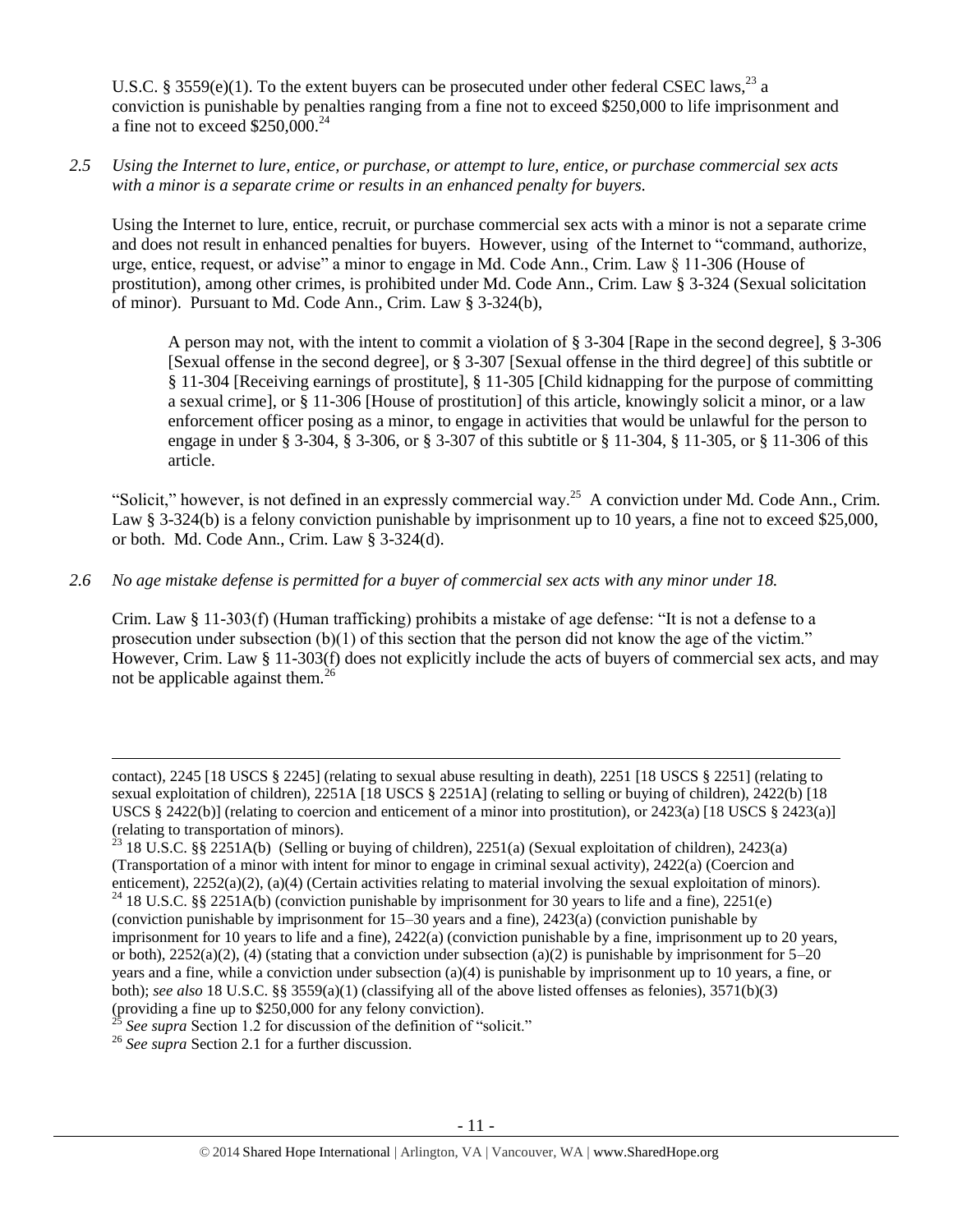- 2.6.1 Recommendation: Amend Md. Code Ann., Crim. Law § 11-303 (Human trafficking) to expressly criminalize the purchasing of sex with a minor for commercial sexual activity so that it's clear that buyer's may not use mistake of age as a defense for their actions.
- 2.6.2 Amend Maryland's CSEC laws to prohibit the use of a mistake of age defense when the victim of the crime is a minor.

## *2.7 Base penalties for buying sex acts with a minor under 18 are sufficiently high and not reduced for older minors.*

Maryland's CSEC laws that are applicable to buyers, Md. Code Ann., Crim. Law § 3-324(b) (Sexual solicitation of minor) and Md. Code Ann., Crim. Law  $\S 11-207(a)(5)$  (Child pornography), apply the same penalties when the commission of the crime involves any minor under 18.

*2.8 Financial penalties for buyers of commercial sex acts with minors are sufficiently high to make it difficult for buyers to hide the crime.*

Buyers of commercial sex with minors may be required to pay fines ranging from \$500 to \$25,000, in the case of a first offense, and \$50,000, for repeat offenders. Md. Code Ann., Crim. Law §§ 11-306(b), 11-207(b).

Specifically, buyers convicted under Md. Code Ann., Crim. Law § 3-324(b) (Sexual solicitation of minor) or Md. Code Ann., Crim. Law  $\S 11-207(a)(5)$  (Child pornography) are subject to a possible fine not to exceed \$25,000; however, buyers with a prior conviction under Md. Code Ann., Crim. Law § 11-207(a)(5) are subject to a possible fine not to exceed \$50,000. Md. Code Ann., Crim. Law §§ 3-324(d), 11-207(b). Buyers convicted under Md. Code Ann., Crim. Law § 11-208(a) (Possession of visual representation of child under 16 engaged in certain sexual acts) are subject to a possible fine not to exceed \$2,500 for first convictions, and a possible fine not to exceed \$10,000 for subsequent convictions. Md. Code Ann., Crim. Law § 11-208(b). Lastly, a buyer convicted under Md. Code Ann., Crim. Law  $\S 11-306(a)(5)$  (House of prostitution) is subject to a possible fine not to exceed \$500. Md. Code Ann., Crim. Law § 11-306(b).

Although Maryland law provides for asset forfeiture in conjunction with violations of Md. Code. Ann., Crim. Law. § 11-303 [Human trafficking], because Md. Code. Ann., Crim. Law. § 11-303 does not clearly apply to buyers, buyers are subject to more limited asset forfeiture laws than traffickers or facilitators. Buyers may be subject to asset forfeiture based on violations of the "human trafficking law" which, as defined under Md. Code. Ann., Crim. Proc. § 13-501(g), includes not only the human trafficking statute in § 11-303, but also "section 3- 324 [Sexual solicitation of minor], section 11-207 [Child pornography]" and "section 11-304 [Receiving earnings of prostitute], and section 11-305 [Child kidnapping for the purpose of committing a sexual crime] of the criminal law article."

Specifically, money is subject to forfeiture if it is used in connection with a violation of and conviction under the trafficking law, or if it is "found in close proximity to or at the scene of the arrest for a violation of the any of the above statutes. Md. Code. Ann., Crim. Proc. § 13-502(2). Further, pursuant to Md. Code. Ann., Crim. Proc. § 13-503(b)(1) (Forfeiture of property or interest in property) "[a] motor vehicle for hire in the transaction of business as a common carrier or a motor vehicle for hire" may be seized or forfeited if "the owner or other person in charge of the motor vehicle was a consenting party or privy to a violation of the human trafficking law."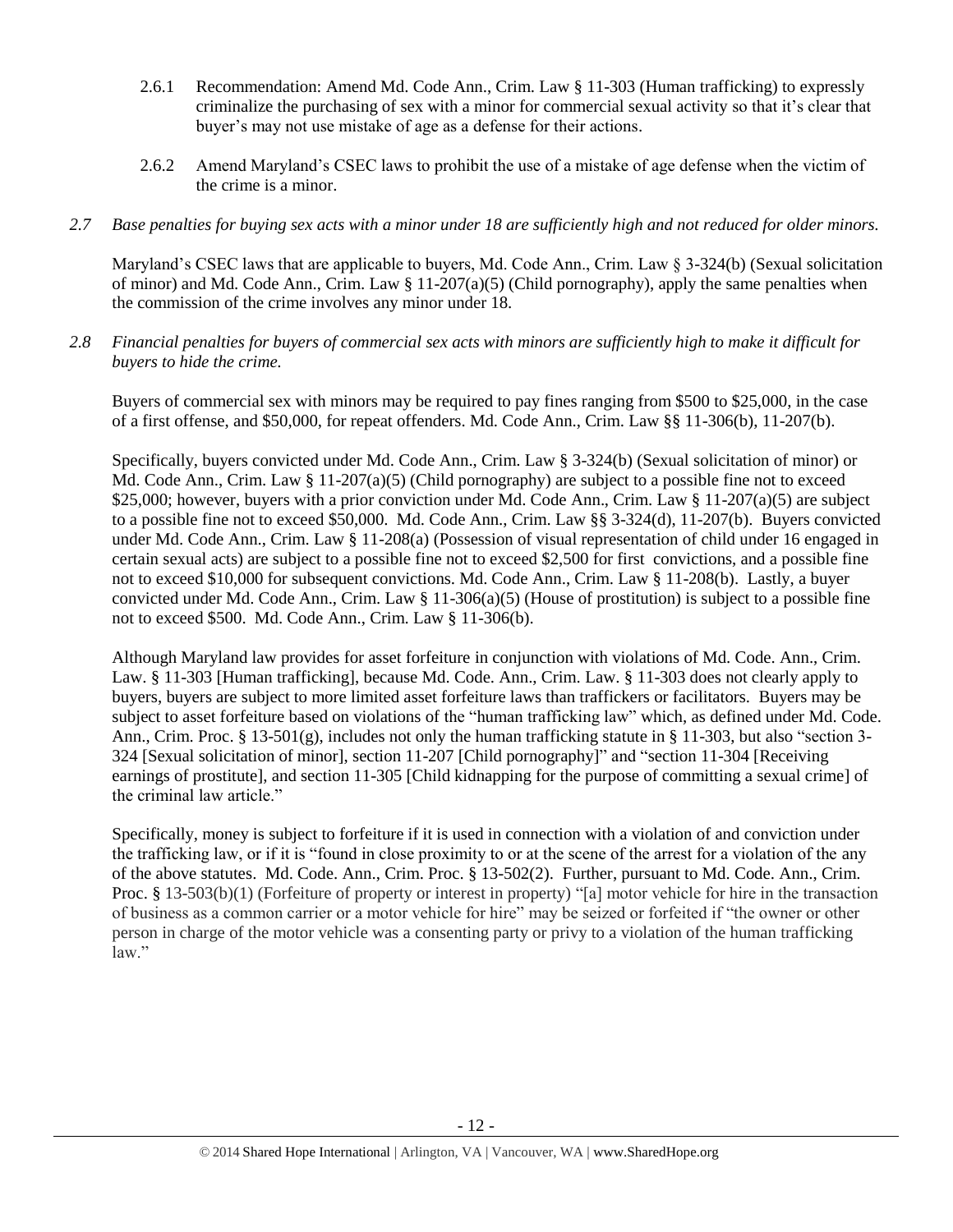However, provisions of the asset forfeiture law that include more broad powers of asset forfeiture for real property and motor vehicles<sup>27</sup> apply only to violations of Md. Code. Ann., Crim. Proc. § 11-303 and therefore do not apply to buyers.

In addition to those more targeted statutes, Md. Code Ann., Crim. Proc. § 11-603(a) (Restitution determination) may require a buyer to make restitution if any of the following circumstances exist:

(1) as a direct result of the crime or delinquent act, property of the victim was stolen, damaged, destroyed, converted, or unlawfully obtained, or its value substantially decreased;

- (2) as a direct result of the crime or delinquent act, the victim suffered:
	- (i) actual medical, dental, hospital, counseling, funeral, or burial expenses or losses;
	- (ii) direct out-of-pocket loss;
	- (iii) loss of earnings; or
	- (iv) expenses incurred with rehabilitation;

(3) the victim incurred medical expenses that were paid by the Department of Health and Mental Hygiene or any other governmental unit;

(4) a governmental unit incurred expenses in removing, towing, transporting, preserving, storing, selling, or destroying an abandoned vehicle as defined in § 25-201 of the Transportation Article;

(5) the Criminal Injuries Compensation Board paid benefits to a victim; or

(6) the Department of Health and Mental Hygiene or other governmental unit paid expenses incurred under Subtitle 1, Part II of this title.

If the court orders the buyer to pay restitution, the court also may enter "an immediate and continuing earnings withholding order" and specify an amount the buyer's employers must withhold and pay to the appropriate governmental entity. Md. Code. Ann., Crim. Proc.  $\S 11-617(a)(1)$ ,  $(d)(1)$ .

*2.9 Buying and possessing child pornography carries penalties as high as similar federal offenses.*

The possession of child pornography is prohibited under Md. Code Ann., Crim. Law § 11-208(a) (Possession of visual representation of child under 16 engaged in certain sexual acts). Md. Code Ann., Crim. Law § 11-208(a) makes it a crime for a person to

knowingly possess and intentionally retain a film, videotape, photograph, or other visual representation showing an actual child under the age of 16 years:

- (1) engaged as a subject of sadomasochistic abuse;
- (2) engaged in sexual conduct; $^{28}$  or
- (3) in a state of sexual excitement.<sup>29</sup>

 $\overline{a}$ 

- (3) whether alone or with another individual or animal, any touching of or contact with: (i) the genitals, buttocks, or pubic areas of an individual; or (ii) breasts of a female individual.
- <sup>29</sup> Md. Code Ann., Crim. Law § 11-101(e) defines "sexual excitement" as the following:

 $27$  See sections 3.4 and 4.2 for more detailed discussion of these provisions.

<sup>&</sup>lt;sup>28</sup> Md. Code Ann., Crim. Law § 11-101(d) defines "sexual conduct" as the following:

<sup>(1)</sup> human masturbation;

<sup>(2)</sup> sexual intercourse; or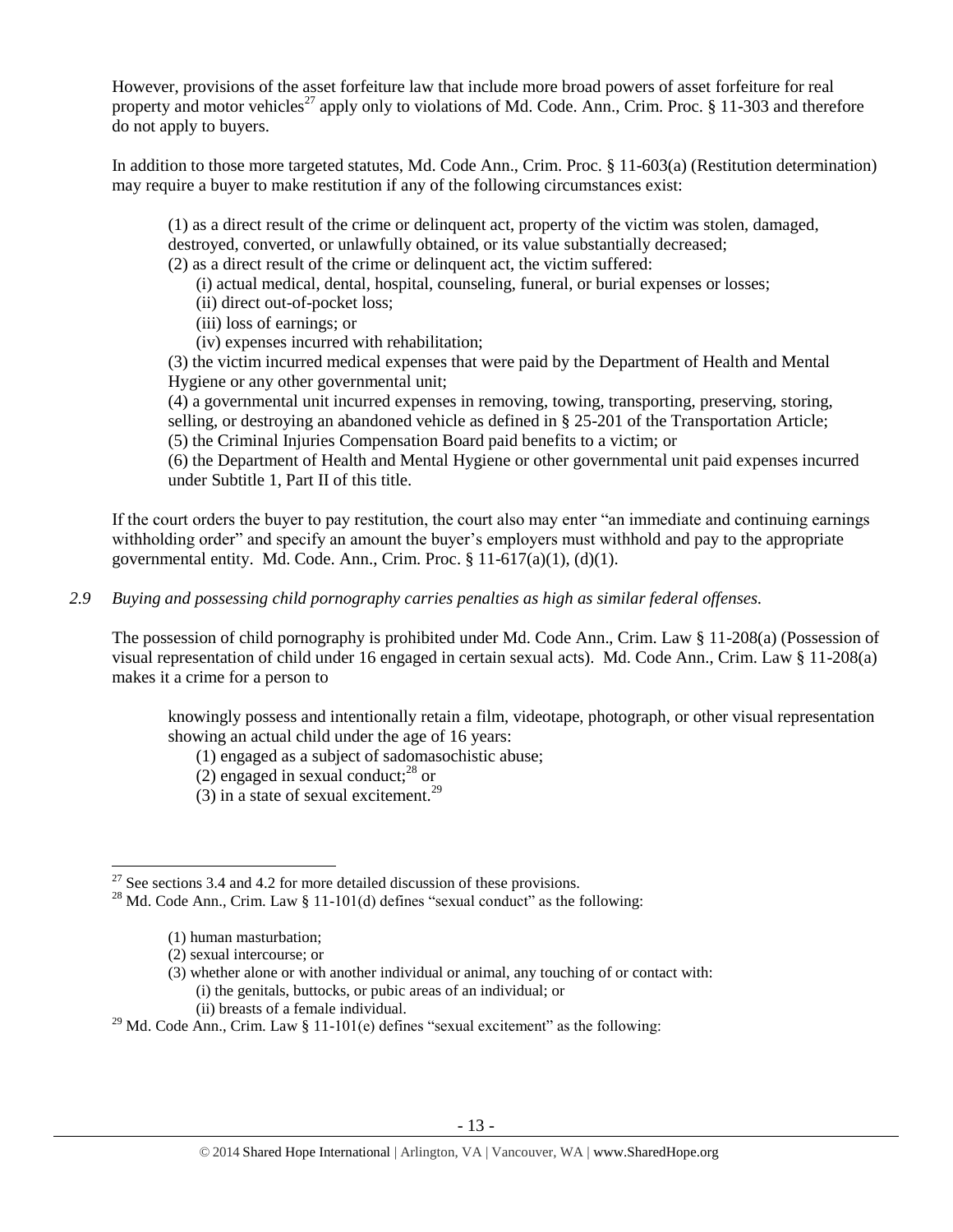A conviction under Md. Code Ann., Crim. Law § 11-208 is a misdemeanor conviction punishable by imprisonment up to 5 years, a fine not to exceed \$2,500, or both. Md. Code Ann., Crim. Law § 11-208(b)(1). Subsequent convictions, however, are felony convictions punishable by imprisonment up to 10 years, a fine not to exceed \$10,000, or both. Md. Code Ann., Crim. Law  $\S$  11-208(b)(2).<sup>30</sup>

In comparison, a federal conviction for possession of child pornography<sup>31</sup> is generally punishable by imprisonment for 5–20 years and a fine not to exceed \$250,000.<sup>32</sup> Subsequent convictions, however, are punishable by imprisonment up to 40 years and a fine not to exceed  $$250,000.<sup>33</sup>$ 

- 2.9.1 Recommendation: Amend Md. Code Ann., Crim. Law § 11-208(a) (Possession of visual representation of child under 16 engaged in certain sexual acts) to apply to all minors under 18 and impose substantial penalties to reflect the seriousness of the offense.
- *2.10 Convicted buyers of commercial sex acts with minors and child pornography are required to register as sex offenders.*

Pursuant to Md. Code Ann., Crim. Proc. § 11-704(a) (Registration required), sex offender registration is required for tier I, II, and III sex offenders, and "a sex offender who is required to register by another jurisdiction" who moves to Maryland to live, work, attend school, or be a transient.

According to Md. Code Ann., Crim. Proc. § 11-701(o), a "tier I sex offender" includes a person convicted of any the following:

(1) conspiring to commit, attempting to commit, or committing a violation of § 3-308 [Sexual offense in the fourth degree] . . . . ;

l

 $32$  18 U.S.C. §§ 2252(b) (stating that a conviction under subsection (a)(2) is punishable by imprisonment for 5–20 years and a fine, while a conviction under subsection (a)(4) is punishable by imprisonment up to 10 years, a fine, or both),  $2252A(b)(1)$  (a conviction is punishable by imprisonment for  $5-20$  years and a fine),  $1466A(a)$ , (b) (stating that a conviction under subsection (a) is "subject to the penalties provided in section  $2252A(b)(1)$ ," imprisonment for 5–20 years and a fine, while a conviction under subsection (b) is "subject to the penalties provided in section  $2252A(b)(2)$ ," imprisonment up to 10 years, a fine, or both); *see also* 18 U.S.C §§ 3559(a)(1) (classifying all of the above listed offenses as felonies), 3571(b)(3) (providing a fine up to \$250,000 for any felony conviction).

 $33$  18 U.S.C. §§ 2252(b) (stating if a person has a prior conviction under subsection (a)(2), or a list of other statutes, a conviction is punishable by a fine and imprisonment for 15–40 years, but if a person has a prior conviction under subsection (a)(4), or a list of other statutes, a conviction is punishable by a fine and imprisonment for  $10-20$  years),  $2252A(b)(1)$  (stating if a person has a prior conviction under subsection (a)(2), (a)(3), or a list of other statutes, a conviction is punishable by a fine and imprisonment for 15–40 years), 1466A(a), (b) (stating that the penalty scheme for section 2252A(b) applies); *see also* 18 U.S.C §§ 3559(a)(1) (classifying all of the above listed offenses as felonies), 3571(b)(3) (providing a fine up to \$250,000 for any felony conviction).

<sup>(1)</sup> the condition of the human genitals when in a state of sexual stimulation;

<sup>(2)</sup> the condition of the human female breasts when in a state of sexual stimulation; or

<sup>(3)</sup> the sensual experiences of individuals engaging in or witnessing sexual conduct or nudity.  $30$  However, pursuant to subsection (d), "It is an affirmative defense to a charge of violating this section that the person promptly and in good faith: (1) took reasonable steps to destroy each visual representation; or (2) reported the matter to a law enforcement agency."

 $31$  18 U.S.C. §§ 2252(a)(2), (a)(4) (Certain activities relating to material involving the sexual exploitation of minors),  $2252A(a)(2)$ –(3) (Certain activities relating to material constituting or containing child pornography), 1466A(a), (b) (Obscene visual representations of the sexual abuse of children).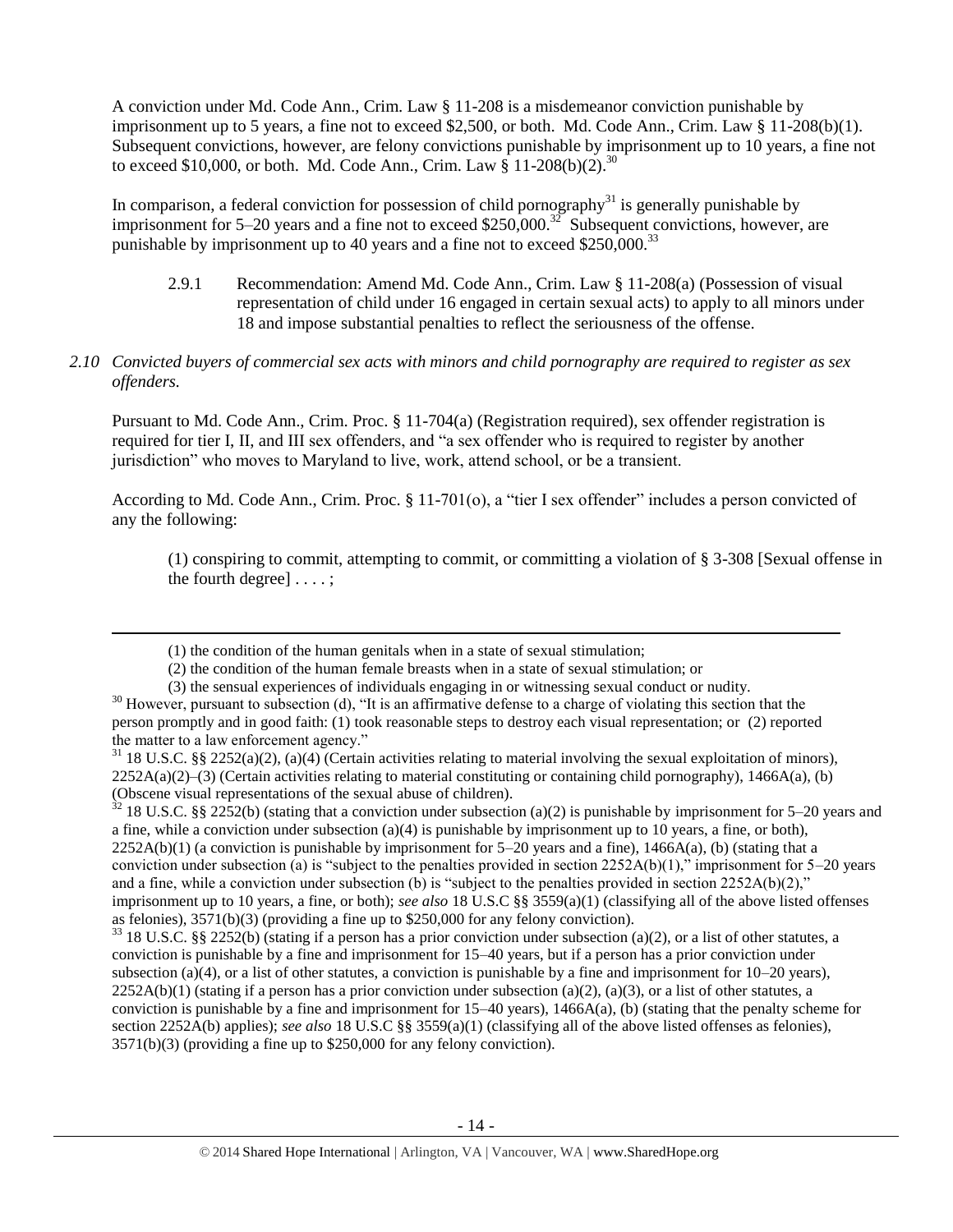(2) conspiring to commit, attempting to commit, or committing a violation of . . . § 11-208 [Possession of visual representation of child under 16 engaged in certain sexual acts] . . . if the victim is a minor; (3) a crime committed in a federal, military, tribal, or other jurisdiction that, if committed in this State, would constitute one of the crimes listed in item (1) or (2) of this subsection; (4) any of the following federal offenses:

. . .

(vi) sex trafficking by force, fraud, or coercion under 18 U.S.C. § 1591;

(vii) travel with intent to engage in illicit conduct under 18 U.S.C. § 2423(b);

. . . .

A "tier II sex offender," according to Md. Code Ann., Crim. Proc. § 11-701(p), includes a person convicted of

(1) conspiring to commit, attempting to commit, or committing a violation of  $\S 3-307(a)(4)$  or (5) [Sexual offense in the third degree where the victim is 14 or 15 years old and the defendant is at least 21], § 3-324 [Sexual solicitation of minor], [or] § 11-207 [Child pornography]  $\dots$ ; (2) conspiring to commit, attempting to commit, or committing a violation of § 11-303 [Human trafficking], § 11-305 [Child kidnapping for the purpose of committing a sexual crime], or § 11-306 [House of prostitution]  $\dots$ , if the intended prostitute or victim is a minor; (3) conspiring to commit, attempting to commit, or committing a violation of . . . § 3-603 [Sale of Minor]  $\dots$ , if the victim is a minor who is at least 14 years old; (4) conspiring to commit, attempting to commit, or committing an offense that would require the person to register as a tier I sex offender after the person was already registered as a tier I sex offender; (5) a crime that was committed in a federal, military, tribal, or other jurisdiction that, if committed in this State, would constitute one of the crimes listed in items (1) through (3) of this subsection . . . . . . .

Similarly, Md. Code Ann., Crim. Proc. § 11-701(q) defines "tier III sex offender" as including persons convicted of any of following:

(1) conspiring to commit, attempting to commit, or committing a violation of:

. . . (ii) § 3-303 [Rape in the first degree], § 3-304 [Rape in the second degree], § 3-305 [Sexual offense in the first degree], § 3-306 [Sexual offense in the second degree] . . . § 3-315 [Continuing course of conduct with child  $\ldots$  or § 3-602 [Sexual abuse of minor]...

(2) conspiring to commit, attempting to commit, or committing a violation of  $\S$  3-307(a)(3) [Sexual offense in the third degree where the victim is under 14 and the defendant is at least 4 years older than the victim] . . . if the victim is under the age of 14 years;

. . . (4) conspiring to commit, attempting to commit, or committing an offense that would require the person to register as a tier I or tier II sex offender after the person was already registered as a tier II sex offender;

(5) a crime committed in a federal, military, tribal, or other jurisdiction that, if committed in this State, would constitute one of the crimes listed in items  $(1)$  through  $(3)$  of this subsection ...

. . . .

. . .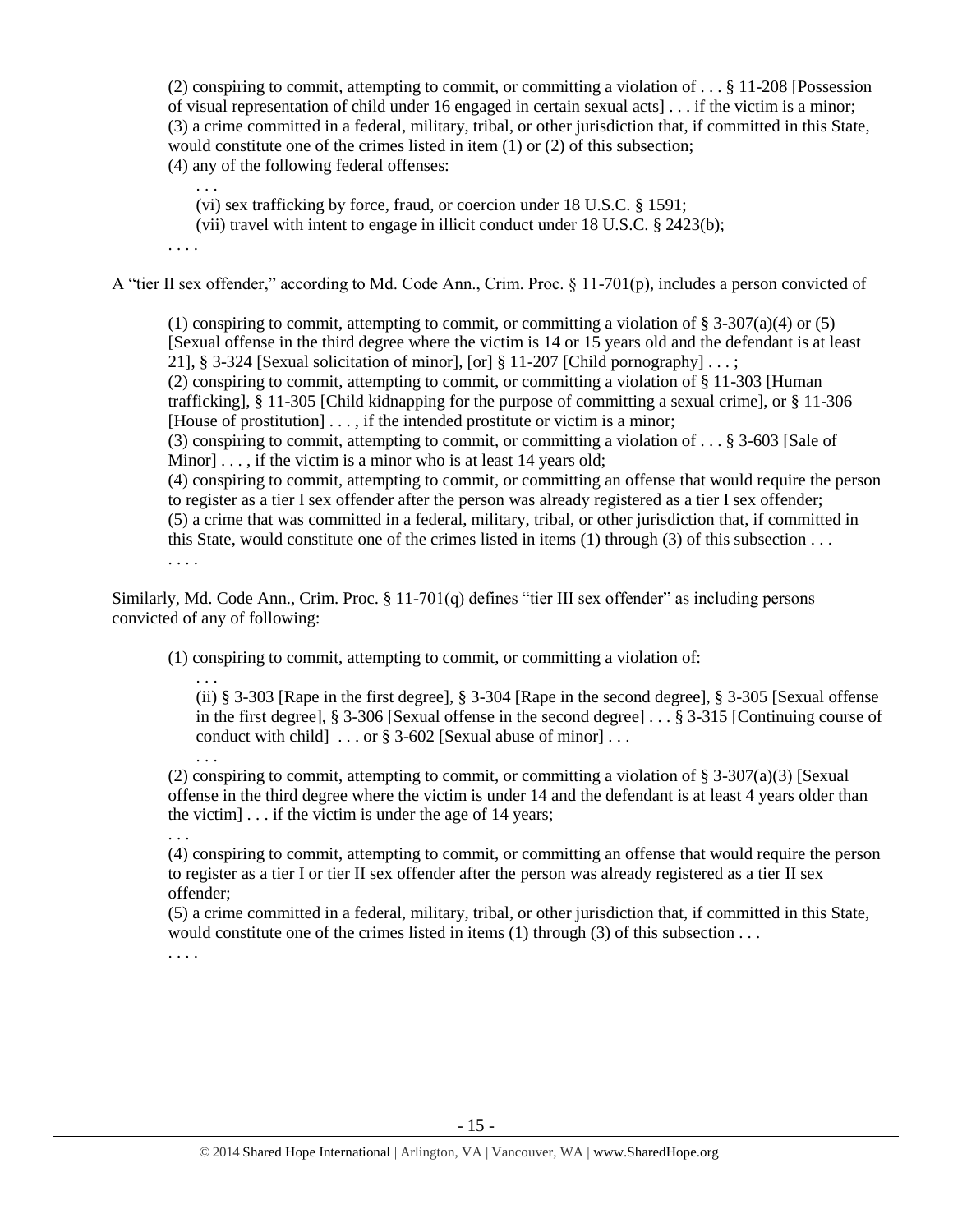## **FRAMEWORK ISSUE 3: CRIMINAL PROVISIONS FOR TRAFFICKERS**

## *Legal Components:*

- *3.1 Penalties for trafficking a child for sexual exploitation are as high as federal penalties.*
- *3.2 Creating and distributing child pornography carries penalties as high as similar federal offenses.*
- *3.3 Using the Internet to lure, entice, recruit, or sell commercial sex acts with a minor is a separate crime or results in an enhanced penalty for traffickers.*
- *3.4 Financial penalties for traffickers, including asset forfeiture, are sufficiently high*.
- *3.5 Convicted traffickers are required to register as sex offenders.*
- *3.6 Laws relating to termination of parental rights for certain offenses include sex trafficking or commercial sexual exploitation of children (CSEC) offenses in order to remove the children of traffickers from their control and potential exploitation.*

*\_\_\_\_\_\_\_\_\_\_\_\_\_\_\_\_\_\_\_\_\_\_\_\_\_\_\_\_\_\_\_\_\_\_\_\_\_\_\_\_\_\_\_\_\_\_\_\_\_\_\_\_\_\_\_\_\_\_\_\_\_\_\_\_\_\_\_\_\_\_\_\_\_\_\_\_\_\_\_\_\_\_\_\_\_\_\_\_\_\_\_\_\_\_*

#### *Legal Analysis:*

*3.1 Penalties for trafficking a child for sexual exploitation are as high as federal penalties. 34*

Traffickers convicted under Md. Code Ann., Crim. Law § 11-303(a)(1) (Human trafficking), if their victim is a minor, are guilty of a felony punishable by imprisonment up to 25 years, a fine not to exceed \$15,000, or both. Md. Code Ann., Crim. Law § 11-303(c)(2).

Traffickers may also be prosecuted under Md. Code Ann., Crim. Law § 11-305(a) (Child kidnapping for the purpose of committing a sexual crime), a felony punishable by imprisonment up to 25 years, a fine not to exceed \$5,000, or both. Md. Code Ann., Crim. Law  $§$  11-305(b).<sup>35</sup>

Traffickers convicted under Md. Code Ann., Crim. Law § 3-324(b) (Sexual solicitation of a minor)<sup>36</sup> are guilty of a felony punishable by imprisonment up to 10 years, a fine not to exceed \$25,000, or both. Md. Code Ann., Crim. Law § 3-324(d).

l

<sup>34</sup> *See* discussion of relevant Maryland provisions listed in this Section *supra* Sections 1.1 and 1.2.

<sup>35</sup> *See supra* note [6.](#page-1-1)

<sup>&</sup>lt;sup>36</sup> See supra Section 1.2 for discussion of the definition of "solicit."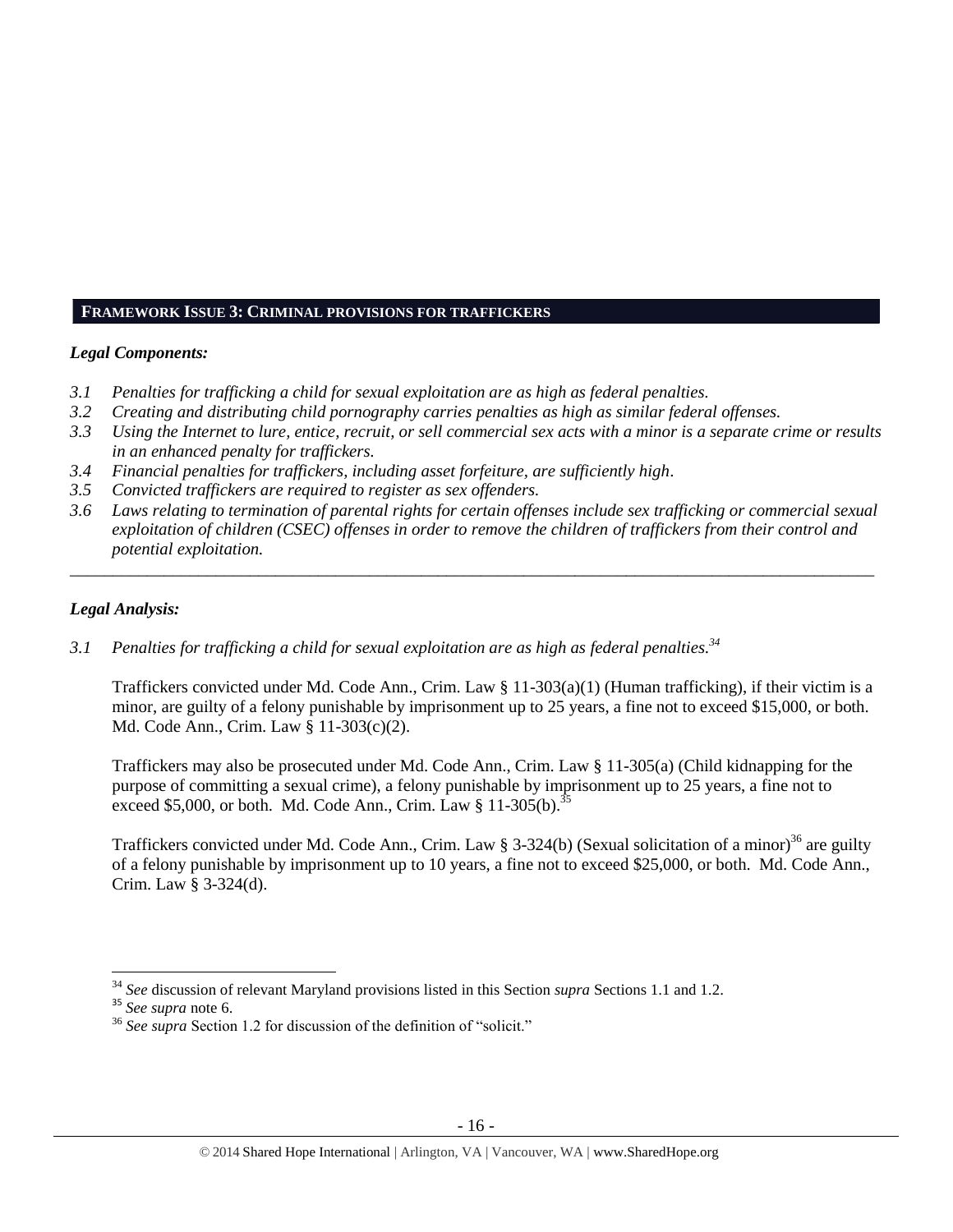In addition, although not specifically applicable to sexual exploitation, a trafficker may be guilty of Md. Code Ann., Crim. Law § 3-603(a) (Sale of minor), a misdemeanor punishable by imprisonment up to 5 years, a fine not to exceed \$10,000, or both. Md. Code Ann., Crim. Law § 3-603(b).

Although not specific to trafficking minors for commercial sexual exploitation, Md. Code Ann., Crim. Law § 11-306(a) (House of prostitution) could be used to prosecute a trafficker. This statute makes it a crime for a person to knowingly

(2) keep, set up, occupy, maintain, or operate a building, structure, or conveyance for prostitution or assignation;

(3) allow a building, structure, or conveyance owned or under the person's control to be used for prostitution or assignation;

(4) allow or agree to allow a person into a building, structure, or conveyance for prostitution or assignation; or

(5) procure or solicit or offer to procure or solicit for prostitution or assignation.

A trafficker convicted under this statute is guilty of a misdemeanor punishable by imprisonment up to1 year, a fine not to exceed \$500, or both. Md. Code Ann., Crim. Law § 11-306(b).

In comparison, if the victim is under the age of 14, a conviction under the Trafficking Victims Protection Act  $(TVPA)<sup>37</sup>$  for child sex trafficking is punishable by 15 years to life imprisonment and a fine not to exceed \$250,000. 18 U.S.C. §§ 1591(b)(1), 3559(a)(1), 3571(b)(3). If the victim is between the ages of 14–17, a conviction is punishable by 10 years to life imprisonment and a fine not to exceed \$250,000. 18 U.S.C. §§ 1591(b)(2), 3559(a)(1), 3571(b)(3). A conviction is punishable by mandatory life imprisonment, however, if the trafficker has a prior conviction for a federal sex offense<sup>38</sup> against a minor.

## *3.2 Creating and distributing child pornography carries penalties as high as similar federal offenses.*

Md. Code Ann., Crim. Law § 11-207(a) (Child pornography) prohibits the distribution, promotion, and sale of child pornography. Specifically, Md. Code Ann., Crim. Law § 11-207(a) makes it illegal for a person to

(1) cause, induce, solicit, or knowingly allow a minor to engage as a subject in the production of obscene matter or a visual representation or performance that depicts a minor engaged as a subject in sadomasochistic abuse or sexual conduct;

(2) photograph or film a minor engaging in an obscene act, sadomasochistic abuse, or sexual conduct; (3) use a computer to depict or describe a minor engaging in an obscene act, sadomasochistic abuse, or sexual conduct;

(4) knowingly promote, advertise, solicit, distribute, or possess with the intent to distribute any matter, visual representation, or performance:

(i) that depicts a minor engaged as a subject in sadomasochistic abuse or sexual conduct; or (ii) in a manner that reflects the belief, or that is intended to cause another to believe, that the matter, visual representation, or performance depicts a minor engaged as a subject of sadomasochistic abuse or sexual conduct; or

(5) use a computer to knowingly compile, enter, transmit, make, print, publish, reproduce, cause, allow, buy, sell, receive, exchange, or disseminate any notice, statement, advertisement, or minor's name, telephone number, place of residence, physical characteristics, or other descriptive or identifying

l

<sup>37</sup> *See supra* note [21.](#page-9-0)

<sup>38</sup> *See supra* note [22.](#page-9-1)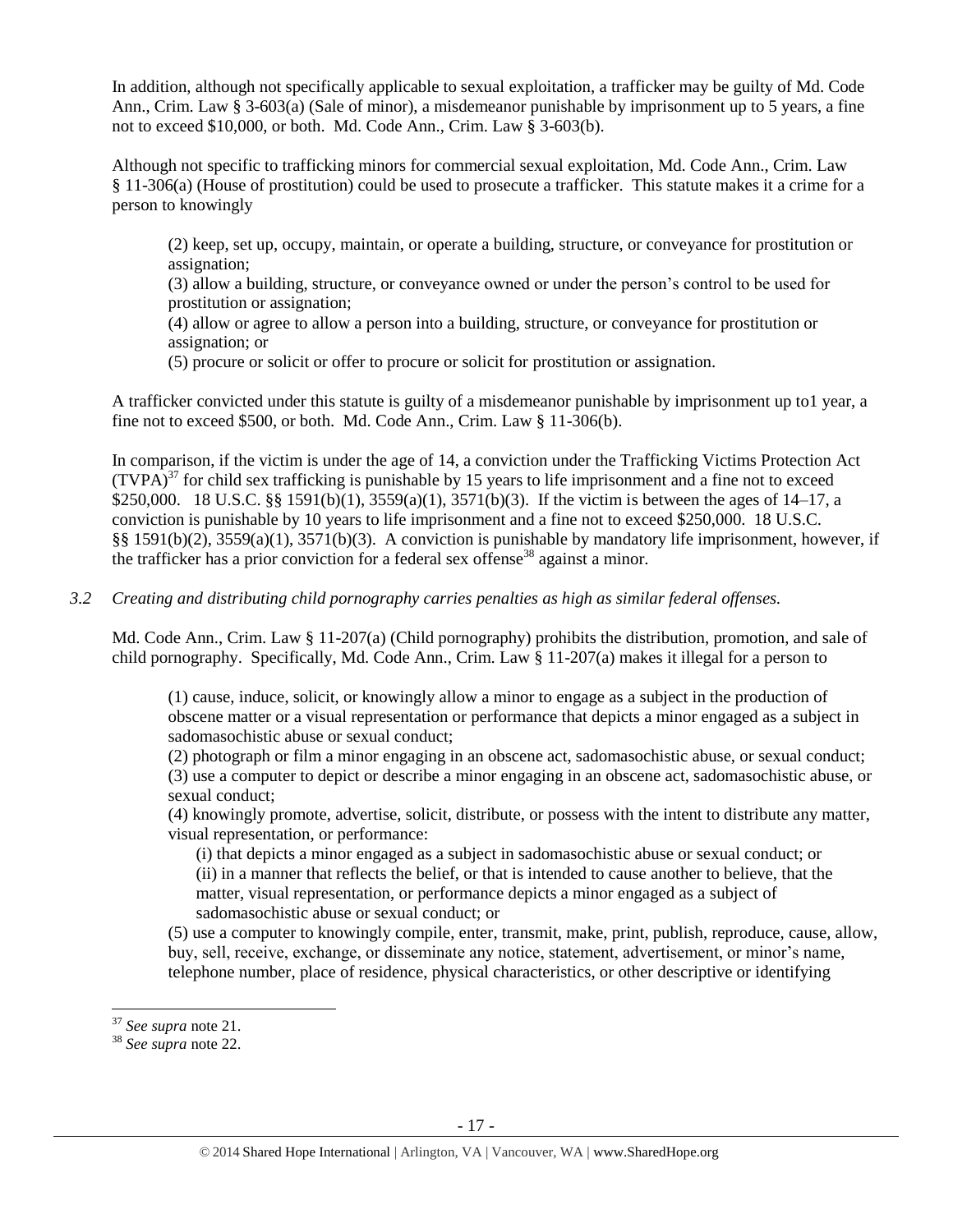information for the purpose of engaging in, facilitating, encouraging, offering, or soliciting unlawful sadomasochistic abuse or sexual conduct of or with a minor.

A trafficker's first conviction under Md. Code Ann., Crim. Law § 11-207(a) is a felony conviction punishable by imprisonment up to 10 years, a fine not to exceed \$25,000, or both. Md. Code Ann., Crim. Law § 11- 207(b)(1). Subsequent convictions are punishable by imprisonment up to 20 years, a fine not to exceed \$50,000, or both. Md. Code Ann., Crim. Law  $\S 11-207(b)(2)$ . In contrast, if the victim is under the age of 14, a conviction under the TVPA for child sex trafficking is punishable by 15 years to life imprisonment and a fine not to exceed \$250,000. 18 U.S.C. §§ 1591(b)(1), 3559(a)(1), 3571(b)(3).

In comparison, if the victim is under the age of 14, a conviction under the TVPA for child sex trafficking is punishable by 15 years to life imprisonment and a fine not to exceed \$250,000. 18 U.S.C. §§ 1591(b)(1),  $3559(a)(1)$ ,  $3571(b)(3)$ . If the victim is between the ages of  $14-17$ , a conviction is punishable by 10 years to life imprisonment and a fine not to exceed \$250,000. 18 U.S.C. §§ 1591(b)(2), 3559(a)(1), 3571(b)(3). A conviction is punishable by mandatory life imprisonment, however, if the trafficker has a prior conviction for a federal sex offense<sup>39</sup> against a minor. Additionally, a federal conviction for distribution of child pornography<sup>40</sup> is generally punishable by imprisonment for  $5-20$  years and a fine not to exceed \$250,000.<sup>41</sup> Subsequent convictions, however, are punishable by imprisonment up to 40 years and a fine not to exceed \$250,000.<sup>42</sup>

*3.3 Using the Internet to lure, entice, recruit, or sell commercial sex acts with a minor is a separate crime or results in an enhanced penalty for traffickers.*

Using the Internet to lure, entice, recruit or purchase commercial sex acts with a minor is not a separate crime and does not result in enhanced penalties for traffickers. However, using the Internet to "command, authorize, urge, entice, request, or advise" a minor to engage in a violation of Md. Code Ann., Crim. Law § 11-306 (House of prostitution), among other crimes, is prohibited under Md. Code Ann., Crim. Law § 3-324 (Sexual solicitation of minor). Pursuant to Md. Code Ann., Crim. Law § 3-324(b),

A person may not, with the intent to commit a violation of § 3-304 [Rape in the second degree], § 3-306 [Sexual offense in the second degree], or § 3-307 [Sexual offense in the third degree] of this subtitle or § 11-304 [Receiving earnings of prostitute], § 11-305 [Child kidnapping for the purpose of committing a sexual crime], or § 11-306 [House of prostitution] of this article, knowingly solicit a minor or law enforcement officer posing as a minor, to engage in activities that would be unlawful for the person to

l <sup>39</sup> *See supra* note [22.](#page-9-1)

<sup>&</sup>lt;sup>40</sup> 18 U.S.C. §§ 2252(a)(1), (a)(2), (a)(3) (Certain activities relating to material involving the sexual exploitation of minors),  $2252A(a)(2)$ , (a)(3) (Certain activities relating to material constituting or containing child pornography), 1466A(a) (Obscene visual representations of the sexual abuse of children).

<sup>&</sup>lt;sup>41</sup> 18 U.S.C. §§ 2252(b) (stating that a conviction under subsection (a)(1), (a)(2), or (a)(3) is punishable by imprisonment for 5–20 years and a fine), 2252A(b)(1) (a conviction is punishable by imprisonment for 5–20 years and a fine), 1466A(a), (b) (stating that a conviction under subsection (a) is "subject to the penalties provided in section 2252A(b)(1)," imprisonment for 5–20 years and a fine, while a conviction under subsection (b) is "subject to the penalties provided in section 2252A(b)(2)," imprisonment up to 10 years, a fine, or both); *see also* 18 U.S.C §§  $3559(a)(1)$  (classifying all of the above listed offenses as felonies),  $3571(b)(3)$  (providing a fine up to \$250,000 for any felony conviction).

<sup>&</sup>lt;sup>42</sup> 18 U.S.C. §§ 2252(b) (stating if a person has a prior conviction under subsection (a)(1), (a)(2), or (a)(3) or a list of other statutes, a conviction is punishable by a fine and imprisonment for  $15-40$  years),  $2252A(b)(1)$  (stating if a person has a prior conviction under subsection (a)(2), (a)(3), or a list of other statutes, a conviction is punishable by a fine and imprisonment for 15–40 years), 1466A(a), (b) (stating that the penalty scheme for section 2252A(b) applies); *see also* 18 U.S.C §§ 3559(a)(1) (classifying all of the above listed offenses as felonies), 3571(b)(3) (providing a fine up to \$250,000 for any felony conviction).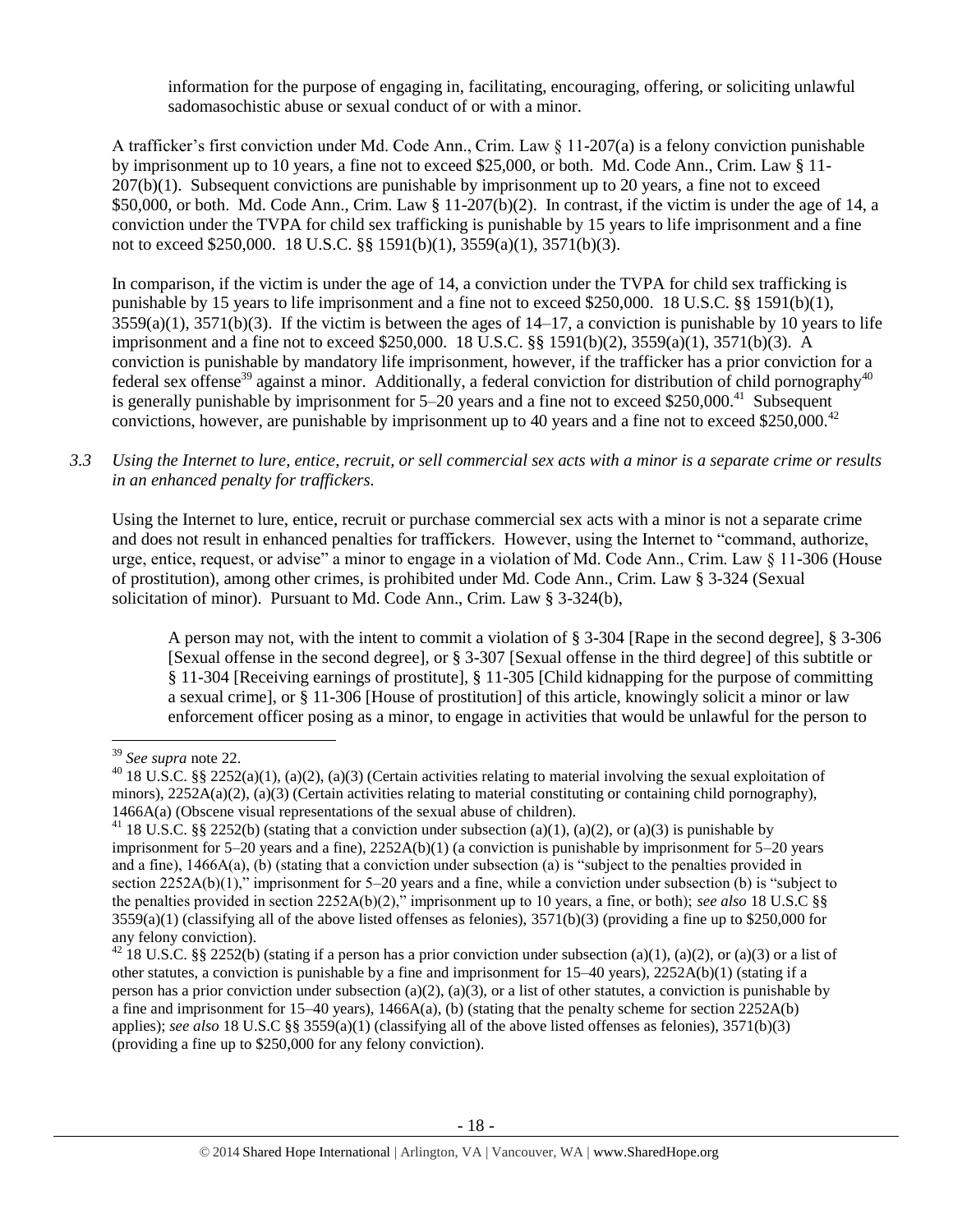engage in under § 3-304, § 3-306, or § 3-307 of this subtitle or § 11-304, § 11-305, or § 11-306 of this article.

As used within Md. Code Ann., Crim. Law § 3-324(b), "solicit" is not defined in an expressly commercial way, but Md. Code Ann., Crim. Law § 3-324(a) defines "solicit" as the following:

[T]o command, authorize, urge, entice, request, or advise a person by any means, including:

(1) in person;

- (2) through an agent or agency;
- (3) over the telephone;
- (4) through any print medium;
- (5) by mail;
- (6) by computer or Internet; or
- (7) by any other electronic means.

A conviction under Md. Code Ann., Crim. Law § 3-324(b) is a felony conviction punishable by imprisonment up to 10 years, a fine not to exceed \$25,000, or both. Md. Code Ann., Crim. Law § 3-324(d).

## *3.4 Financial penalties for traffickers, including asset forfeiture, are sufficiently high.*

Traffickers convicted under Maryland laws for crimes related to the trafficking of domestic minor sex victims are subject to possible fines ranging from \$500 to \$100,000. Specifically, traffickers convicted under Md. Code Ann., Crim. Law § 3-324 (Sexual solicitation of minor) or Md. Code Ann., Crim. Law § 11-207 (Child pornography) are subject to a possible fine not to exceed \$25,000. Md. Code Ann., Crim. Law §§ 9-804(c), 3- 324(d), 11-207(b)(1). Subsequent convictions under Md. Code Ann., Crim. Law § 11-207 (Child pornography) are subject to a possible fine not to exceed \$50,000. Md. Code Ann., Crim. Law § 11-207(b)(2). Traffickers convicted under Md. Code Ann., Crim. Law § 11-303(b) (Human trafficking) are subject to a possible fine not to exceed \$15,000, while traffickers convicted under either Md. Code Ann., Crim. Law § 3-603 (Sale of minor) or Md. Code Ann., Crim. Law § 11-304 (Receiving earnings of prostitute) are subject to a possible fine not to exceed \$10,000. Md. Code Ann., Crim. Law §§ 11-303(c)(2), 3-603(b), 11-304(b). Traffickers convicted under Md. Code Ann., Crim. Law § 11-305 (Child kidnapping for the purpose of committing a sexual crime) are subject to a possible fine not to exceed \$5,000. Md. Code Ann., Crim. Law §§ 11-305(b).<sup>43</sup> Lastly, traffickers convicted under Md. Code Ann., Crim. Law § 11-306 (House of prostitution) are subject to a possible fine not to exceed \$500. Md. Code Ann., Crim. Law §11-306(b).

<span id="page-18-0"></span>Maryland law provides for asset forfeiture of motor vehicles, real property, and money used by traffickers in conjunction with commercial exploitation and sex trafficking of minors. Specifically, under Md. Code. Ann., Crim. Proc. § 13-502(1), (3) motor vehicles and real property are subject to forfeiture if used in connection with a violation of and conviction under Md. Code Ann., Crim. Law. § 11-303 [Human trafficking].<sup>44</sup> Money is subject to forfeiture not merely for violations of § 11-303, but more broadly if it is used in connection with a violation of and conviction under the "human trafficking law," or if it is "found in close proximity to or at the scene of the arrest for a violation of the human trafficking law. Md. Code Ann. Crim. Proc. § 13-502(2). For purposes of subtitle 5, Md. Code Ann., Crim. Proc. § 13-501(G) defines "human trafficking law" as "section 3- 324 [Sexual solicitation of minor], section 11-207 [Child pornography], section 11-303 [Human trafficking],

l

<sup>43</sup> *See supra* note [6.](#page-1-1)

<sup>&</sup>lt;sup>44</sup> However, real property used as the principal family residence may only be forfeited if one of the owners of the real property is convicted of violating, attempting to violate, or conspiring to violate Md. Code Ann., Crim. Law § 11-303. Md. Code Ann., Crim. Proc. § 13-503(c).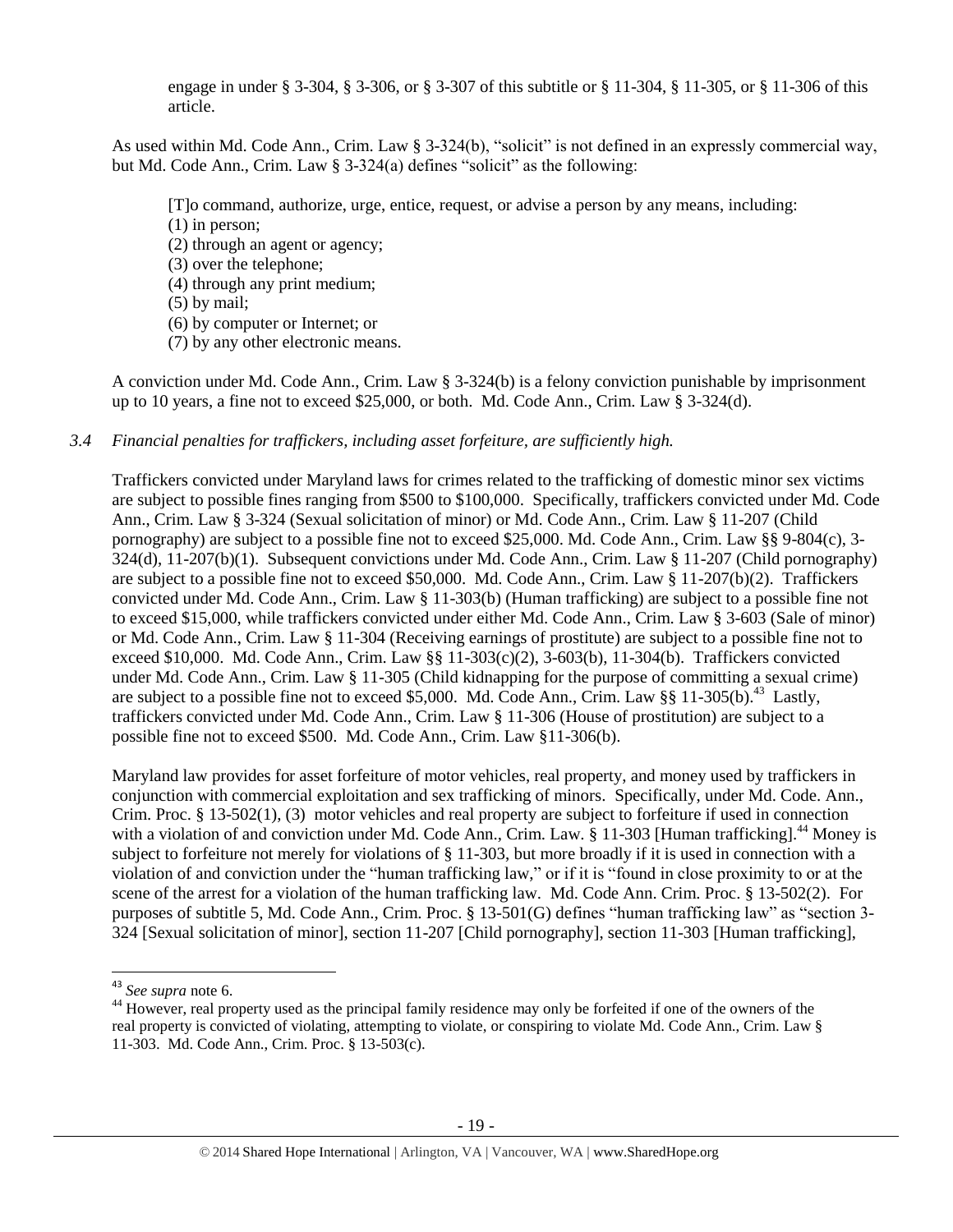section 11-304 [Receiving earnings of prostitute], and section 11-305 [Child kidnapping for the purpose of committing a sexual crime] of the criminal law article."\

Pursuant to Md. Code. Ann., Crim. Proc. § 13-503(b)(1) "[a] motor vehicle for hire in the transaction of business as a common carrier or a motor vehicle for hire" may be seized or forfeited if "the owner or other person in charge of the motor vehicle was a consenting party or privy to a violation of the human trafficking law." Furthermore, Md. Code Ann., Crim. Proc. § 13-507 states that a motor vehicle used in violation of Md. Code. Ann., Crim. Law § 11-303 may be seized and forfeited when justified. In determining whether a seizure is justified, the seizing authority should consider the following circumstances: "(1) evidence that the motor vehicle was acquired by use of proceeds from a transaction involving a violation of section 11-303 of the criminal law article; (2) the circumstances of the arrest; and (3) the way in which the motor vehicle was used" Md. Code Ann., Crim. Proc. § 13-507(b).

Under Md. Code. Ann., Crim. Proc. §13-522 an owner's interest in real property may be forfeited if the owner is convicted of violating, attempting to violate, or conspiring to violate Md. Code. Ann., Crim. Law § 11-303 (Human trafficking). This provision does not require that the real property have been used to commit human trafficking. If the real property is held by the husband and wife as tenants by the entirety and is used as the primary residence, it may only be forfeited if both the husband and wife are convicted of Md. Code. Ann. Crim. Law § 11-303 and the property was used in connection with attempting to violate, or conspiring to violate Md. Code. Ann. Crim. Law § 11-303. Md. Code. Ann., Crim. Proc. § 13-503(D).

Md. Code Ann., Crim. Proc. § 13-525(a) creates a rebuttable presumption that property or an owner's interest in property is subject to forfeiture if the state establishes by clear and convincing evidence that:

(i) the person was convicted of violating section 11-303 of the criminal law article or attempting or conspiring to violate section 11-303 of the criminal law article;

(ii) the property was acquired by the person during the violation or within a reasonable time after the violation; and

(iii) there was no other likely source for the property.

Pursuant to Md. Code. Ann., Crim. Pro. §13-514 forfeiture proceedings shall be filed promptly when there is probable cause to believe that the seized property is "directly or indirectly dangerous to health or safety and that the property was or will be used to violate section 11-303 of the criminal law article."

Md. Code Ann., Crim. Proc. § 11-603(a) (Restitution determination) may, however, require a trafficker to make restitution if any of the following circumstances exist:

(1) as a direct result of the crime or delinquent act, property of the victim was stolen, damaged, destroyed, converted, or unlawfully obtained, or its value substantially decreased;

(2) as a direct result of the crime or delinquent act, the victim suffered:

(i) actual medical, dental, hospital, counseling, funeral, or burial expenses or losses;

(ii) direct out-of-pocket loss;

(iii) loss of earnings; or

(iv) expenses incurred with rehabilitation;

(3) the victim incurred medical expenses that were paid by the Department of Health and Mental Hygiene or any other governmental unit;

(4) a governmental unit incurred expenses in removing, towing, transporting, preserving, storing, selling, or destroying an abandoned vehicle as defined in § 25-201 of the Transportation Article; (5) the Criminal Injuries Compensation Board paid benefits to a victim; or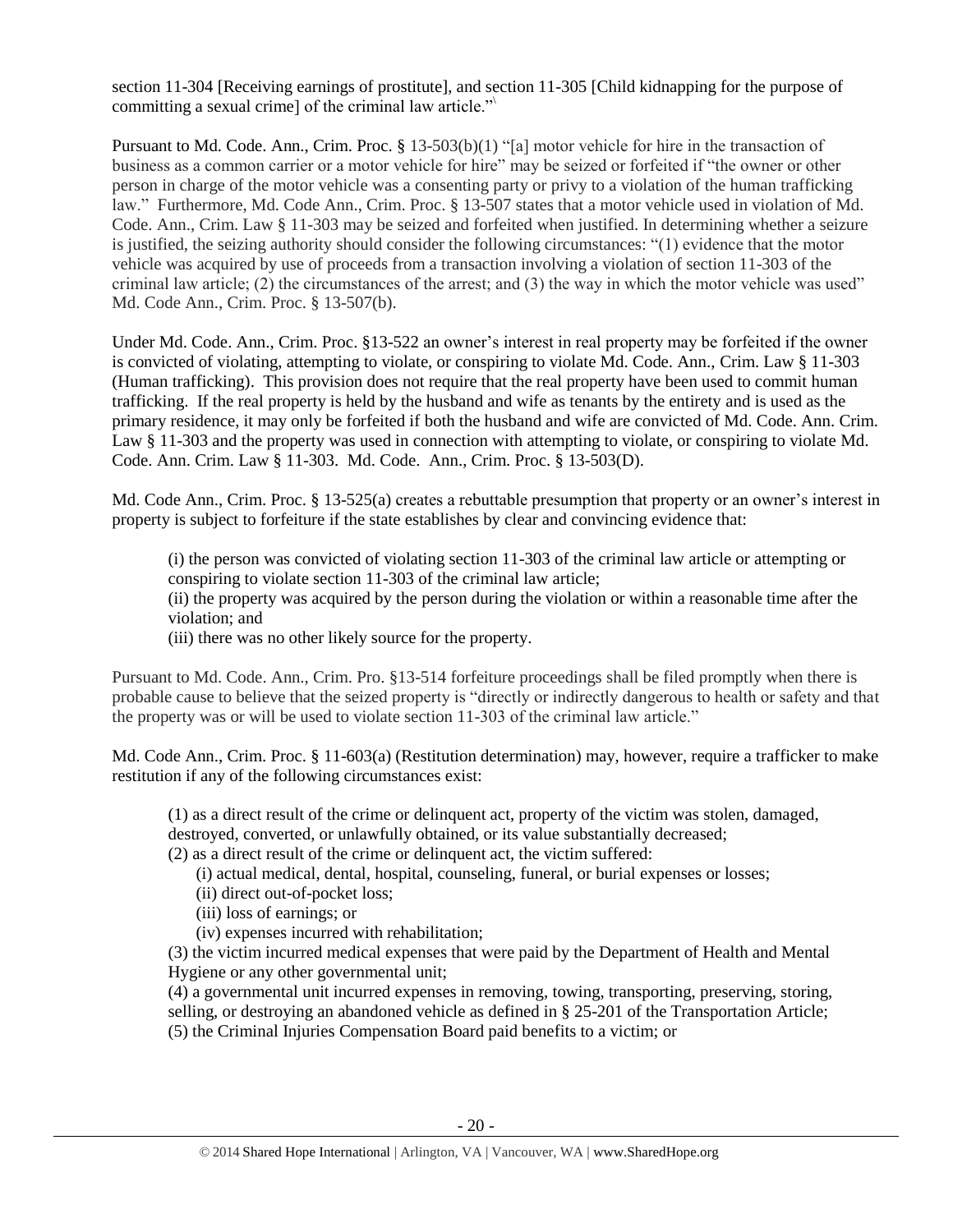(6) the Department of Health and Mental Hygiene or other governmental unit paid expenses incurred under Subtitle 1, Part II of this title.

If the court orders the trafficker to make restitution, the court also may enter "an immediate and continuing earnings withholding order" and specify an amount the trafficker's employer must withhold and pay to the appropriate governmental entity. Md. Code. Ann., Crim. Proc.  $\S 11-617(a)(1)$ , (d)(1).

# *3.5 Convicted traffickers are required to register as sex offenders.*

Pursuant to Md. Code Ann., Crim. Proc. § 11-704(a) (Registration required), sex offender registration is required for tier I, II, and III sex offenders, and "a sex offender who is required to register by another jurisdiction" who moves to Maryland to live, work, attend school, or be a transient.

According to Md. Code Ann., Crim. Proc. § 11-701(o), a "tier I sex offender" includes a person convicted of any the following:

(4) any of the following federal offenses:

. . . (vi) sex trafficking by force, fraud, or coercion under 18 U.S.C. § 1591; or

(vii) travel with intent to engage in illicit conduct under 18 U.S.C. § 2423(b);

. . . .

. . .

A "tier II sex offender," according to Md. Code Ann., Crim. Proc. § 11-701(p), includes a person convicted of

(1) conspiring to commit, attempting to commit, or committing a violation of  $\S 3-307(a)(4)$  or (5) [Sexual offense in the third degree where the victim is 14 or 15 years old and the defendant is at least 21], § 3-324 [Sexual solicitation of minor], [or] § 11-207 [Child pornography]  $\dots$ ; (2) conspiring to commit, attempting to commit, or committing a violation of § 11-303 [Human trafficking], § 11-305 [Child kidnapping for the purpose of committing a sexual crime], or § 11-306 [House of prostitution] . . . , if the intended prostitute or victim is a minor; (3) conspiring to commit, attempting to commit, or committing a violation of . . . § 3-603 [Sale of Minor]  $\ldots$ , if the victim is a minor who is at least 14 years old; (4) conspiring to commit, attempting to commit, or committing an offense that would require the person to register as a tier I sex offender after the person was already registered as a tier I sex offender; (5) a crime that was committed in a federal, military, tribal, or other jurisdiction that, if committed in this State, would constitute one of the crimes listed in items (1) through (3) of this subsection . . . . . . .

Similarly, Md. Code Ann., Crim. Proc. § 11-701(q) defines "tier III sex offender" as including persons convicted of any of following:

(1) conspiring to commit, attempting to commit, or committing a violation of:

. . . (ii) § 3-303 [Rape in the first degree], § 3-304 [Rape in the second degree], § 3-305 [Sexual offense in the first degree], § 3-306 [Sexual offense in the second degree] . . . § 3-315 [Continuing course of conduct with child  $\ldots$  or § 3-602 [Sexual abuse of minor]...

(2) conspiring to commit, attempting to commit, or committing a violation of  $\S$  3-307(a)(3) [Sexual offense in the third degree where the victim is under 14 and the defendant is at least 4 years older than the victim]  $\ldots$  if the victim is under the age of 14 years;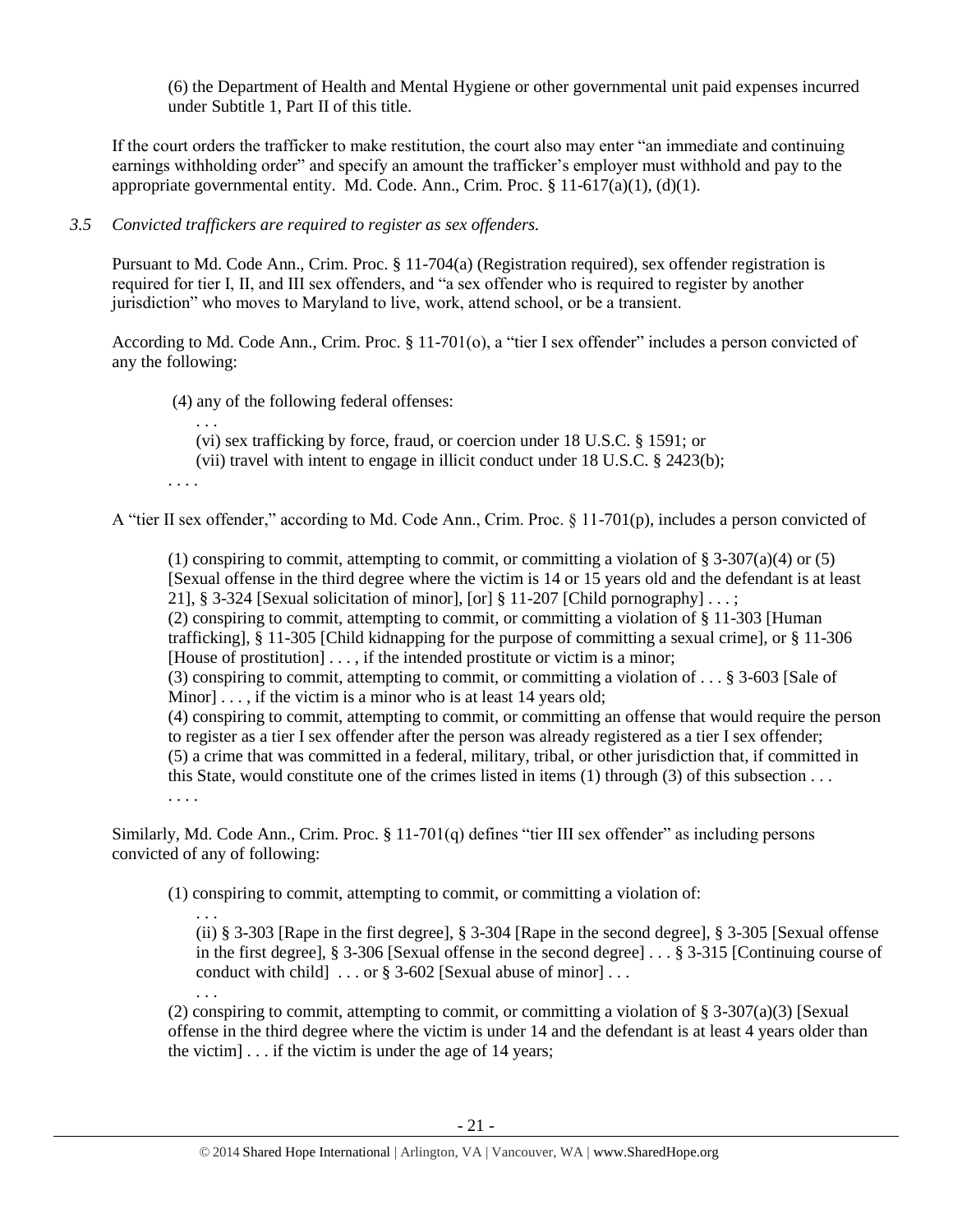. . .

(4) conspiring to commit, attempting to commit, or committing an offense that would require the person to register as a tier I or tier II sex offender after the person was already registered as a tier II sex offender;

(5) a crime committed in a federal, military, tribal, or other jurisdiction that, if committed in this State, would constitute one of the crimes listed in items (1) through (3) of this subsection . . . . . . .

*3.6 Laws relating to termination of parental rights for certain offenses include sex trafficking or commercial sexual exploitation of children (CSEC) offenses in order to remove the children of traffickers from their control and potential exploitation.* 

Under Md. Code Ann., Fam. Law § 5-323(b) (Grant of guardianship—Nonconsensual), the court has the authority to terminate parental rights if, after considering a number of factors (discussed below), it "finds by clear and convincing evidence that a parent is unfit to remain in a parental relationship with the child or that exceptional circumstances exist that would make a continuation of the parental relationship detrimental to the best interests of the child . . . ."

In determining whether to terminate parental rights, pursuant to Md. Code Ann., Fam. Law § 5-323(d),

a juvenile court shall give primary consideration to the health and safety of the child and consideration to all other factors needed to determine whether terminating a parent's rights is in the child's best interests, including:

. . . (3) whether:

. . .

(i) the parent has abused or neglected the child or a minor and the seriousness of the abuse or neglect;

- (iii) the parent subjected the child to:
	- 1. chronic abuse;
	- 2. chronic and life-threatening neglect;
	- 3. sexual abuse; or
- 4. torture;
- (iv) the parent has been convicted, in any state or any court of the United States, of:
	- 1. a crime of violence<sup>45</sup> against:

- (3) kidnapping;
- . . .

. . .

 $\overline{a}$ 

- (8) rape;
- (12) sexual offense in the first degree;
- (13) sexual offense in the second degree;
- (14) use of a handgun in the commission of a felony or other crime of violence;
- (15) child abuse in the first degree under § 3-601 of this article;
- (16) sexual abuse of a minor under § 3-602 of this article if:

(i) the victim is under the age of 13 years and the offender is an adult at the time of the offense; and (ii) the offense involved:

 $45$  Pursuant to Md. Code Ann., Crim. Law § 14-101(a) (Mandatory sentences for crimes of violence), a "crime of violence" includes the following: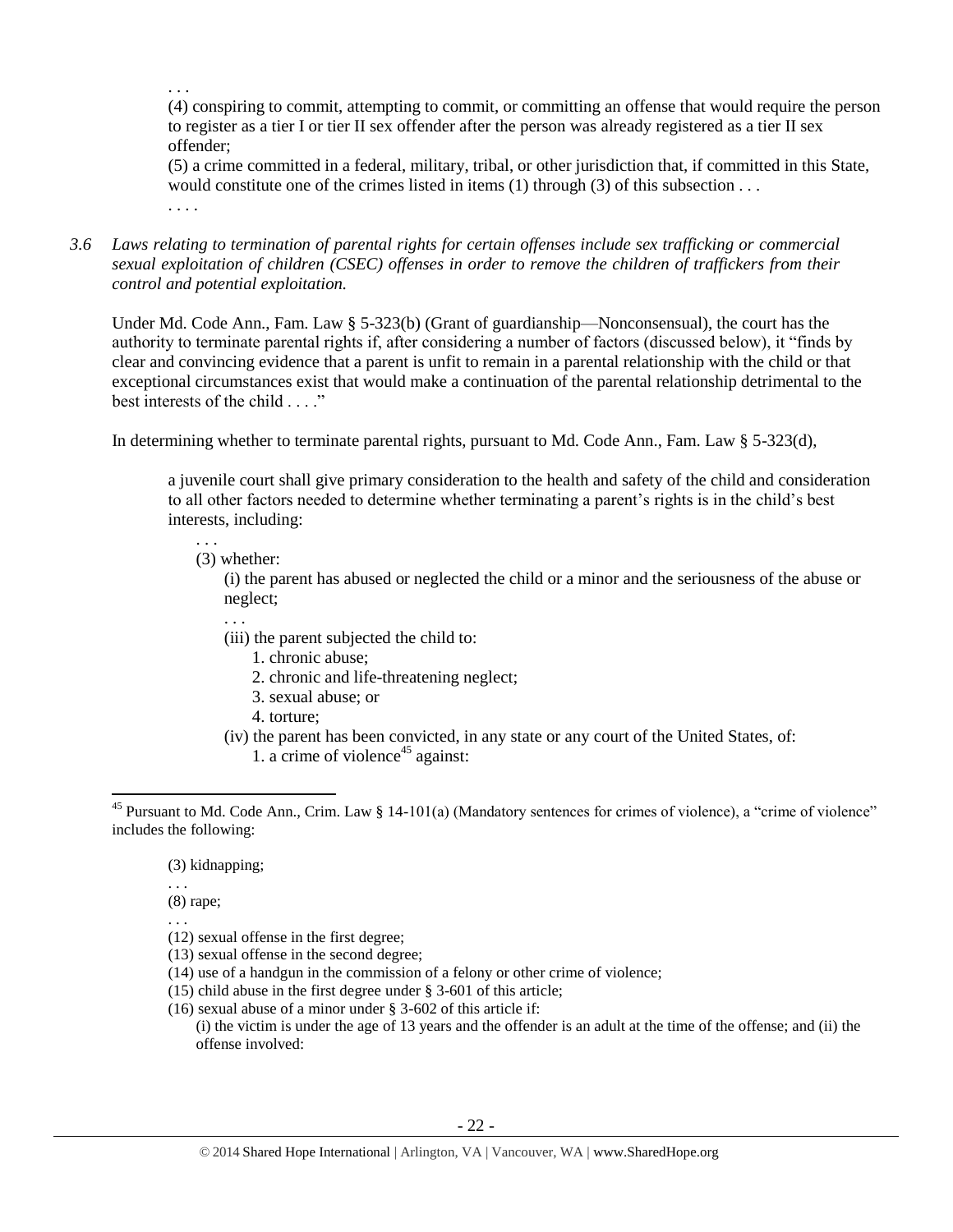- A. a minor offspring of the parent;
- B. the child; or
- C. another parent of the child; or
- 2. aiding or abetting, conspiring, or soliciting to commit a crime described in item 1 of this item; and
- (v) the parent has involuntarily lost parental rights to a sibling of the child;

. . . .

The court may terminate parental rights without considering any of these factors, however, if the child's parent has not come forward within 60 days of the "child's adjudication as a child in need of assistance," and "the identities of the child's parents are unknown." Md. Code Ann., Fam. Law § 5-323(c). "Child in need of assistance," or "CINA," is defined as a person under 18 "who requires court intervention because: (1) The child has been abused, has been neglected, has a developmental disability, or has a mental disorder; and (2) The child's parents, guardian, or custodian are unable or unwilling to give proper care and attention to the child and the child's needs." Md. Code Ann., Cts. & Jud. Proc. § 3-801(e)–(g). "Abuse" is defined to include "[s]exual abuse of a child, whether a physical injury is sustained or not," as well as "[p]hysical or mental injury of a child under circumstances that indicate that the child's health or welfare is harmed or is at substantial risk of being harmed by: (i) A parent or other individual who has permanent or temporary care or custody or responsibility for supervision of the child; or (ii) A household or family member." Md. Code Ann., Cts. & Jud. Proc. § 3- 801(b).

3.6.1 Recommendation: Amend Md. Code. Ann., Fam. Law § 5-323(d) (Grant of guardianship— Nonconsensual) to expressly provide that a court may terminate the parental rights of a parent convicted under Md. Code Ann., Crim. Law § 11-303(b) (Human trafficking), § 11-305 (Child kidnapping for the purpose of committing a sexual crime),  $\S$  3-603(a) (Sale of minor),  $\S$  11-304 (Receiving earnings of prostitute), § 9-802(a) (Criminal gang activity), § 9-804(a) (Participation in criminal gang prohibited), § 3-324(b) (Sexual solicitation of minor), or § 11-207(a) (Child pornography) when the victim is a minor.

 $\overline{\phantom{a}}$ 

<sup>1.</sup> vaginal intercourse, as defined in § 3-301 of this article;

<sup>2.</sup> a sexual act, as defined in § 3-301 of this article;

<sup>3.</sup> an act in which a part of the offender's body penetrates, however slightly, into the victim's genital opening or anus; or

<sup>4.</sup> the intentional touching, not through the clothing, of the victim's or the offender's genital, anal, or other intimate area for sexual arousal, gratification, or abuse;

<sup>(17)</sup> an attempt to commit any of the crimes described in items (1) through (16) of this subsection;

<sup>(18)</sup> continuing course of conduct with a child under § 3-315 of this article;

<sup>. . . .</sup>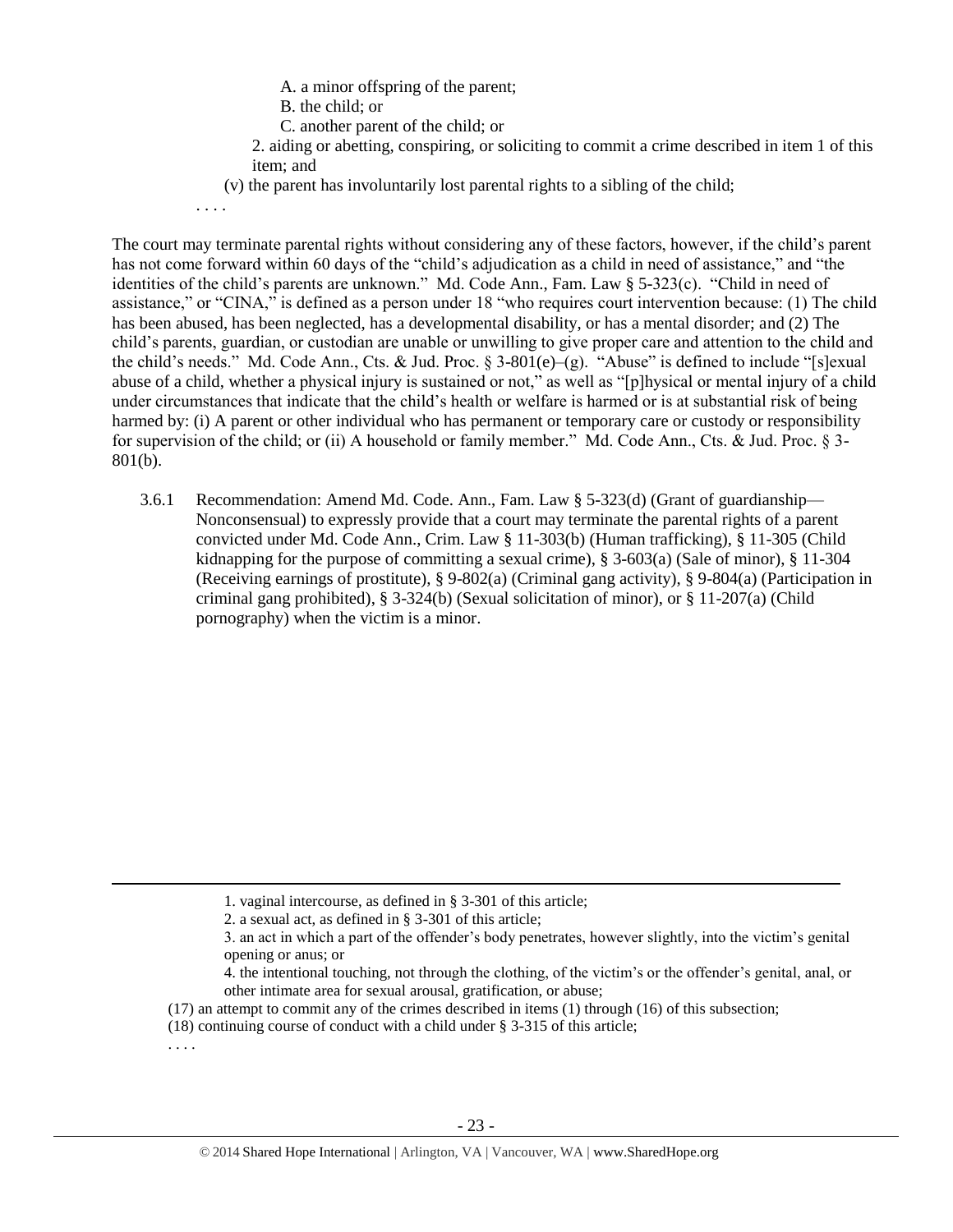#### **FRAMEWORK ISSUE 4: CRIMINAL PROVISIONS FOR FACILITATORS**

#### *Legal Components:*

- *4.1 The acts of assisting, enabling, or financially benefitting from child sex trafficking are included as criminal offenses in the state sex trafficking statute.*
- *4.2 Financial penalties, including asset forfeiture laws, are in place for those who benefit financially from or aid and assist in committing domestic minor sex trafficking.*

*\_\_\_\_\_\_\_\_\_\_\_\_\_\_\_\_\_\_\_\_\_\_\_\_\_\_\_\_\_\_\_\_\_\_\_\_\_\_\_\_\_\_\_\_\_\_\_\_\_\_\_\_\_\_\_\_\_\_\_\_\_\_\_\_\_\_\_\_\_\_\_\_\_\_\_\_\_\_\_\_\_\_\_\_\_\_\_\_\_\_\_\_\_\_*

- *4.3 Promoting and selling child sex tourism is illegal.*
- *4.4 Promoting and selling child pornography is illegal.*

#### *Legal Analysis:*

*4.1 The acts of assisting, enabling, or financially benefitting from child sex trafficking are included as criminal offenses in the state sex trafficking statute.*

Md. Code Ann., Crim. Law § 11-303(e) (Human trafficking) provides that "[a] person who knowingly benefits financially or by receiving anything of value from participation in a venture that includes an act described in [Md. Code Ann., Crim. Law  $\S 11-303(a)$  or (b)]<sup>46</sup>  $\ldots$  is subject to the same penalties that would apply if the person had violated that subsection." Thus, if the victim of the conduct described in Md. Code Ann., Crim. Law  $\hat{\S}$  11-303(a)(1) is a minor,<sup>47</sup> a facilitator convicted under Md. Code Ann., Crim. Law  $\S$  11-303(e) is guilty of a felony punishable by imprisonment up to 25 years, a fine not to exceed \$15,000, or both . Md. Code Ann., Crim. Law § 11-303(c)(2).

The conduct of some facilitators may fall under Md. Code Ann., Crim. Law § 11-304(a) (Receiving earnings of prostitute),<sup>48</sup> which is a misdemeanor punishable by imprisonment up to 10 years, a fine not to exceed \$10,000, or both. Also, facilitators convicted under Md. Code Ann., Crim. Law § 11-306(a) (House of prostitution)<sup>49</sup> are guilty of a misdemeanor punishable by imprisonment up to 1 year, a fine not to exceed \$500, or both. Md. Code Ann., Crim. Law § 11-306(b).

Facilitators may also be prosecuted under Md. Code Ann., Crim. Law § 11-207(a)(5) (Child pornography) if they "use a computer to knowingly . . . transmit, . . . sell, . . . exchange, or disseminate any notice, statement, advertisement, or minor's name, telephone number, place of residence, physical characteristics, or other descriptive or identifying information for the purpose of . . . facilitating [or] encouraging . . . unlawful sadomasochistic abuse or sexual conduct of or with a minor." A conviction under this statute is a felony conviction punishable by imprisonment up to 10 years, a fine not to exceed \$25,000, or both. Md. Code Ann., Crim. Law  $\S 11-207(b)(1)$ . Subsequent convictions are punishable by imprisonment up to 20 years, a fine not to exceed \$50,000, or both. Md. Code Ann., Crim. Law § 11-207(b)(2).

Facilitators who are corporate entities or individuals responsible for managing corporations may have their corporate charters or their corporation's charters terminated pursuant to Md. Code Ann., Corps. & Assocs. § 1- 405(b) (Forfeiture of charter, revocation of permit, or injunction against business other than corporation for

 $\overline{a}$ 

<sup>46</sup> *See* discussion of relevant provisions *supra* Section 1.1.

<sup>47</sup> *See supra* note [5.](#page-1-2)

<sup>48</sup> *See* discussion of relevant provisions *supra* Section 3.1.

<sup>49</sup> *See* discussion of relevant provisions *supra* Section 1.2.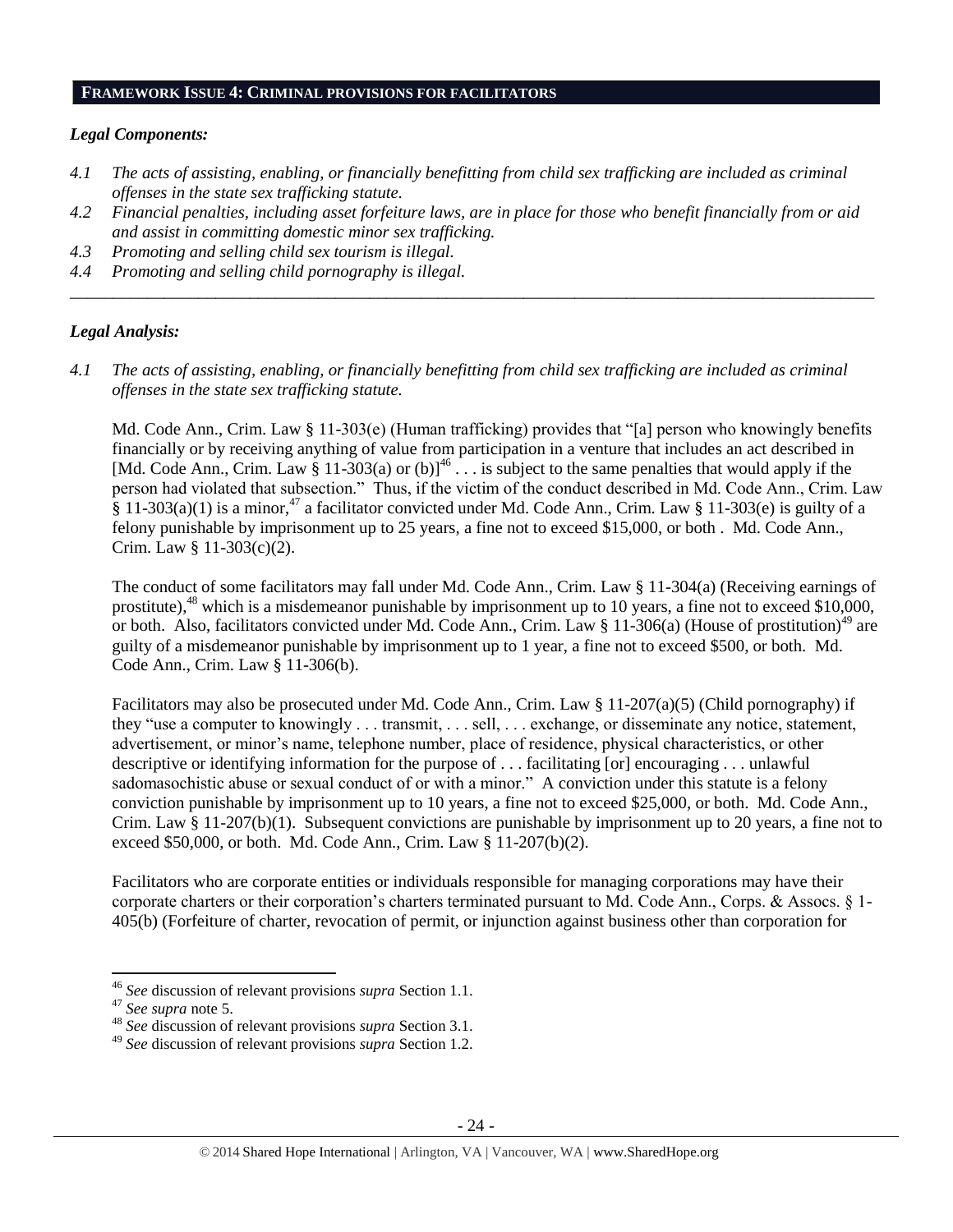illegal conduct connected with organized crime). Specifically, Md. Code Ann., Corps. & Assocs. § 1-405(b) states,

The Attorney General may institute a civil proceeding in the courts to forfeit the charter of any Maryland corporation and to revoke the authority of any foreign corporation to do business in this State, if:

(1) (i) A corporate officer or any person controlling the management or operation of the corporation, with the knowledge of the president and a majority of the board of directors or under circumstances where the president and a majority of the directors should have knowledge, is a person engaged in organized crime or connected directly or indirectly with an organization or criminal society engaged in organized crime; or

(ii) A director, officer, employee, agent, or stockholder acting for, through, or on behalf of a corporation in conducting its affairs purposely engages in a persistent course of organized crime or other criminal conduct with the knowledge of the president and a majority of the board of directors or under circumstances where the president and a majority of the directors should have knowledge, with the intent to compel or induce any person to deal with the corporation or to engage in organized crime; and

(2) For the prevention of future illegal conduct of the same character, the public interest requires the charter of the corporation to be forfeited and the corporation to be dissolved or the authorization to be revoked.

As used in Md. Corps. & Assocs. Code Ann. § 1-405, "organized crime" includes "any combination or conspiracy . . . to violate, aid or abet the violation of criminal laws related to prostitution . . . ." Md. Corps. & Assocs. Code Ann. § 1-405(a)(2).

Additionally, if a facilitator engages in some other business that is not a corporation, Md. Corps. & Assocs. Code Ann. § 1-405(c) provides,

The Attorney General may institute a civil proceeding in the courts to enjoin the operation of any business other than a corporation, including a partnership, limited partnership, unincorporated association, joint venture, or sole proprietorship, if:

(1) Any person in control of the business, who may be a partner in a partnership, a participant in a joint venture, the owner of a sole proprietorship, an employee or agent of any of these businesses, or a person who, in fact, exercises control over the operations of the business in conducting its business affairs, purposely engages in a persistent course of organized crime or other illegal conduct with the intent to compel or induce any person to deal with the business or engage in organized crime; and

(2) For the prevention of future illegal conduct of the same character, the public interest requires the operation of the business to be enjoined.

*4.2 Financial penalties, including asset forfeiture laws, are in place for those who benefit financially from or aid and assist in committing domestic minor sex trafficking.*

Facilitators convicted under Maryland laws for crimes related to the trafficking of domestic minor sex victims are subject to possible fines ranging from \$500 to \$100,000. Specifically, facilitators convicted under Md. Code Ann., Crim. Law § 9-804(a), (b) (Participation in criminal gang prohibited) are subject to a possible fine not to exceed \$100,000, and facilitators convicted under Md. Code Ann., Crim. Law § 11-207 (Child pornography) are subject to a possible fine not to exceed \$25,000. Md. Code Ann., Crim. Law §§ 9-804(c), 11- 207(b)(1). Subsequent convictions under Md. Code Ann., Crim. Law § 11-207 (Child pornography) are subject to a possible fine not to exceed \$50,000. Md. Code Ann., Crim. Law § 11-207(b)(2). Facilitators convicted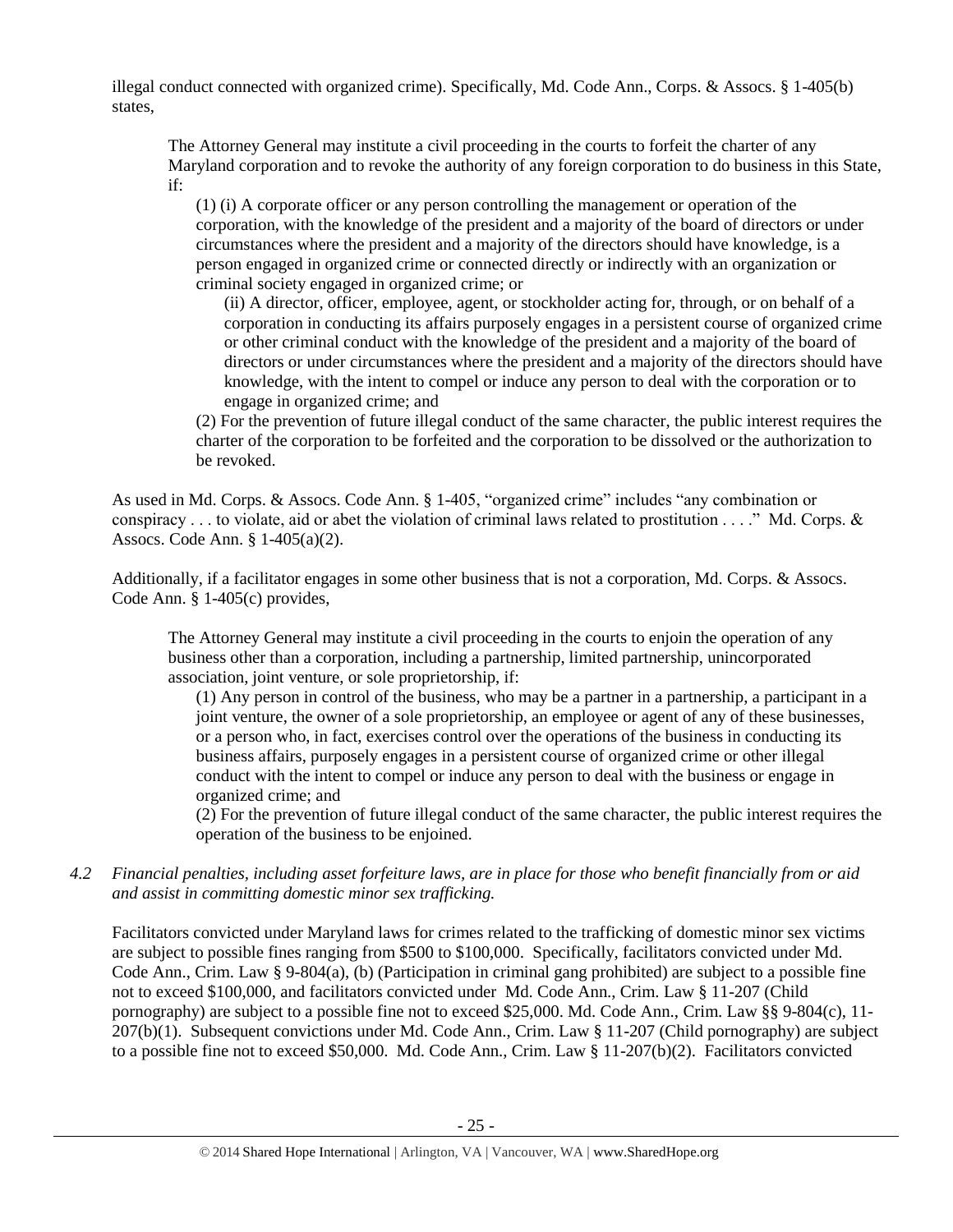under Md. Code Ann., Crim. Law § 11-303(b) (Human trafficking) are subject to a possible fine not to exceed \$15,000, while facilitators convicted under Md. Code Ann., Crim. Law § 11-304 (Receiving earnings of prostitute) are subject to a possible fine not to exceed \$10,000. Md. Code Ann., Crim. Law  $\S$  11-303(c)(2), 11-304(b). Facilitators convicted under Md. Code Ann., Crim. Law § 9-802 (Criminal gang activity) are subject to a possible fine not to exceed \$1,000. Md. Code Ann., Crim. Law §9-802(b). Lastly, facilitators convicted under Md. Code Ann., Crim. Law § 11-306 (House of prostitution) are subject to a possible fine not to exceed \$500. Md. Code Ann., Crim. Law §11-306(b).

Maryland law provides for asset forfeiture of motor vehicles, real property, and money used by facilitators in conjunction with commercial exploitation and sex trafficking of minors. Specifically, under Md. Code. Ann., Crim. Proc. § 13-502(1), (3), motor vehicles and real property are subject to forfeiture if used in connection with a violation of and conviction under Md. Code. Ann., Crim. Law. § 11-303.<sup>50</sup> Money is more broadly subject to forfeiture if it is used in connection with a violation of and conviction under "the human trafficking law," or if it is "found in close proximity to or at the scene of the arrest for a violation of the human trafficking law." Md. Code. Ann., Crim. Proc. § 13-502(2). For purposes of subtitle 5, Md. Code. Ann., Crim. Proc. § 13- 501(G) defines "human trafficking law" as "section 3-324 [Sexual solicitation of minor], section 11-207 [Child pornography], section 11-303 [Human trafficking], section 11-304 [Receiving earnings of prostitute], and section 11-305 [Child kidnapping for the purpose of committing a sexual crime] of the criminal law article."

Pursuant to Md. Code. Ann., Crim. Proc. § 13-503(b)(1) "[a] motor vehicle for hire in the transaction of business as a common carrier or a motor vehicle for hire" may be seized or forfeited if "the owner or other person in charge of the motor vehicle was a consenting party or privy to a violation of the human trafficking law." Md. Code. Ann., Crim. Proc. § 13-501(G) defines "human trafficking law" for purposes of the subtitle 5 as "section 3-324 [Sexual solicitation of minor], section 11-207 [Child pornography], section 11-303 [Human trafficking], section 11-304 [Receiving earnings of prostitute], and section  $11$ -305<sup>51</sup> [Child kidnapping for the purpose of committing a sexual crime] of the criminal law article." Furthermore, Md. Code Ann., Crim. Proc. § 13-507 states that a motor vehicle used in violation of Md. Code. Ann., Crim. Law § 11-303 may be seized and forfeited when justified. In determining whether a seizure is justified, the seizing authority should consider the following circumstances: "(1) evidence that the motor vehicle was acquired by use of proceeds from a transaction involving a violation of section 11-303 of the criminal law article; (2) the circumstances of the arrest; and (3) the way in which the motor vehicle was used"

Under Md. Code. Ann., Crim. Proc. § 13-522 an owner's interest in real property may be forfeited if the owner is convicted of violating, attempting to violate, or conspiring to violate Md. Code. Ann., Crim. Law § 11-303. This provision does not require that the real property have been used to commit human trafficking. If the real property is held by the husband and wife as tenants by the entirety and is used as the primary residence, it may only be forfeited if both the husband and wife are convicted of Md. Code. Ann. Crim. Law § 11-303 and the property was used in connection with attempting to violate, or conspiring to violate Md. Code. Ann. Crim. Law § 11-303. Md. Code. Ann., Crim. Proc. § 13-503(D).

Md. Code Ann., Crim. Proc. § 13-525(a) creates a rebuttable presumption that property or an owner's interest in property is subject to forfeiture "if the state establishes by clear and convincing evidence that:

(i) the person was convicted of violating section 11-303 of the criminal law article or attempting or conspiring to violate section 11-303 of the criminal law article;

l <sup>50</sup> *See supra* note [44](#page-18-0) for further discussion on forfeiture of principal family residence.

<sup>51</sup> *See supra* note [6.](#page-1-1)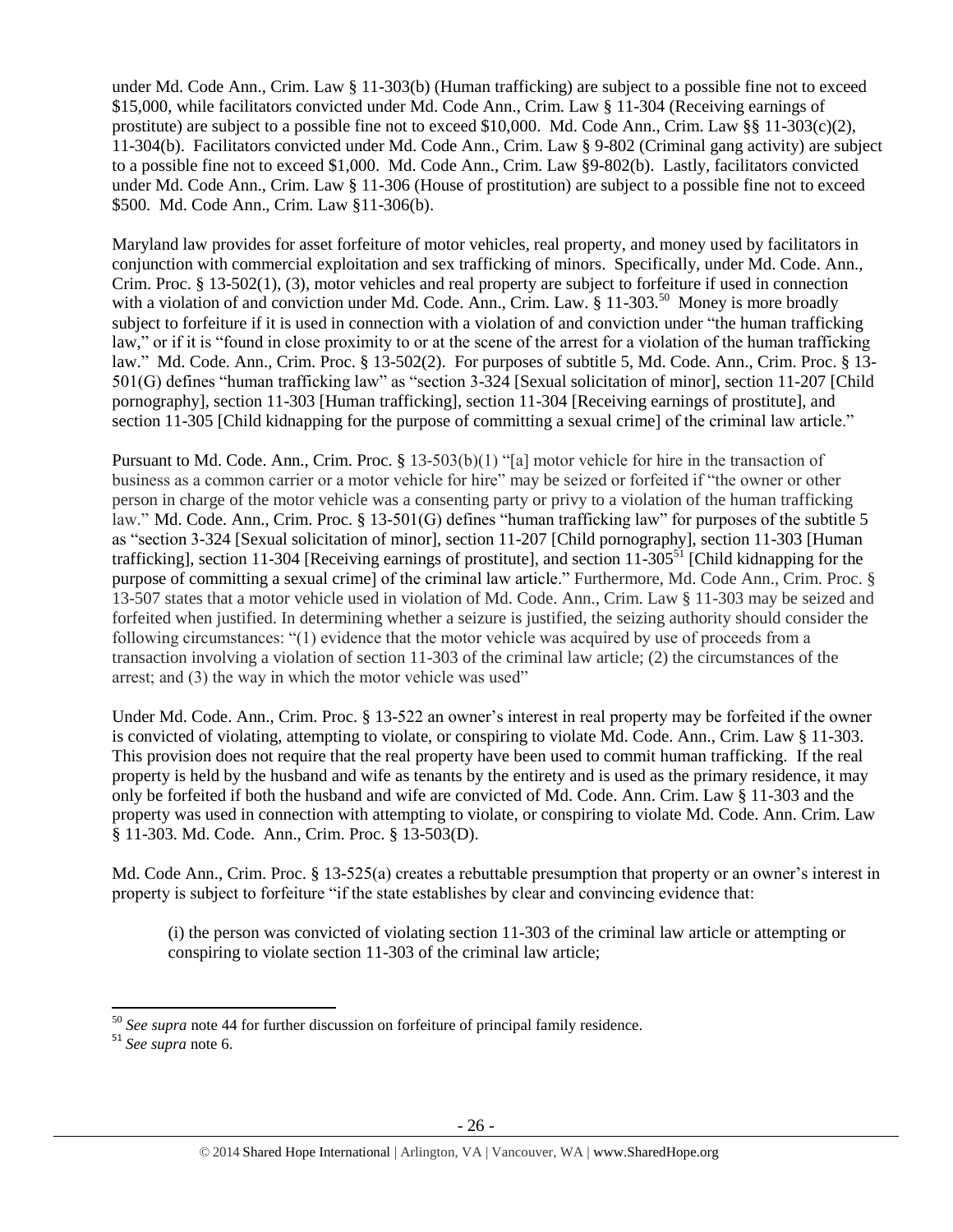(ii) the property was acquired by the person during the violation or within a reasonable time after the violation; and

(iii) there was no other likely source for the property.

Pursuant to Md. Code. Ann., Crim. Pro. §13-514 forfeiture proceedings shall be filed promptly when there is probable cause to believe that the seized property is "directly or indirectly dangerous to health or safety and that the property was or will be used to violate section 11-303 of the criminal law article."

Md. Code Ann., Crim. Proc. § 11-603(a) (Restitution determination) may, however, require a facilitator to make restitution if any of the following circumstances exist:

(1) as a direct result of the crime or delinquent act, property of the victim was stolen, damaged, destroyed, converted, or unlawfully obtained, or its value substantially decreased;

- (2) as a direct result of the crime or delinquent act, the victim suffered:
	- (i) actual medical, dental, hospital, counseling, funeral, or burial expenses or losses;
	- (ii) direct out-of-pocket loss;
	- (iii) loss of earnings; or
	- (iv) expenses incurred with rehabilitation;

(3) the victim incurred medical expenses that were paid by the Department of Health and Mental Hygiene or any other governmental unit;

(4) a governmental unit incurred expenses in removing, towing, transporting, preserving, storing, selling, or destroying an abandoned vehicle as defined in § 25-201 of the Transportation Article;

(5) the Criminal Injuries Compensation Board paid benefits to a victim; or

(6) the Department of Health and Mental Hygiene or other governmental unit paid expenses incurred under Subtitle 1, Part II of this title.

If the court orders the facilitator to make restitution, the court also may enter "an immediate and continuing earnings withholding order" and specify an amount the facilitator's employer must withhold and pay to the appropriate governmental entity. Md. Code. Ann., Crim. Proc.  $\S 11-617(a)(1)$ , (d)(1).

- 4.2.1 Recommendation: Amend existing asset forfeiture laws or enact an asset forfeiture law to include forfeiture of tangible and intangible personal property for violations by facilitators of human trafficking and CSEC offenses.
- 4.2.2 Recommendation: Amend Md. Code Ann., Crim. Proc. § 11-603 to provide mandatory minimum fines for human trafficking and CSEC offenses.
- *4.3 Promoting and selling child sex tourism is illegal*.

Maryland has no specific provision prohibiting promoting or selling child sex tourism in Maryland.

- 4.3.1 Recommendation: Enact a law that prohibits selling or offering to sell travel services that include or facilitate travel for the purpose of engaging in commercial sexual exploitation of a minor.
- *4.4 Promoting and selling child pornography is illegal.*

Md. Code Ann., Crim. Law § 11-207 (Child pornography) prohibits promoting and selling child pornography. Specifically, Md. Code Ann., Crim. Law  $\S 11{\text -}207(a)(4)$  makes it a crime for a person to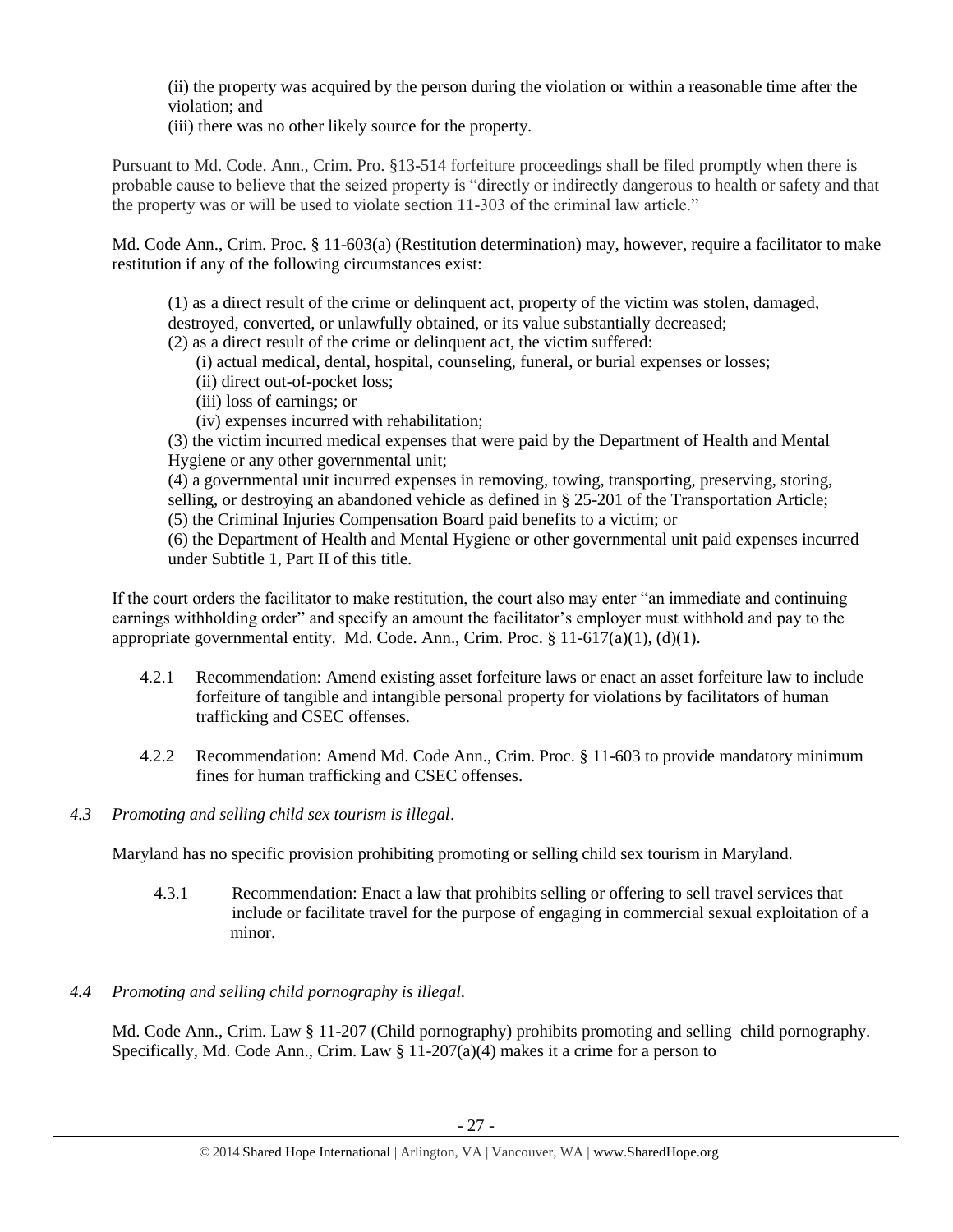(4) knowingly promote, advertise, solicit, distribute, or possess with the intent to distribute any matter, visual representation, or performance:

(i) that depicts a minor engaged as a subject in sadomasochistic abuse or sexual conduct; or (ii) in a manner that reflects the belief, or that is intended to cause another to believe, that the matter, visual representation, or performance depicts a minor engaged as a subject of sadomasochistic abuse or sexual conduct.

A conviction under Md. Code Ann., Crim. Law § 11-207(a) is a felony conviction punishable by imprisonment up to 10 years, a fine not to exceed \$25,000, or both. Md. Code Ann., Crim. Law § 11-207(b)(1). Subsequent convictions are punishable by imprisonment up to 20 years, a fine not to exceed \$50,000, or both. Md. Code Ann., Crim. Law § 11-207(b)(2).

Md. Code Ann., Crim. Law § 11-208.1 (Removal of child pornography from Internet) may also be used to prosecute a facilitator who "provides a service that provides or enables computer access via the Internet by multiple users to a computer server or similar device used for the storage of graphics, video, or images" and does not remove an "item of child pornography that is the subject of [a court] order within 5 business days after receiving the court order." Md. Code Ann., Crim. Law  $\S 11-208.1(a)(4)$ , (f). Pursuant to subsection (h), such facilitators must also

report the location of an item of child pornography to the State Police if the item of child pornography:

- 1. resides on a server or storage device that is:
	- A. controlled or owned by the interactive computer service provider; and B. located in the State; or

2. based on information apparent to the provider at the time of the report or discovery of an item of child pornography, pertains to a subscriber or user of the interactive computer service who resides in the State. $52$ 

. . . .

 $\overline{a}$ 

A facilitator who willfully refuses to remove the item of child pornography pursuant to Md. Code Ann., Crim. Law § 11-208.1(f) or who knowingly and willfully refuses to make reports as required under Md. Code Ann., Crim. Law § 11-208.1(h) is, upon conviction, guilty of a misdemeanor punishable by a fine not to exceed \$5,000 for a first conviction, \$20,000 for a second conviction, or \$30,000 for each subsequent conviction. Md. Code Ann., Crim. Law § 11-208.1(i), (h)(2).

 $52$  Interactive computer service providers do not have to report the location of an item of child pornography to the State Police if "1. federal law expressly provides for or permits the referral of a report of an item of child pornography to a State or local law enforcement agency; and 2. the interactive computer service provider complies with the federal law." Md. Crim. Law  $\S 11-208.1(h)(1)(ii)$ .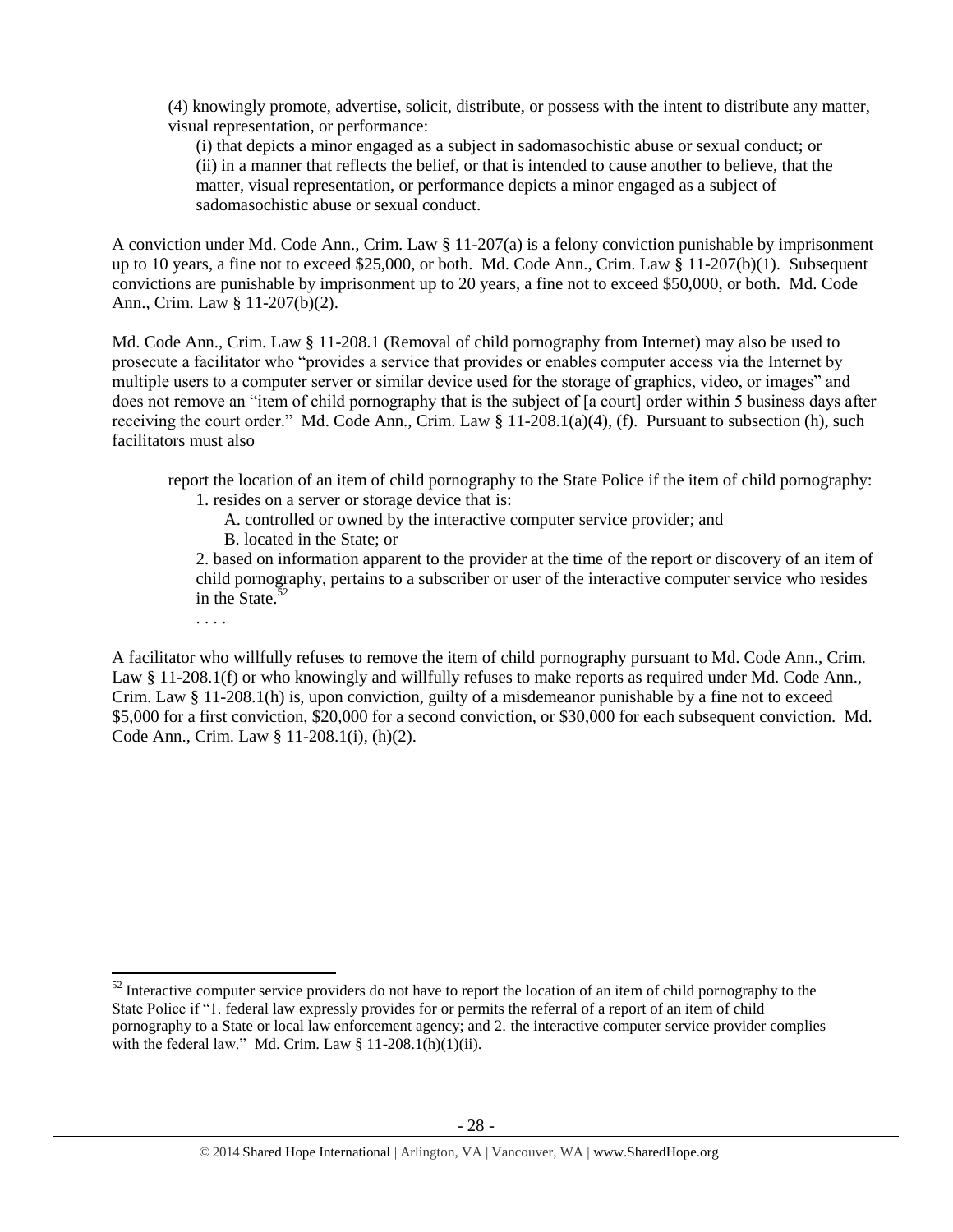# **FRAMEWORK ISSUE 5: PROTECTIVE PROVISIONS FOR THE CHILD VICTIMS**

## *Legal Components:*

- *5.1 Statutorily-mandated victim services define "victim" to specifically include victims of domestic minor sex trafficking or commercial sexual exploitation of children (CSEC) to ensure prompt identification and access to victims' rights and services.*
- *5.2 The state sex trafficking statute expressly prohibits a defendant from raising consent of the minor to the commercial sex acts as a defense.*
- *5.3 Prostitution laws apply only to adults, making minors under 18 specifically immune from this offense.*
- *5.4 Child victims of sex trafficking or commercial sexual exploitation are provided with a child protection response, including specialized shelter and services, and are not detained in juvenile detention facilities.*
- *5.5 Commercial sexual exploitation or sex trafficking is identified as a type of abuse and neglect within child protection statutes.*
- *5.6 The definition of "caregiver" (or similar term) in the child welfare statutes is broad enough to include a trafficker who has custody or control of a child in order to bring a trafficked child into the protection of child protective services.*
- *5.7 Crime victims' compensation is specifically available to a child victim of sex trafficking or commercial sexual exploitation of children (CSEC) without regard to ineligibility factors.*
- *5.8 Victim-friendly procedures and protections are provided in the trial process for minors under 18.*
- *5.9 Expungement or sealing of juvenile delinquency records resulting from arrests or adjudications for prostitutionrelated offenses committed as a result of, or in the course of, the commercial sexual exploitation of a minor is available within a reasonable time after turning 18.*
- *5.10 Victim restitution and civil remedies for victims of domestic minor sex trafficking or commercial sexual exploitation of children (CSEC) are authorized by law.*
- *5.11 Statutes of limitations for civil and criminal actions for child sex trafficking or commercial sexual exploitation of children (CSEC) offenses are eliminated or lengthened sufficiently to allow prosecutors and victims a realistic opportunity to pursue criminal action and legal remedies.*

*\_\_\_\_\_\_\_\_\_\_\_\_\_\_\_\_\_\_\_\_\_\_\_\_\_\_\_\_\_\_\_\_\_\_\_\_\_\_\_\_\_\_\_\_\_\_\_\_\_\_\_\_\_\_\_\_\_\_\_\_\_\_\_\_\_\_\_\_\_\_\_\_\_\_\_\_\_\_\_\_\_\_\_\_\_\_\_\_\_\_\_\_\_*

# *Legal Analysis:*

*5.1 Statutorily-mandated victim services define "victim" to specifically include victims of domestic minor sex trafficking or commercial sexual exploitation of children (CSEC) to ensure prompt identification and access to victims' rights and services.*

For purposes of Maryland's Criminal Injuries Compensation Board in Md. Code Ann., Crim. Proc. § 11-801(f), "victim" is defined as a person:

(1) who suffers physical injury or death as a result of a crime<sup>53</sup> or delinquent act;

- (1) "Crime" means:
	- (i) except as provided in paragraph (2) of this subsection, a criminal offense under state, federal, or common law that is committed in:
		- 1. this State; or
		- 2. another state against a resident of this State; or

 $\overline{\phantom{a}}$  $53$  Md. Code Ann., Crim. Proc. Law  $\S 11-801$ (d) states,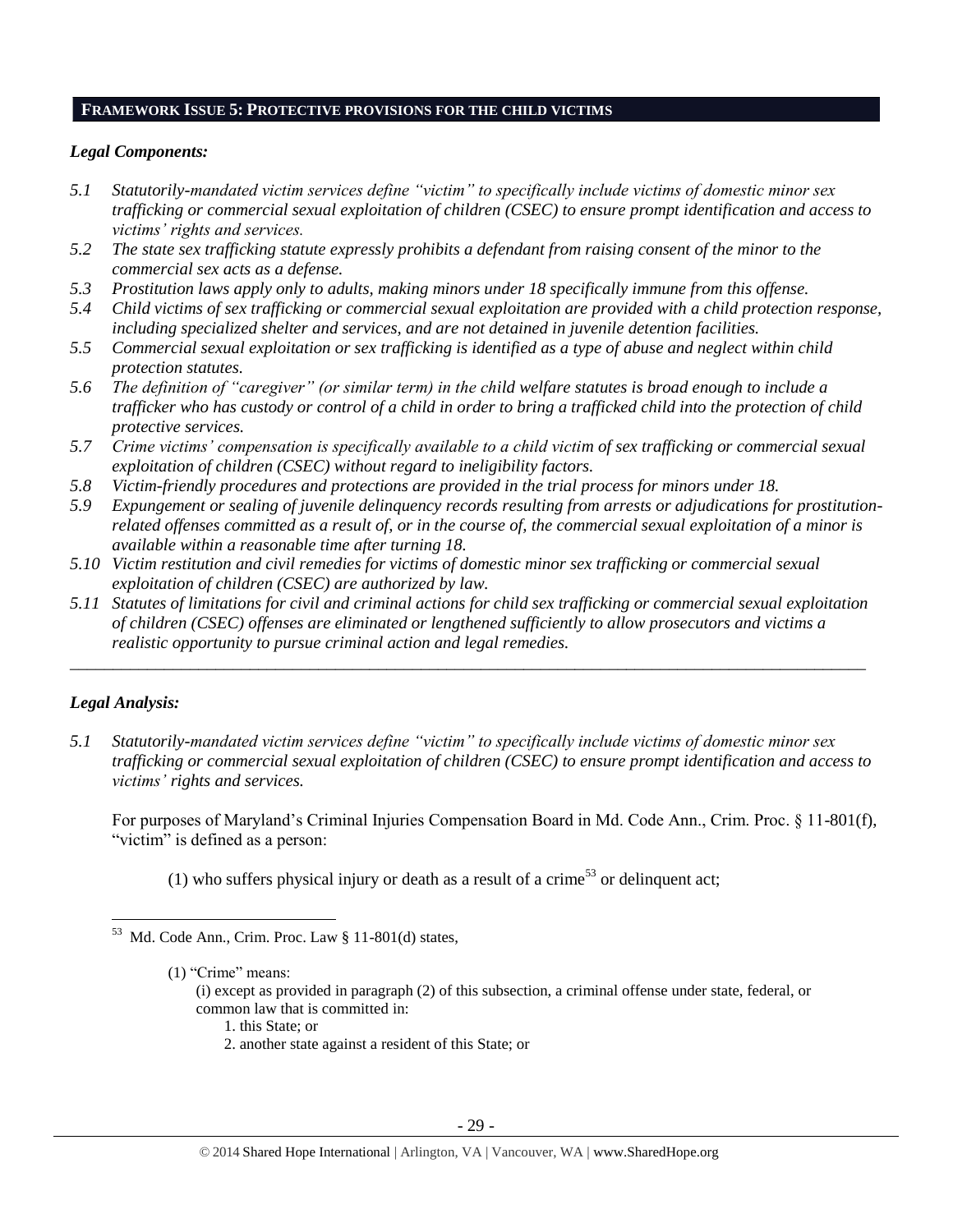(2) who suffers psychological injury as a direct result of:

(i) a fourth degree sexual offense or a delinquent act that would be a fourth degree sexual offense if committed by an adult;

- (ii) a felony or a delinquent act that would be a felony if committed by an adult; or
- (iii) physical injury or death directly resulting from a crime or delinquent act; or
- (3) who suffers physical injury or death as a direct result of:

(i) trying to prevent a crime or delinquent act or an attempted crime or delinquent act from occurring in the person's presence;

(ii) trying to apprehend an offender who had committed a crime or delinquent act in the person's presence or had committed a felony or a delinquent act that would be a felony if committed by an adult; or

(iii) helping a law enforcement officer in the performance of the officer's duties or helping a member of a fire department who is being obstructed from performing the member's duties.

Under this definition, a sexually exploited child who suffers physical injury or death as the result of a crime under Maryland laws or suffers psychological injury as a result of a fourth degree sexual offense or a felony committed by an adult, is a victim.

- 5.1.1 Recommendation: Enact a law defining "victim" for purposes of victim services as a person who is a victim of Md. Code Ann., Crim. Law § 3-324 (Sexual solicitation of minor), § 11-207 (Child pornography), § 11-303 (Human trafficking), and § 11-305 (Child kidnapping for the purpose of committing a sexual crime).
- *5.2 The state sex trafficking statute expressly prohibits a defendant from raising consent of the minor to the commercial sex acts as a defense.*

Md. Code Ann., Crim. Law § 3-324 (Sexual solicitation of minor), § 11-207 (Child pornography), § 11-303 (Human trafficking), or § 11-305 (Child kidnapping for the purpose of committing a sexual crime) do not expressly bar a defense based on the minor's consent to a commercial sex act.<sup>54</sup>

- 5.2.1 Recommendation: Amend Md. Code Ann., Crim. Law § 3-324, § 11-207, § 11-303, and § 11-305 to expressly provide that the minor's consent to a commercial sex act is not a defense to the crime.
- *5.3 Prostitution laws apply only to adults, making minors under 18 specifically immune from this offense.*

 $\overline{a}$ 

Md. Code Ann., Crim. Law  $\S 11-306(a)(1)$  (House of prostitution) states, "A person may not knowingly ... engage in prostitution or assignation by any means," making it possible for a minor to be convicted of a misdemeanor punishable by imprisonment up to 1 year, a fine not to exceed \$500, or both. Md. Code Ann., Crim. Law § 11-306(b).

<sup>(</sup>ii) an act of international terrorism as defined in Title 18, § 2331 of the United States Code that is committed outside of the United States against a resident of this State.

<sup>(2)</sup> "Crime" does not include an act involving the operation of a vessel or motor vehicle unless the act is: (i) a violation of § 20-102, § 20-104, § 21-902, or § 21-904 of the Transportation Article; or (ii) operating a motor vehicle or vessel that results in an intentional injury.

<sup>&</sup>lt;sup>54</sup> Other crimes under Maryland law, however, do expressly provide that the alleged victim's consent to an act is not a defense to the crime. For example, Md. Code Ann., Crim. Law § 3-607 (c) (Hazing) states, "The implied or express consent of a student to hazing is not a defense under this section." In contrast, a consent is an element of the offense under Md. Code Ann., Crim. Law § 3-303 (Rape in the first degree) and Md. Code Ann., Crim. Law § 3-305 (Sexual offense in the first degree).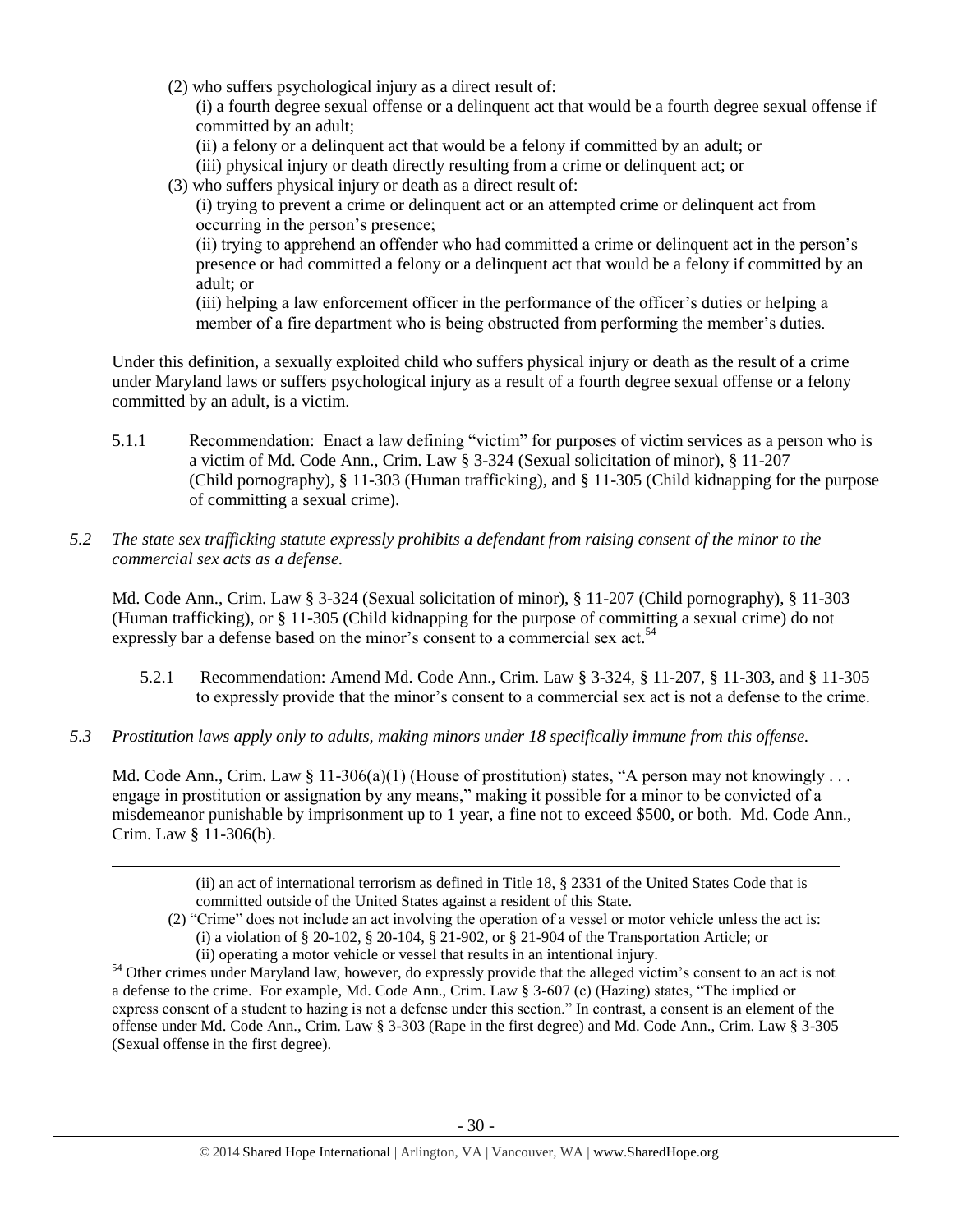- 5.3.1 Recommendation: Amend Md. Code Ann., Crim. Law § 11-306(a)(1) (House of prostitution) to make minors expressly immune from prosecution for prostitution and identify all minors engaged in prostitution as victims of human trafficking under Md. Code Ann., Crim. Law § 11-303(b) (Human trafficking).
- *5.4 Child victims of sex trafficking or commercial sexual exploitation are provided with a child protection response, including specialized shelter and services, and are not detained in juvenile detention facilities.*

# **Child Identified as CINA**

Maryland a child that is found to be abused or neglected may be designated a "child in need of assistance"<sup>55</sup> (CINA). Md. Code Ann., Cts. & Jud. Proc. § 3-801(f) (Definitions),

(f) . . . . "Child in need of assistance" means a child who requires court intervention because: (1) The child has been abused, has been neglected, has a developmental disability, or has a mental disorder; and

(2) The child's parents, guardian, or custodian are unable or unwilling to give proper care and attention to the child and the child's needs.

As used within Maryland's provisions regarding CINA, "abuse" is defined in Md. Code Ann., Cts. & Jud3- 801(b) as the following:

(1) Sexual abuse of a child<sup>56</sup>, whether a physical injury is sustained or not; or (2) Physical or mental injury of a child under circumstances that indicate that the child's health or welfare is harmed or is at substantial risk of being harmed by: A parent or other individual who has permanent or temporary care or custody or responsibility for supervision of the child; or (ii) A household or family member.

"Neglect" is defined in Md. Code Ann., Cts. & Jud. Proc. § 3-801(s) as:

[T]he leaving of a child unattended or other failure to give proper care and attention to a child by any parent or individual who has permanent or temporary care or custody or responsibility for supervision of the child under circumstances that indicate:

(1) That the child's health or welfare is harmed or placed at substantial risk of harm; or

- (2) That the child has suffered mental injury or been placed at substantial risk of mental injury.
- *I. Initial Custody*

 $\overline{\phantom{a}}$ 

a. Authority for Initial Custody

Md. Code Ann., Cts. & Jud. Proc. § 3-814(a) (Taking child into custody), a child may be taken into custody as a possible CINA by a court order, under the provisions of Md. Code Ann., Fam. Law 5-709 (Temporary removal

<sup>&</sup>lt;sup>55</sup> Pursuant to Md. Code Ann., Cts. & Jud. Proc. § 3-801, a sexually exploited child is likely to be identified as CINA. If identified as CINA under Md. Code Ann., Cts. & Jud. Proc. § 3-801(b)(2)(i), the definition of caregiver as an, "individual who has permanent or temporary care or custody or responsibility for supervision of the child" is sufficiently broad to involve Child Protective Services in investigations where the child is in the custody or control of a non-family trafficker.

<sup>&</sup>lt;sup>56</sup> Sexual abuse includes human trafficking. Md. Code Ann., Cts. & Jud. Proc. § 3-801(x)(2)(ii).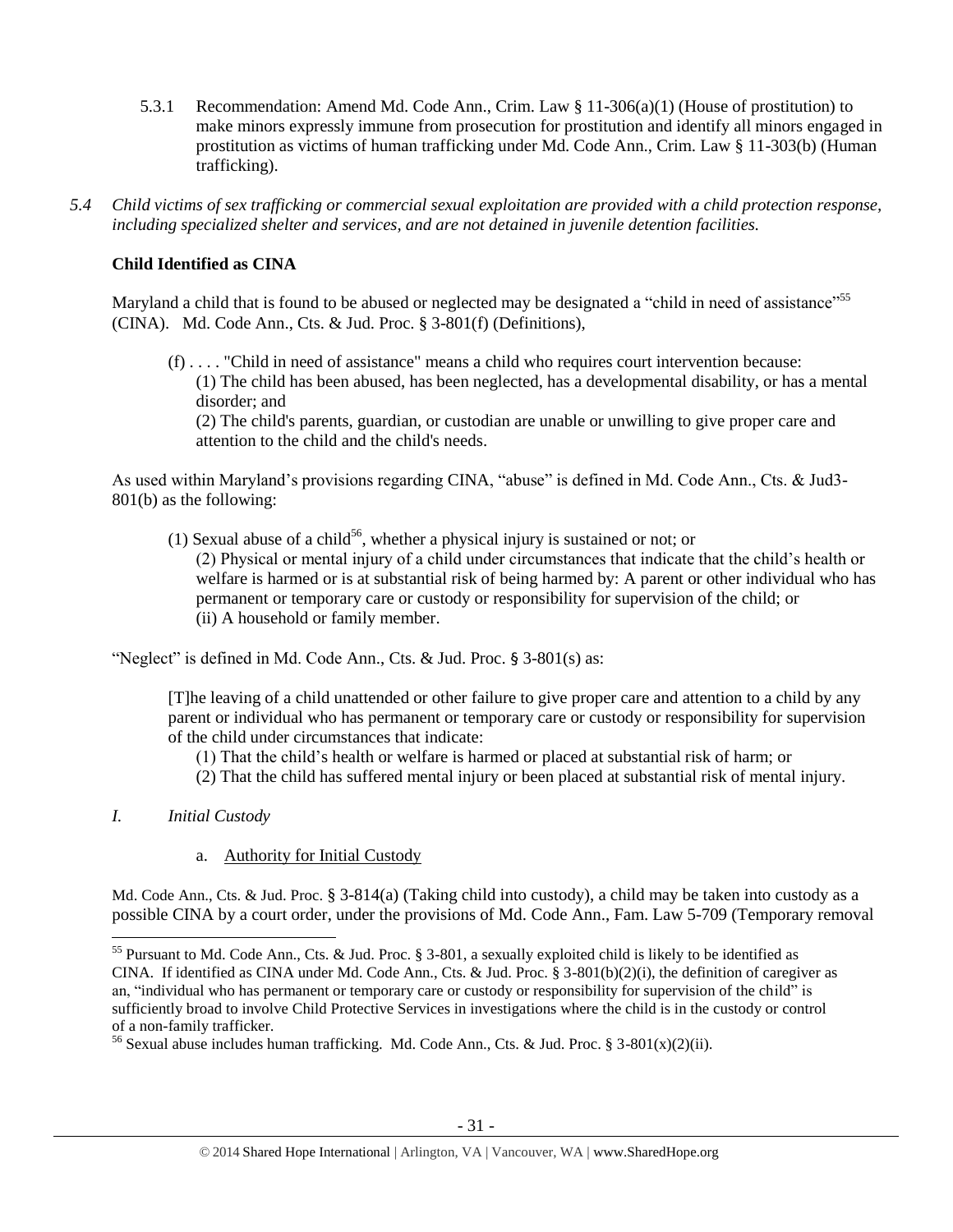of child from home without court approval), or by a law enforcement officer who "has reasonable grounds to believe that the child is in immediate danger from the child's surroundings and that the child's removal is necessary for the child's protection." Under Md. Code Ann., Fam. Law § 5-709(c), a representative of a local department "may remove the child [from a household] temporarily, without prior approval by the juvenile court, if the representative believes that the child is in serious, immediate danger."

Md. Code Ann., Cts. & Jud. Proc. § 3-814 (Taking child into custody), if a child is taken into custody as a potential CINA, law enforcement officers are mandated to keep the child in custody, "unless the officer determines it is safe to return the child to the child's parent, custodian or guardian."

b. Placement

In emergency situations when the child is in custody, Md. Code Ann., Cts. & Jud. Proc. § 3-815(b) (Shelter care for child alleged to be in need of assistance) provides that

A local department may place a child in emergency shelter care before a hearing if:

(1) Placement is required to protect the child from serious immediate danger;

(2) There is no parent, guardian, custodian, relative, or other person able to provide supervision; and

(3) (i) 1. The child's continued placement in the child's home is contrary to the welfare of the child; and

2. Because of an alleged emergency situation, removal from the home is reasonable under the circumstances to provide for the safety of the child; or

- (ii) 1. Reasonable efforts have been made but have been unsuccessful in preventing or eliminating the need for removal from the child's home; and
	- 2. As appropriate, reasonable efforts are being made to return the child to the child's home.
- *II. Process following initial custody:*

After a child is placed in emergency shelter care, the local department must immediately file a petition to continue shelter care, and the court must hold a hearing on the petition. Md. Code Ann., Cts. & Jud. Proc. § 3-  $815(c)(1)$ , (c)(2) (Shelter care for child alleged to be in need of assistance).

# *III. Placement process pending adjudication/ investigation*

The court may not order that shelter care be continued more than 30 days unless the court finds that continued shelter care is necessary for the child's safety. In that case, the court may extend shelter care for an additional 30 days. Md. Code Ann., Cts. & Jud. Proc. § 3-815(c)(4) (Shelter care for child alleged to be in need of assistance). A child alleged to be a CINA may not be placed in detention or a mental health facility, unless the child has been involuntarily committed, but a child alleged to be a CINA due to a mental disorder or developmental disability may be placed "in a shelter care facility maintained or licensed by the Department of Health and Mental Hygiene or, if no such facility is available, in a private home or shelter care facility approved by the court." Md. Code Ann., Cts. & Jud. Proc. § 3-815(f)(1), (2).

# *IV. Adjudication or referral to alternate process*

Md. Code Ann., Cts. & Jud. Proc. § 3-817(a) (Adjudicatory hearing), "After a CINA petition is filed under this subtitle, the court shall hold an adjudicatory hearing." A petition must be filed to begin the adjudication process. Specifically, Md. Code Ann., Cts. & Jud. Proc. § 3-809(a) (Filing of petition; notice for decision not to file; request for review) provides that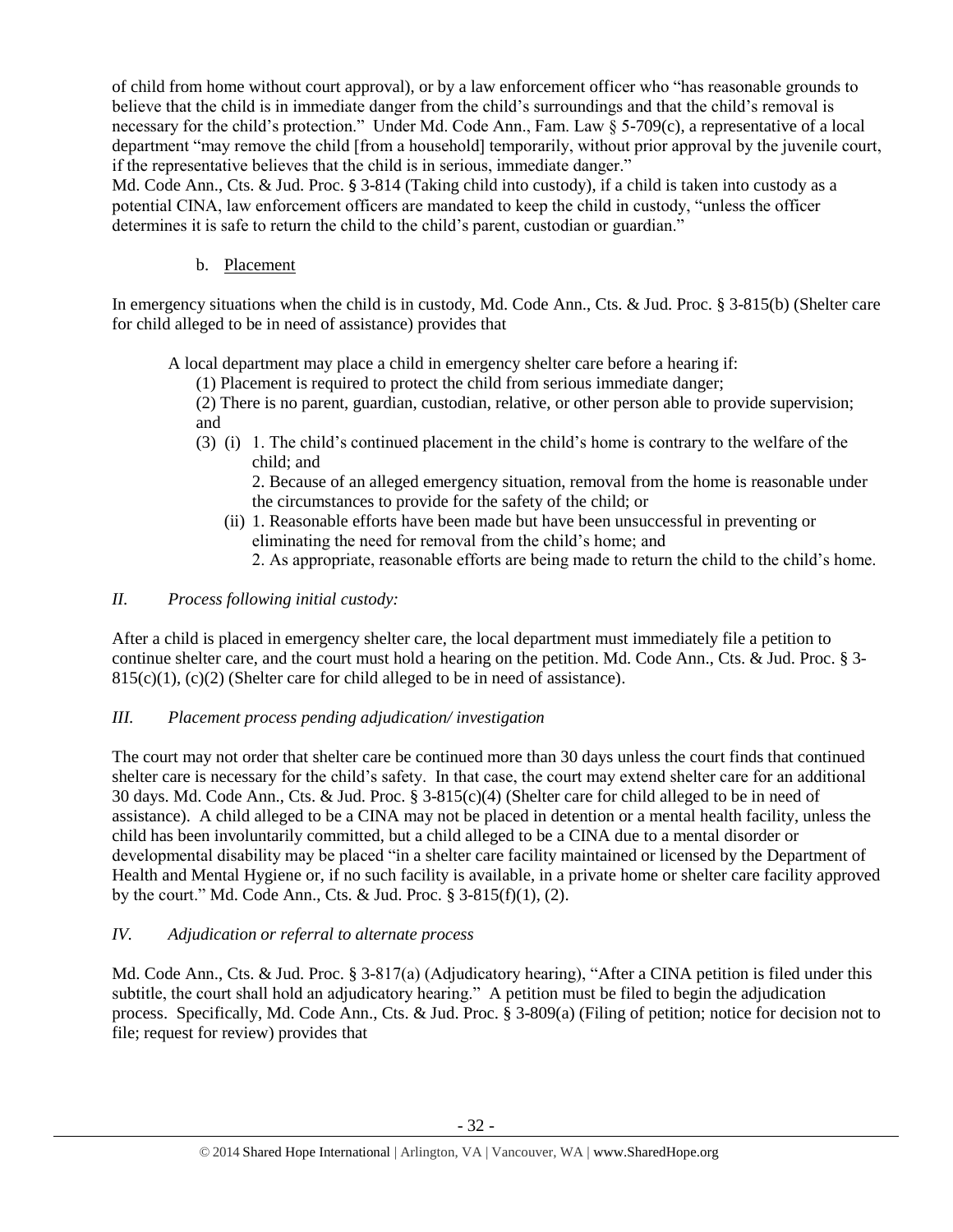On receipt of a complaint from a person or agency having knowledge of facts which may cause a child to be subject to the jurisdiction of the court under this subtitle [Children in Need of Assistance], the local department shall file a petition under this subtitle if it concludes that the court has jurisdiction<sup>57</sup> over the matter and that the filing of a petition is in the best interests of the child. Md. Rule 11-112 (Detention or shelter care), if a child is detained or sheltered pending adjudication, the detention cannot last more than thirty days. If a child is not detained pending the proceeding, the hearing may be scheduled within sixty days of the filing of the petition pursuant to Md. Rule 11-114 (Adjudicatory hearing).

Unless the petition is dismissed, "the court shall hold a separate disposition hearing after an adjudicatory hearing to determine whether the child is a CINA." Md. Code Ann., Cts. & Jud. Proc. § 3-819(a) (Disposition hearing). Md. Code Ann., Cts. & Jud. Proc. § 3-819(b)(1)(iii)(2), if the court determines that the child is a CINA it may decide not to change the child's custody status or it may:

Commit the child on terms the court considers appropriate to the custody of:

A. A parent;

B. Subject to § 3-819.2 [Custody and guardianship to individual] of this subtitle, a relative, or other individual; or

C. A local department, the Department of Health and Mental Hygiene, or both, including designation of the type of facility where the child is to be placed.

However, a CINA may not be committed to a correctional facility or one used to confine delinquent children, and must be "placed in accommodations that are separate from adults who are confined to that facility or institution." Md. Code Ann., Cts. & Jud. Proc. § 3-825(a)-(c)(1) (Limitations regarding commitment facilities).

# *V. Outcomes*

When a DMST victim found to be a CINA, the court has options regarding long-term and on-going services. Within 11 months "after a child committed under § 3-819 (Disposition hearing) of this subtitle or continued in a voluntary placement under § 3-819.1(b) (Voluntary placement hearing) of this subtitle enters an out-of-home placement; or . . . [w]ithin 30 days after the court finds that reasonable efforts to reunify a child with the child's parent or guardian are not required based on a finding that a circumstance enumerated in § 3-812 of this subtitle has occurred" the court must hold a permanency planning hearing for the child, at which the court must determine whether to reunite the child with the parent, place the child with a relative for adoption or custody,

(1) Voluntary placement hearings;

(1) The court has concurrent jurisdiction over:

 $\overline{\phantom{a}}$  $57$  Md. Code Ann., Cts. & Jud. Proc. § 3-803(a), (b) (Jurisdiction of the court) states,

<sup>(</sup>a) Exclusive original jurisdiction.—In addition to the jurisdiction specified in Subtitle 8A of this title, the court has exclusive original jurisdiction over:

<sup>(2)</sup> Proceedings arising from a petition alleging that a child is a CINA;

<sup>(3)</sup> Proceedings arising under the Interstate Compact on the Placement of Children;

<sup>(4)</sup> Proceedings to terminate parental rights after a CINA proceeding;

<sup>(5)</sup> Guardianship review proceedings after a TPR proceeding; and

<sup>(6)</sup> Adoption proceedings, if any, after a TPR proceeding.

<sup>(</sup>b) Concurrent jurisdiction.—

<sup>(</sup>i) Custody, visitation, support, and paternity of a child whom the court finds to be a CINA; and (ii) Custody of a child alleged to be a CINA under the circumstances described in § 3-819(d) of this subtitle.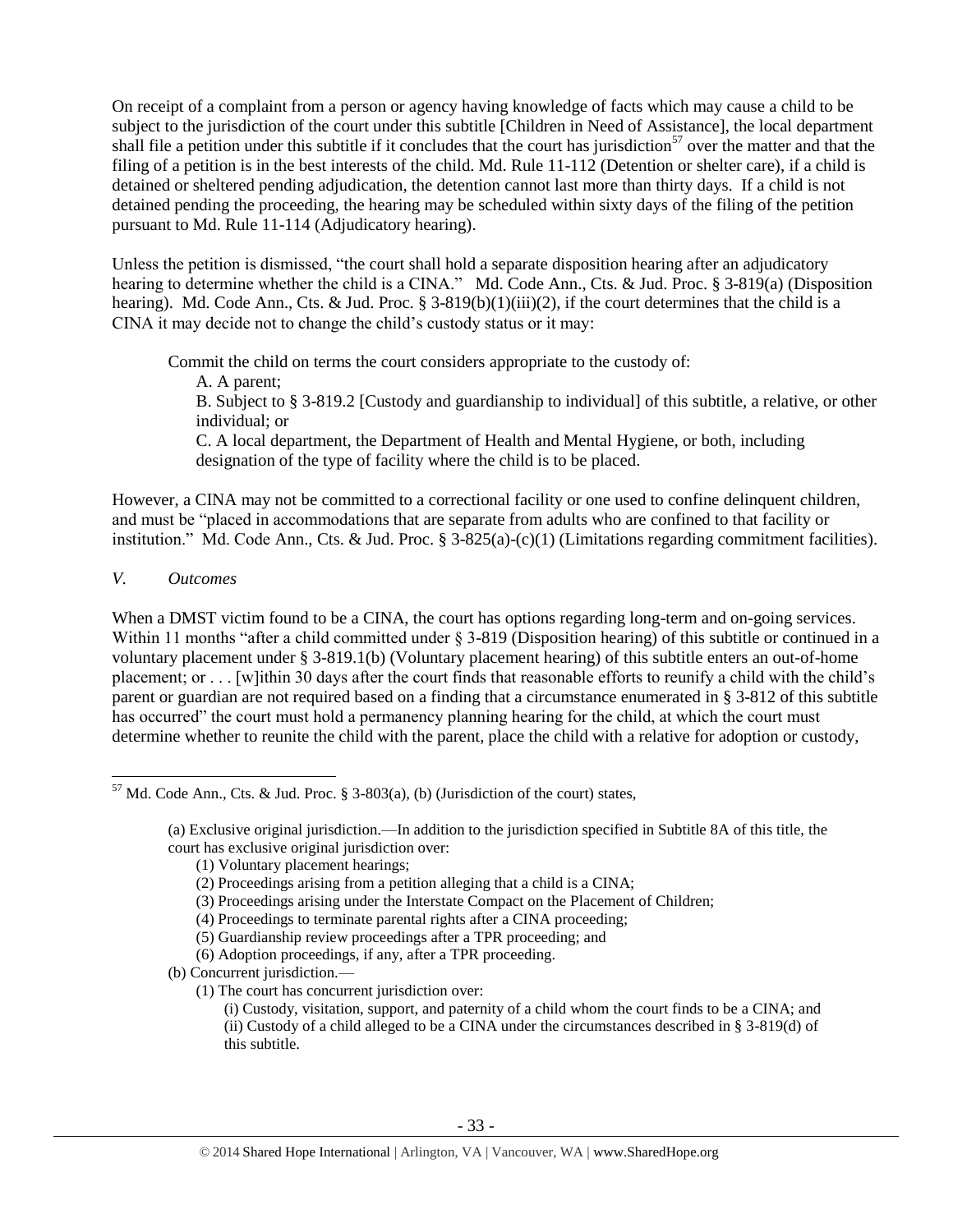place the child for adoption or custody by a nonrelative, or place the child in another "planned permanent living arrangement that . . . [a]ddresses the individualized needs of the child . . . ." Md. Code Ann., Cts. & Jud. Proc. § 3-823(b)(1), (e) (Permanency plan for out-of-state placement).

## **Child Identified as in Need of Supervision / Delinquent**

The provisions of subtitle 8A of Md. Code Ann., Cts. & Jud. Proc. tit. 3, apply to both delinquent children and children in need of supervision. Md. Code Ann., Cts. & Jud. Proc.§ 3-8A-03(a)(1) (Jurisdiction of the court). Md. Code Ann., Cts. & Jud. Proc. § 3-8A-01(e) (Defintions), a "child in need of supervision" is one who,

[R]equires guidance, treatment, or rehabilitation and:

(1) Is required by law to attend school and is habitually truant;

(2) Is habitually disobedient, ungovernable, and beyond the control of the person having custody of him;

- (3) Deports himself so as to injure or endanger himself or others; or
- (4) Has committed an offense applicable only to children.<sup>58</sup>

Under Md. Code Ann., Cts. & Jud. Proc. § 3-8A-01(m), a "delinquent child" is one "who has committed a delinquent act and requires guidance, treatment, or rehabilitation." Under subsection (l), a "delinquent act" is "an act which would be a crime if committed by an adult." A child charged with Md. Code Ann., Crim. Law § 11-306(a)(1) (House of prostitution), a criminal act when committed by an adult, therefore could be considered a delinquent child.

- 5.4.1 Recommendation: Establish a mandatory response law directing any minor involved in prostitution or who is a victim of human trafficking under Md. Code Ann., Crim. Law § 11-303(a)(1) (Human trafficking) away from the criminal justice system and into a child protective services system.
- *5.5 Commercial sexual exploitation or sex trafficking is identified as a type of abuse and neglect within child protection statutes.*

For purposes of Maryland's child abuse and neglect laws, "abuse" is defined in Md. Code Ann., Fam. Law § 5- 701(b) (Definitions) as the following:

(1) the physical or mental injury of a child by any parent or other person who has permanent or temporary care or custody or responsibility for supervision of a child, or by any household or family member, under circumstances that indicate that the child's health or welfare is harmed or at substantial risk of being harmed; or

(2) sexual abuse of a child, whether physical injuries are sustained or not.

Pursuant to Md. Code Ann., Fam. Law  $\S$  5-701(x),

 $\overline{\phantom{a}}$ 

<sup>&</sup>lt;sup>58</sup> Md. Code Ann., Cts. & Jud. Proc. § 3-8A-10.1 (Child in Need of Services Pilot Program) establishes a Pilot Program for providing services to children in need of supervision; however, the Pilot Program currently is limited to Baltimore County, Cecil County, Montgomery County, and Prince George's County.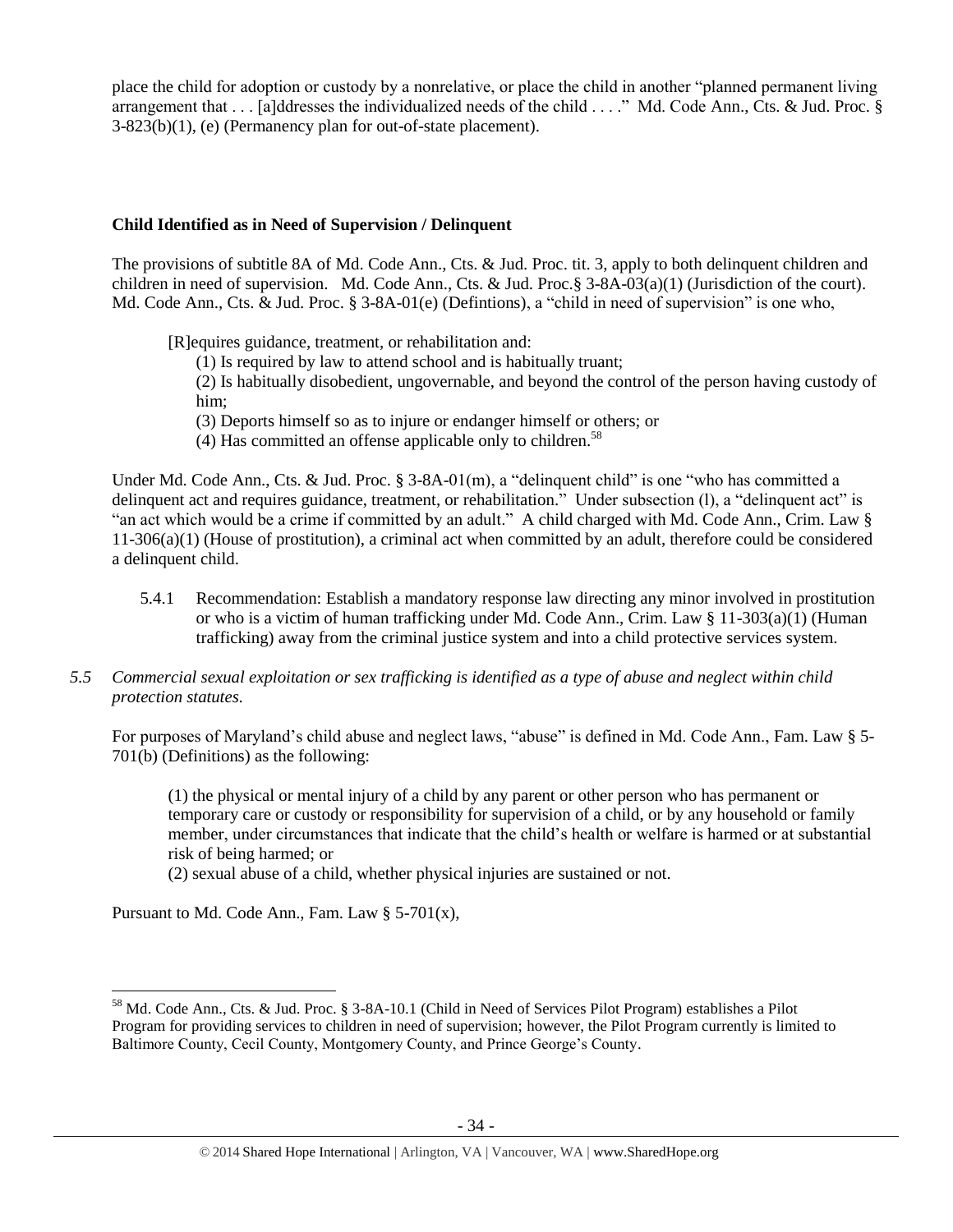(1) "Sexual abuse" means any act that involves sexual molestation or exploitation of a child by a parent or other person who has permanent or temporary care or custody or responsibility for supervision of a child, or by any household or family member.

(2) "Sexual abuse" includes:

(i) Allowing or encouraging a child to engage in:

- (1) Obscene photography, films, poses, or similar activity;
- (2) Pornographic photography, films, poses, or similar activity; or
- (3) Prostitution
- (ii) Human trafficking;
- (iii) Incest;
- (iv) Rape;
- (v) Sexual offense in any degree;
- (vi) Sodomy; and
- (vii) Unnatural or perverted sexual practices."

"Neglect" is defined in Md. Code Ann., Fam. Law  $\S$  5-701(s) as the following:

[T]he leaving of a child unattended or other failure to give proper care and attention to a child by any parent or other person who has permanent or temporary care or custody or responsibility for supervision of the child under circumstances that indicate:

(1) that the child's health or welfare is harmed or placed at substantial risk of harm; or

(2) mental injury to the child or a substantial risk of mental injury.

As used within Maryland's provisions regarding Children in Need of Assistance,<sup>59</sup> "abuse" is defined in Md. Code Ann., Cts. & Jud. Proc. § 3-801(b) as the following:

(1) Sexual abuse of a child, whether a physical injury is sustained or not; or

(2) Physical or mental injury of a child under circumstances that indicate that the child's health or welfare is harmed or is at substantial risk of being harmed by:

- (i) A parent or other individual who has permanent or temporary care or custody or responsibility for supervision of the child; or
- (ii) A household or family member.

Pursuant to Md. Code Ann., Cts. & Jud. Proc. § 3-801(x) (Definitions),

- (1) "Sexual abuse" means an act that involves sexual molestation or sexual exploitation of a child by: (i) A parent or other individual who has permanent or temporary care or custody or responsibility for supervision of the child; or
	- (ii) A household or family member."
- (2) "Sexual abuse" includes:
	- (I) Allowing or encouraging a child to engage in:
		- (1) Obscene photography, films, poses, or similar activity;
		- (2) Pornographic photography, films, poses, or similar activity; or
		- (3) Prostitution

 $\overline{a}$ 

<sup>59</sup>As used within Md. Code Ann., Cts. & Jud. Proc. § 3-801(b), a "child in need of assistance" is defined as "a child who requires court intervention because: (1) The child has been abused, has been neglected, has a developmental disability, or has a mental disorder; and (2) The child's parents, guardian, or custodian are unable or unwilling to give proper care and attention to the child and the child's needs." Md. Code Ann., Cts. & Jud. Proc. § 3-801(f).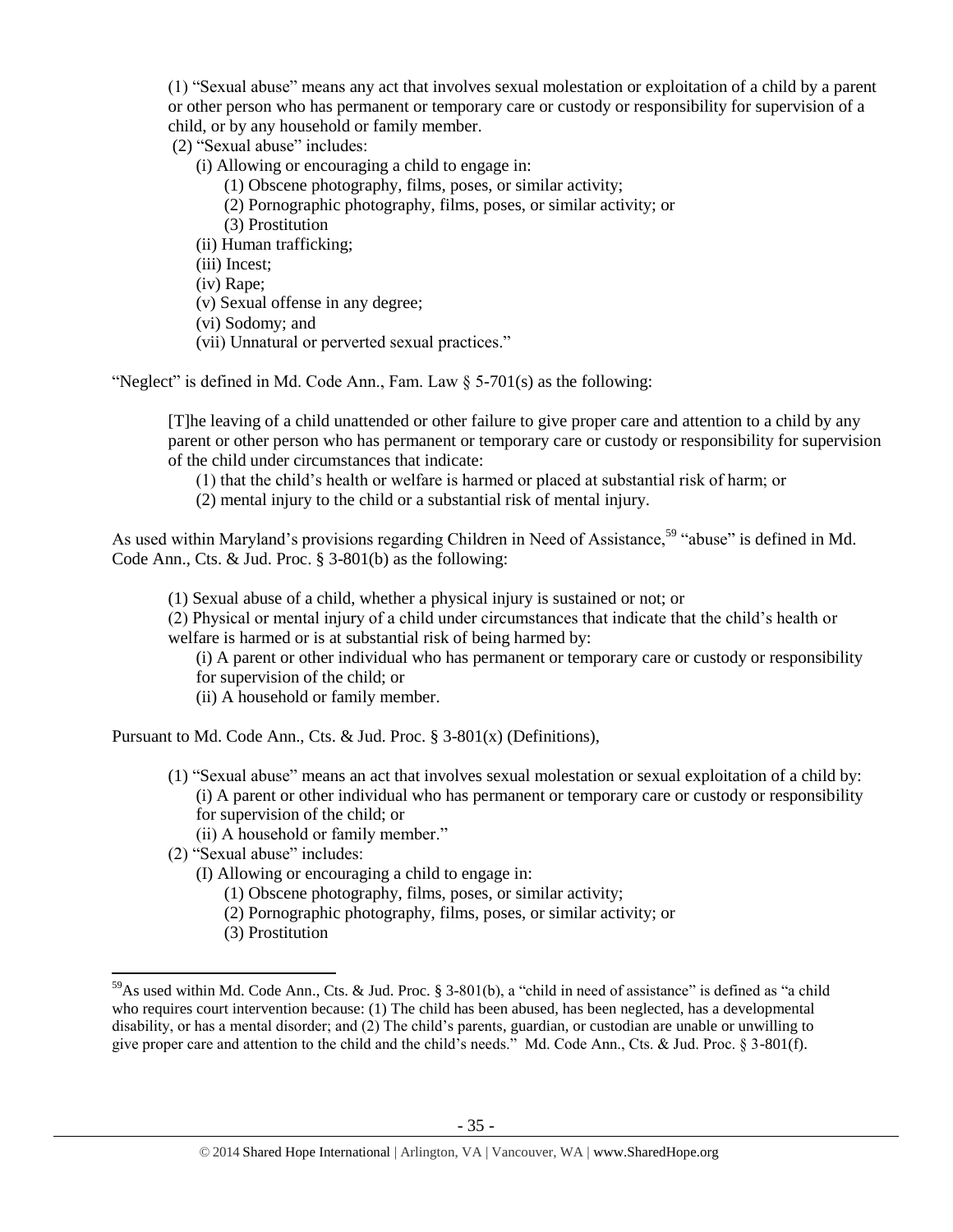(II) Human trafficking; (III) Incest; (IV) Rape; (V) Sexual offense in any degree; (VI) Sodomy; and (VII) Unnatural or perverted sexual practices."

"Neglect" is defined in Md. Code Ann., Cts. & Jud. Proc.  $\S$  3-801(s) as the following:

[T]he leaving of a child unattended or other failure to give proper care and attention to a child by any parent or individual who has permanent or temporary care or custody or responsibility for supervision of the child under circumstances that indicate:

- (1) That the child's health or welfare is harmed or placed at substantial risk of harm; or
- (2) That the child has suffered mental injury or been placed at substantial risk of mental injury.

The definitions of "abuse" and "neglect" under Md. Code Ann., Fam. Law § 5-701 (Definitions) and Md. Code Ann., Cts. & Jud. Proc. § 3-801 (Definitions), cover substantially the same conduct. Most notably, both definitions of "sexual abuse" expressly include human trafficking and "[a]llowing a child to engage in . . . [p]rostitution."

*5.6 The definition of "caregiver" (or similar term) in the child welfare statutes is broad enough to include a trafficker who has custody or control of a child in order to bring a trafficked child into the protection of child protective services.*

For purposes of Maryland's child abuse and neglect provisions, Md. Code Ann., Fam. Law § 5-701(b) defines "abuse" as "(1) the physical or mental injury of a child by any parent or other person who has permanent or temporary care or custody or responsibility for supervision of a child, or by any household or family member, under circumstances that indicate that the child's health or welfare is harmed or at substantial risk of being harmed; or (2) sexual abuse of a child, whether physical injuries are sustained or not." Md. Code Ann., Fam. Law § 5-701(k) (Definitions) defines a "household member" as "a person who lives with, or is a regular presence in, a home of a child at the time of the alleged abuse or neglect." Additionally, "household' is defined as "the location: (1) in which the child resides; (2) where the abuse or neglect is alleged to have taken place; or (3) where the person suspected of abuse or neglect resides." Pursuant to Md. Code Ann., Fam. Law § 5-709(c) (Temporary removal of child from home without court approval), child protection personnel investigating child abuse and neglect "may remove the child temporarily [from the household], without prior approval by the juvenile court, if the representative believes that the child is in serious, immediate danger."

However, for purposes of Maryland's provisions regarding "Children in Need of Assistance," a "custodian" is more narrowly defined as "a person or governmental agency to whom custody of a child has been given by order of court, including a court other than the juvenile court," and "custody" is defined as "the right and obligation, unless otherwise determined by the court, to provide ordinary care for a child and determine placement." Md. Code Ann., Cts. & Jud. Proc. § 3-801(j), (k).

*5.7 Crime victims' compensation is specifically available to a child victim of sex trafficking or commercial sexual exploitation of children (CSEC) without regard to ineligibility factors.*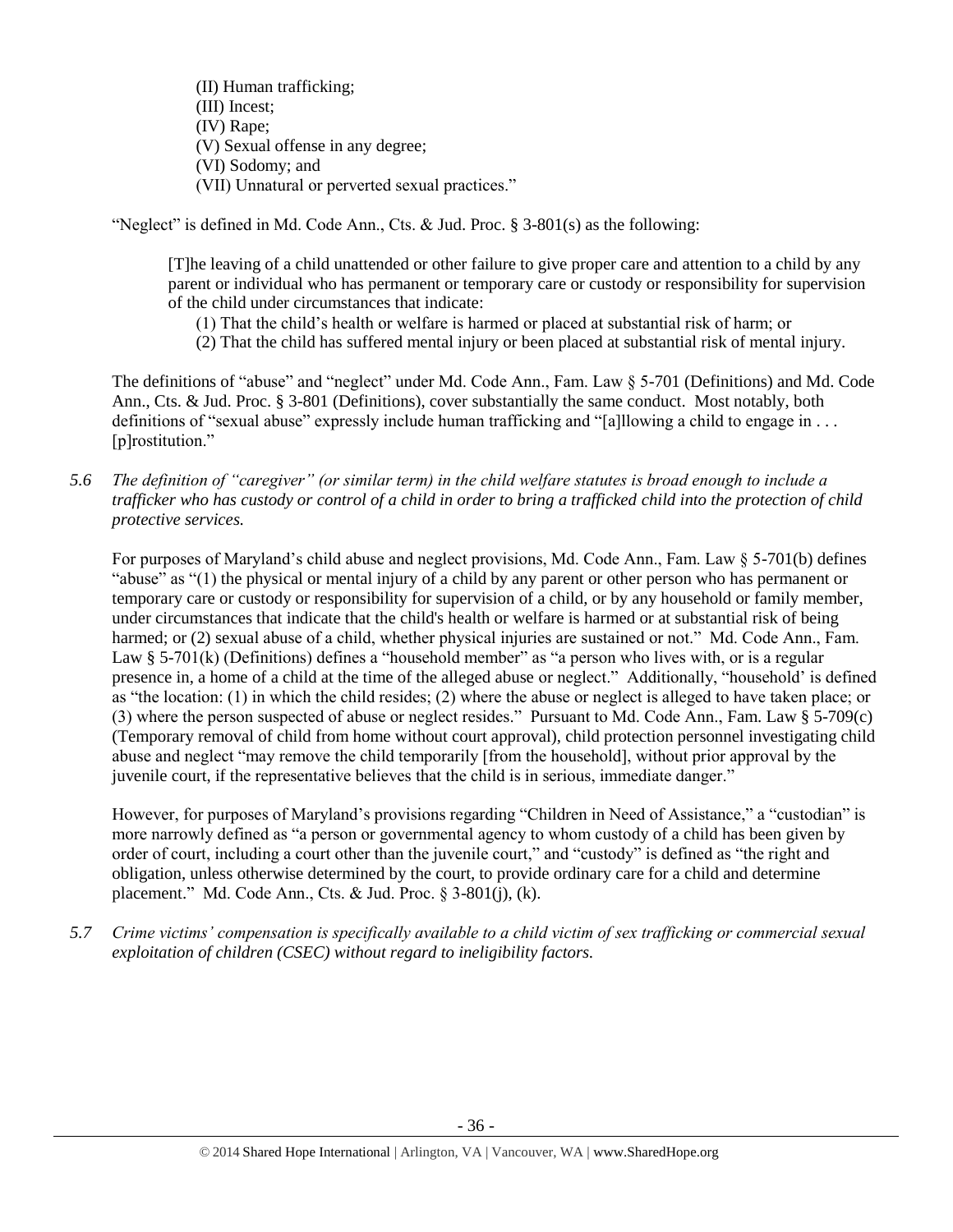Generally, victims<sup>60</sup> are eligible to receive an award from the Criminal Injuries Compensation Board. Md. Code Ann., Crim. Proc.  $\S 11-808(a)(1)(i)$ . Several additional requirements for compensation may, however, present difficulties for victims of domestic minor sex trafficking. Specifically, "A person who commits the crime or delinquent act that is the basis of a claim, or an accomplice of the person, is not eligible to receive an award with respect to the claim." Md. Code Ann., Crim. Proc. § 11-808(a)(2). Additionally, the Criminal Injuries Compensation Board will not award compensation to a victim unless it finds that "the crime or delinquent act or the discovery of child abuse was reported to the proper authorities within 48 hours after the occurrence of the crime or delinquent act or the discovery of the child abuse; and . . . the victim has cooperated fully with all law enforcement units," unless "good cause" is shown for the victim's failure to meet those requirements. Md. Code Ann., Crim. Proc.  $\S 11-810(a)(1)(iii)-(iv)$ , (2). Claims for compensation must be filed within 3 years of the crime's occurrence, except "[i]n a case of child abuse, a claimant may file a claim up to 3 years after the claimant knew or should have known of the child abuse." Md. Code Ann., Crim. Proc. § 11- 809(a).

Additionally, Md. Code Ann., Crim. Proc.  $\S 11-810(d)(1)(i)$  states in part that "the Board shall determine" whether the victim's conduct contributed to the infliction of the victim's injury, and, if so, reduce the amount of the award or reject the claim." Pursuant to Md. Code Ann., Crim. Proc. § 11-810(d)(1)(ii), however, the Criminal Injuries Compensation Board may

disregard the responsibility of the victim for the victim's own injury if that responsibility is attributable to efforts by the victim:

1. to prevent a crime or delinquent act or an attempted crime or delinquent act from occurring in the victim's presence; or

2. to apprehend an offender who had committed a crime or delinquent act in the victim's presence or had committed a felony or delinquent act that would be a felony if committed by an adult.

Nothing expressly exempts domestic minor sex trafficking victims from these requirements or award reduction factors, or explains what constitutes good cause for the failure to report the crime or cooperate with law enforcement.

- 5.7.1 Recommendation: Amend Md. Code Ann., Crim. Proc. § 11-808(a) (Eligibility for Awards), Md. Code Ann., Crim. Proc. § 11-809(a) (Filing of claims), and Md. Code Ann., Crim. Proc. § 11- 810(a), (d) (Conditions for awards on claims) to expressly provide that victims of domestic minor sex trafficking are exempt from all ineligibility and award reduction factors, and that victims of commercial sexual exploitation and sex trafficking are eligible for a good cause exception under Md. Code Ann., Crim. Proc. § 11-810(a)(1)(iv).
- *5.8 Victim-friendly procedures and protections are provided in the trial process for minors under 18.*

Maryland law provides special protections for children who are victims of abuse as defined and outlined under Md. Code Ann., Fam. Law § 5-701(b), Md. Code Ann., Crim. Law § 3-601 (Child abuse), or Md. Code Ann., Crim. Law § 3-602 (Sexual abuse of minor). Md. Code Ann., Crim. Proc. § 11-303(a). Specifically, Md. Code

 $\overline{\phantom{a}}$ <sup>60</sup> See supra Section 5.1 for the relevant definition of "victim." "Crime" is defined in Md. Code Ann., Crim. Proc. §  $11-801(d)(1)(i)$  as including, "except as provided in paragraph (2) of this subsection, a criminal offense under state, federal, or common law that is committed in: 1. this State; or 2. another state against a resident of this State." Subsection (2) states, "'Crime' does not include an act involving the operation of a vessel or motor vehicle unless the act is: (i) a violation of § 20-102, § 20-104, § 21-902, or § 21-904 of the Transportation Article; or (ii) operating a motor vehicle or vessel that results in an intentional injury."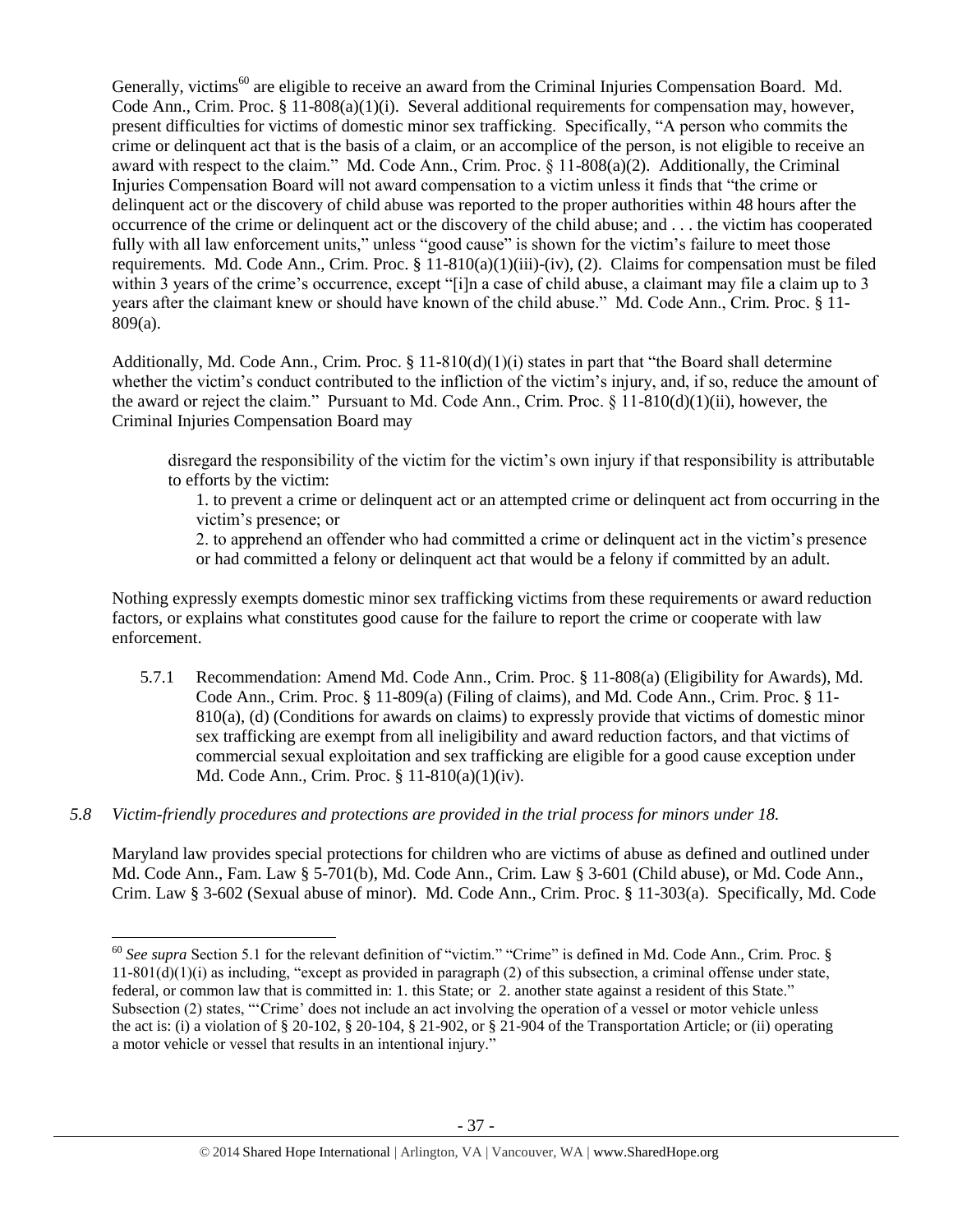Ann., Crim. Proc. § 11-303(b) (Testimony of child victim by closed circuit television) provides that such a child victim may give testimony outside the courtroom via closed circuit television in the following circumstances:

(1) the court determines that testimony by the child victim in the presence of a defendant or a child respondent will result in the child victim's suffering serious emotional distress such that the child victim cannot reasonably communicate; and

(2) the testimony is taken during the proceeding.

When the court determines that the child may provide testimony via closed circuit television, only certain people may be in the room, including "subject to the Maryland Rules, any person whose presence, in the opinion of the court, contributes to the well-being of the child victim, including a person who has dealt with the child victim in a therapeutic setting concerning the abuse." Md. Code Ann., Crim. Proc. § 11-303(d)(v).

The out of court statements of a child under 13 years old who is the victim of Md. Code Ann., Crim. Law § 3- 601, Md. Code Ann., Crim. Law § 3-602, Md. Code Ann., Crim. Law §§ 3-303–3-307 (first or second degree rape or first, second, or third degree sexual offense), Md. Code Ann., Crim. Law §§ 3-309–3-312 (attempted first or second degree rape or attempted first, second, or third degree sexual offense), or who has been abused or neglected as defined under Md. Code Ann., Fam. Law § 5-701, may be admitted in court "only if the statement was made to and is offered by a person acting lawfully in the course of the person's profession when the statement was made [to a person] who is: (1) a physician; (2) a psychologist; (3) a nurse; (4) a social worker;" a specified school employee, therapist, or counselor. Md. Code Ann., Crim. Proc. § 11-304(a)–(c).

Regardless of the victim's age, pursuant to Md. Code Ann., Crim. Law  $\S$  3-319(a) (Rape and sexual offense— Admissibility of evidence),

Evidence relating to a victim's reputation for chastity or abstinence and opinion evidence relating to a victim's chastity or abstinence may not be admitted in a prosecution for:

(1) a crime specified under this subtitle or a lesser included crime;

- (2) the sexual abuse of a minor under § 3-602 of this title or a lesser included crime; or
- (3) the sexual abuse of a vulnerable adult under § 3-604 of this title or a lesser included crime.

Pursuant to Md. Code Ann., Crim. Law § 3-319(b),

Evidence of a specific instance of a victim's prior sexual conduct may be admitted in a prosecution described in subsection (a) of this section only if the judge finds that:

- (1) the evidence is relevant;
- (2) the evidence is material to a fact in issue in the case;

(3) the inflammatory or prejudicial nature of the evidence does not outweigh its probative value; and

(4) the evidence:

(i) is of the victim's past sexual conduct with the defendant;

(ii) is of a specific instance of sexual activity showing the source or origin of semen, pregnancy, disease, or trauma;

(iii) supports a claim that the victim has an ulterior motive to accuse the defendant of the crime; or

(iv) is offered for impeachment after the prosecutor has put the victim's prior sexual conduct in issue.

Human trafficking victims who testify in a prosecution under Md. Code Ann., Crim. Law § 11-303 (Human trafficking) are not provided the protection of Md. Code Ann., Crim. Law § 3-319(a) as it is not within subtitle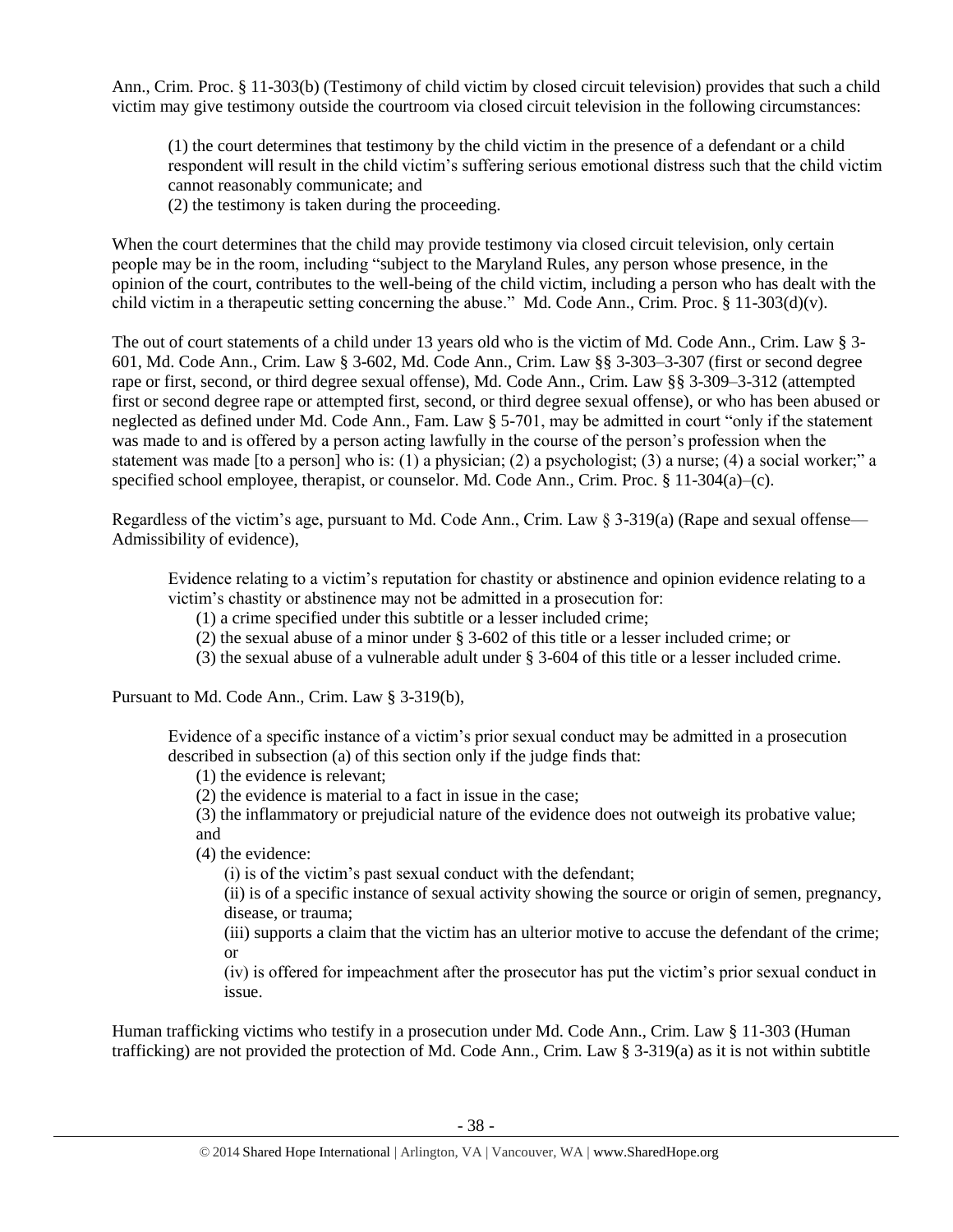3 (Sexual crimes) of title 3 (Other crimes against the person). Also, Md. Code Ann., Crim. Law § 3-602 (Sexual abuse of minor) does not refer to Md. Code Ann., Crim. Law § 11-303.

Pursuant to Md. Code Ann., St. Govt. §§ 7-301 through 7-312,<sup>61</sup> regardless of the age of the victim and upon application, the State Department of the state will allow a victim of trafficking to substitute their actual address with that of the State Department for all state and local government agencies.

- 5.8.1 Recommendation: Amend Md. Code Ann., Crim. Law § 3-319(a) (Rape and sexual offense— Admissibility of evidence) to allow the rape shield law to apply to testimony by minor victims of sex trafficking in a prosecution under Md. Code Ann., Crim. Law § 11-303 (Human trafficking).
- *5.9 Expungement or sealing of juvenile delinquency records resulting from arrests or adjudications for prostitution-related offenses committed as a result of, or in the course of, the commercial sexual exploitation of a minor is available within a reasonable time after turning 18.*

Pursuant to Md. Code Ann., Cts. & Jud.Proc. § 3-8A-27(c),

 $\overline{\phantom{a}}$ 

The court on its own motion or on petition, and for good cause shown, may order the court records of a child sealed, and, upon petition or on its own motion, shall order them sealed after the child has reached 21 years of age. If sealed, the court records of a child may not be opened, for any purpose, except by order of the court upon good cause shown.

Also, under Md. Code Ann., Crim. Proc. § 10-106(b) (Expungement of criminal charge transferred to juvenile court), "A person may file, and a court shall grant, a petition for expungement of a criminal charge transferred to the juvenile court under § 4-202 [Transfer of criminal cases to juvenile court] or § 4-202.2 [Transfer of case involving detained child–at sentencing] of this article."

Additionally, pursuant to Md. Code Ann., Cts. & Jud. Proc.  $\S$  3-8A-27(a)(1) (Confidentiality of records (Abrogation of amendment effective September 30, 2011)), police records concerning children are "confidential and shall be maintained separate from those of adults. [Their] contents may not be divulged, by subpoena or otherwise, except by order of the court upon good cause shown or as otherwise provided in § 7-303 of the Education Article [Arrest for reportable offense]." Also, a child's court records "may not be divulged, by subpoena or otherwise, except by order of the court upon good cause shown or as provided in Sections 7-303 and 22-309 [Cooperation] of the Education Article." Md. Code Ann., Cts. & Jud. Proc. § 3-8A-27(b)(1).

*5.10 Victim restitution and civil remedies for victims of domestic minor sex trafficking or commercial sexual exploitation of children (CSEC) are authorized by law.*

Pursuant to Md. Code Ann., Crim. Proc. § 11-603(b) (Restitution determination), "A victim is presumed to have a right to restitution under subsection (a) of this section if: (1) the victim or the State requests restitution; and (2) the court is presented with competent evidence of any item listed in subsection (a) of this section." However, a restitution order is not mandatory. Md. Code Ann., Crim. Proc. § 11-603(a) provides that a court *may* order restitution if any of the following circumstances exist:

 $61$  Here and elsewhere in this report that Md. Code Ann., St. Govt. §§ 7-301 through 7-312 is quoted or cited, it has been enacted by the passage of House Bill 559 and Senate Bill 818. 2014 Md. Laws 559, (effective October 1, 2014).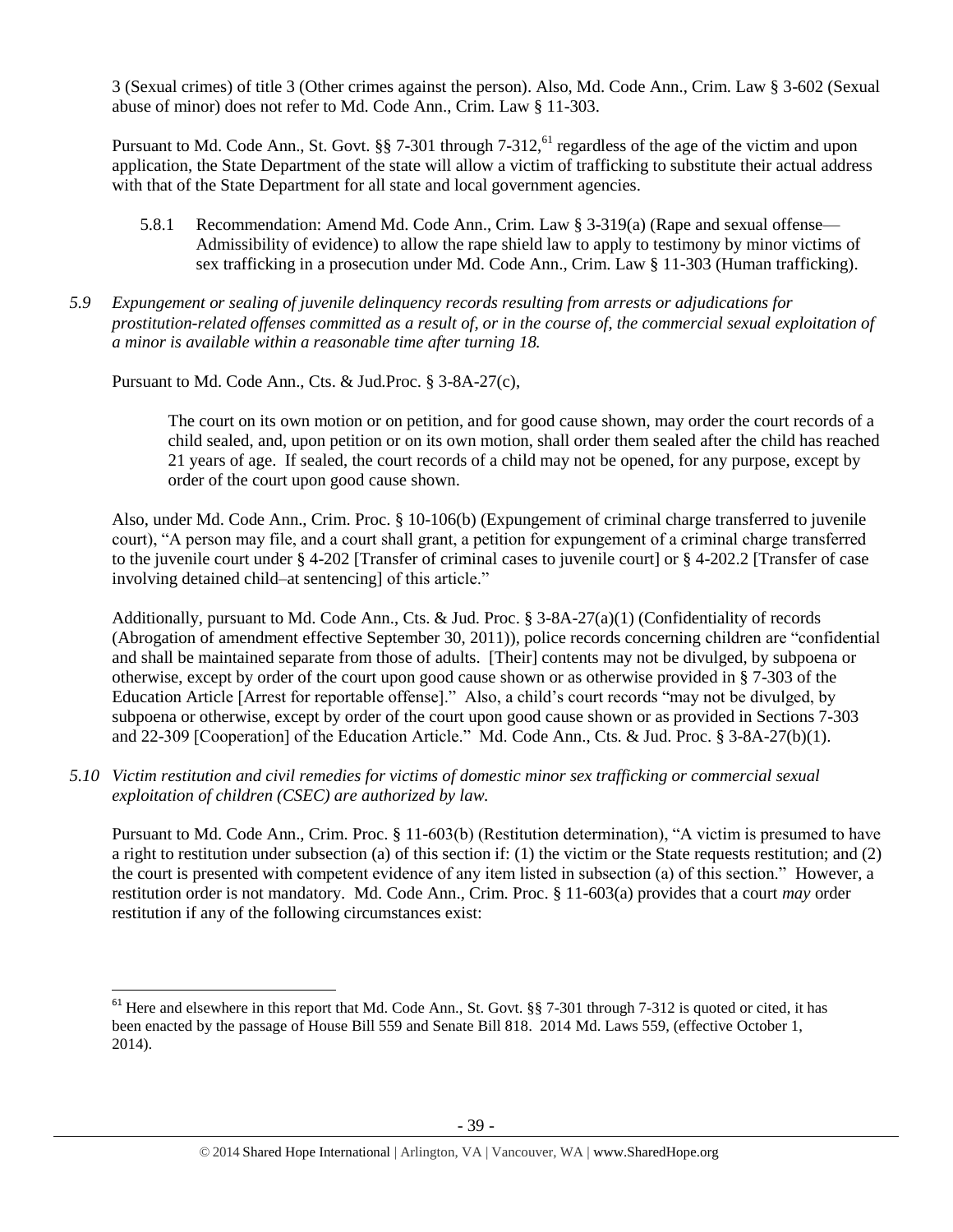(1) as a direct result of the crime or delinquent act, property of the victim was stolen, damaged, destroyed, converted, or unlawfully obtained, or its value substantially decreased; (2) as a direct result of the crime or delinquent act, the victim suffered:

- (i) actual medical, dental, hospital, counseling, funeral, or burial expenses or losses;
- (ii) direct out-of-pocket loss;
- (iii) loss of earnings; or
- (iv) expenses incurred with rehabilitation;
- . . . .

If the court orders the defendant to pay restitution, the court may also enter "an immediate and continuing earnings withholding order" and specify an amount employers of the defendant must withhold and pay to the appropriate governmental entity. Md. Code. Ann., Crim. Proc. § 11-617(a)(1), (d).

- 5.10.1 Recommendation: Amend Md. Code Ann., Crim. Proc. § 11-603 to provide for mandatory restitution for victims of human trafficking or CSEC offenses.
- *5.11 Statutes of limitations for civil and criminal actions for child sex trafficking or commercial sexual exploitation of children (CSEC) offenses are eliminated or lengthened sufficiently to allow prosecutors and victims a realistic opportunity to pursue criminal action and legal remedies.*

Maryland law does not require prosecutions for felony offenses to be commenced within any designated time period.<sup>62</sup> Pursuant to Md. Code Ann., Cts. & Jud. Proc. § 5-106(a) (Prosecutions for misdemeanors; manslaughter by automobile, motorboat, etc.; homicide by motor vehicle), however, prosecutions for misdemeanors must be commenced within 1 year of the crime's occurrence, except, pursuant to subsection (b), "if a statute provides that a misdemeanor is punishable by imprisonment in the penitentiary or that a person is subject to this subsection [Md. Code Ann., Cts. & Jud. Proc. § 5-106(b)] . . . [t]he State may institute a prosecution for the misdemeanor at any time." Md. Code Ann., Cts. & Jud. Proc. § 5-106(b). Statutes subject to this exception include the following: Md. Code Ann., Crim. Law § 11-303(a) (Human trafficking), Md. Code Ann., Crim. Law § 11-304 (Receiving earnings of prostitute), Md. Code Ann., Crim. Law § 11-305 (Child kidnapping for the purpose of committing a sexual crime),<sup>63</sup> and Md. Code Ann., Crim. Law § 3-603 (Sale of minor). Md. Code Ann., Crim. Law §§ 11-303(c)(1)(ii), 11-304(c), 11-305(c), 3-603(c). Prosecution under Md. Code Ann., Crim Law § 11-208 (Possession of visual representation of child under 16 engaged in certain sexual acts), however, must be brought within two years of the alleged crime. Md. Code Ann., Cts. & Jud. Proc. § 5-106(bb).

Prosecutions or suits for a "fine, penalty, or forfeiture" must be commenced within 1 year of the commission of the crime. Md. Code Ann., Cts. & Jud. Proc. § 5-107.

Pursuant to Md. Code Ann., Cts. & Jud. Proc. § 5-117(b) (Actions arising from alleged sexual abuse), "[a]n action for damages arising out of an alleged incident . . . of sexual abuse that occurred while the victim was a minor" must be commenced within 7 years from "the date that the victim attains the age of majority." Other civil actions generally are subject to a 3 year statute of limitations. Md. Code Ann., Cts. & Jud. Proc. § 5-101.

 $\overline{\phantom{a}}$ 

 $62$  Clark v. State, 774 A.2d 1136, 1144 n.8 (Md. 2001) ("Maryland has no statute of limitations on felonies or penitentiary misdemeanors beyond that imposed by the life of the offender.").

<sup>63</sup> *See supra* note [6.](#page-1-1)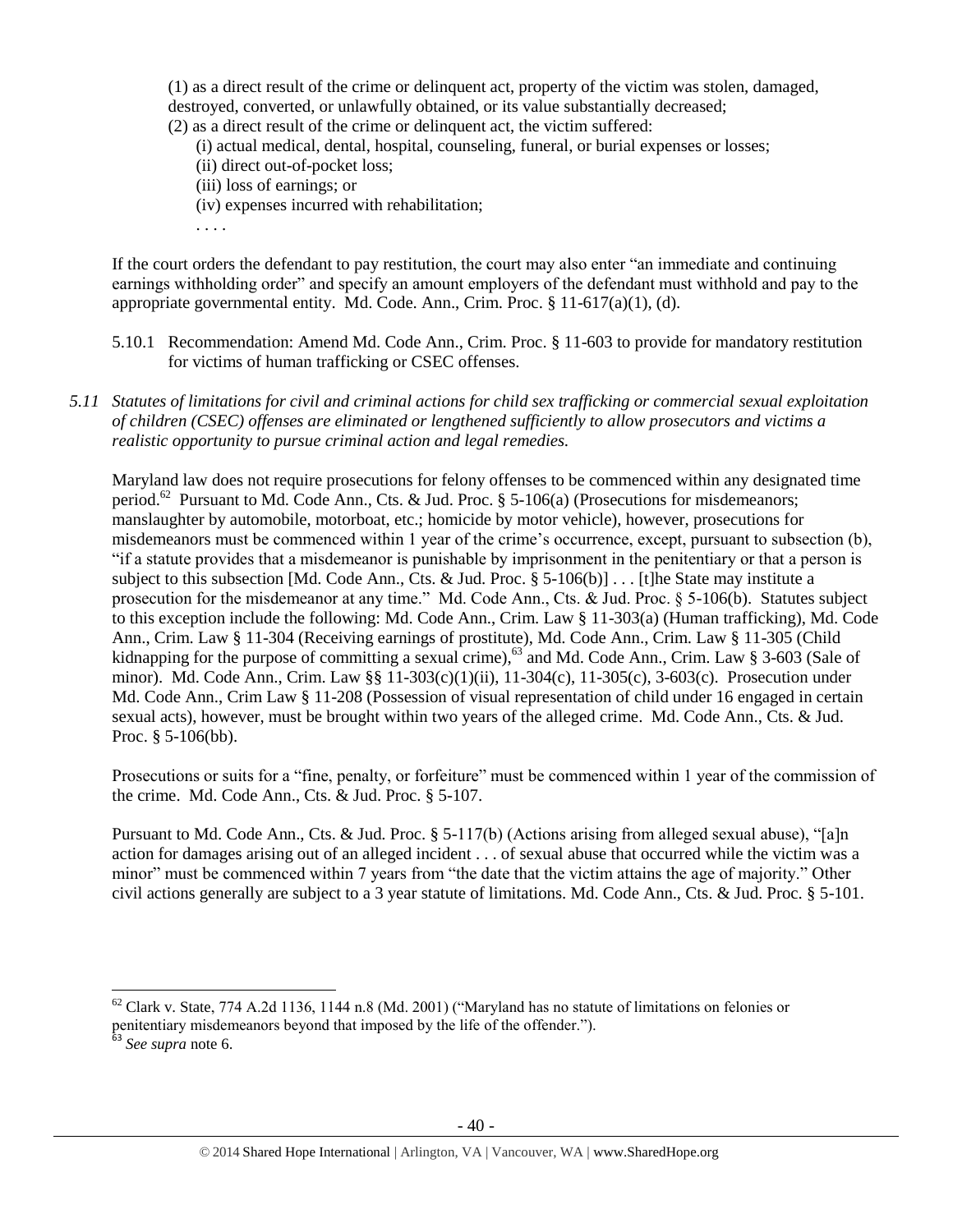#### **FRAMEWORK ISSUE 6: CRIMINAL JUSTICE TOOLS FOR INVESTIGATION AND PROSECUTIONS**

## *Legal Components:*

- *6.1 Training on human trafficking and domestic minor sex trafficking for law enforcement is statutorily mandated or authorized.*
- *6.2 Single party consent to audio-taping is permitted in law enforcement investigations.*
- *6.3 Wiretapping is an available tool to investigate domestic minor sex trafficking.*
- *6.4 Using a law enforcement posing as a minor to investigate buying or selling of commercial sex acts is not a defense to soliciting, purchasing, or selling sex with a minor.*
- *6.5 Using the Internet to investigate buyers and traffickers is a permissible investigative technique.*
- *6.6 Law enforcement and child welfare agencies are mandated to promptly report missing and recovered children. \_\_\_\_\_\_\_\_\_\_\_\_\_\_\_\_\_\_\_\_\_\_\_\_\_\_\_\_\_\_\_\_\_\_\_\_\_\_\_\_\_\_\_\_\_\_\_\_\_\_\_\_\_\_\_\_\_\_\_\_\_\_\_\_\_\_\_\_\_\_\_\_\_\_\_\_\_\_\_\_\_\_\_\_\_\_\_\_\_\_\_\_\_\_*

# *Legal Analysis:*

l

*6.1 Training on human trafficking and domestic minor sex trafficking for law enforcement is statutorily mandated or authorized.*

Maryland has established a Police Training Commission. Md. Code Ann., Pub. Safety § 3-202. Under Md. Code Ann., Pub. Safety § 3-207(5), the Police Training Commission has the authority

- (5) to establish the following for police training schools:
	- (i) curriculum;
	- (ii) minimum courses of study;
	- (iii) attendance requirements;
	- (iv) eligibility requirements;
	- (v) equipment and facilities;
	- (vi) standards of operation; and
	- (vii) minimum qualifications for instructors.

While Maryland law does not specifically mandate training on human trafficking and domestic minor sex trafficking, Maryland's Department of Public Safety & Correctional Services have previously instituted training regarding domestic violence and victims' issues.<sup>64</sup> Furthermore, training regarding "the criminal laws concerning rape and sexual offenses, including the sexual abuse and exploitation of children and related evidentiary procedures" and the treatment of victims and victims' services is mandated pursuant to Md. Code Ann., Pub. Safety § 3-207(6)(i). Although Maryland law enforcement officers must complete minimum training requirements as specified in Md. Code Regs. 12.04.01.09(A) (Minimum Standards for Entrance-Level Training for Police Officers) to be certified as police officers, nothing in the entrance-level program mandates law enforcement to receive training regarding human trafficking, domestic minor sex trafficking, or the sexual abuse or exploitation of children. Md. Code Regs. 12.04.01.09(A), (C)(1).

*6.2 Single party consent to audio-taping is permitted in law enforcement investigations.*

<sup>64</sup> *See Victim Services*, DEPT. OF PUB. SAFETY & CORRECTIONAL SERVS.,

http://www.dpscs.state.md.us/initiatives/bhc/index\_BHC\_vs-new.shtml#one (last visited Aug. 11, 2011).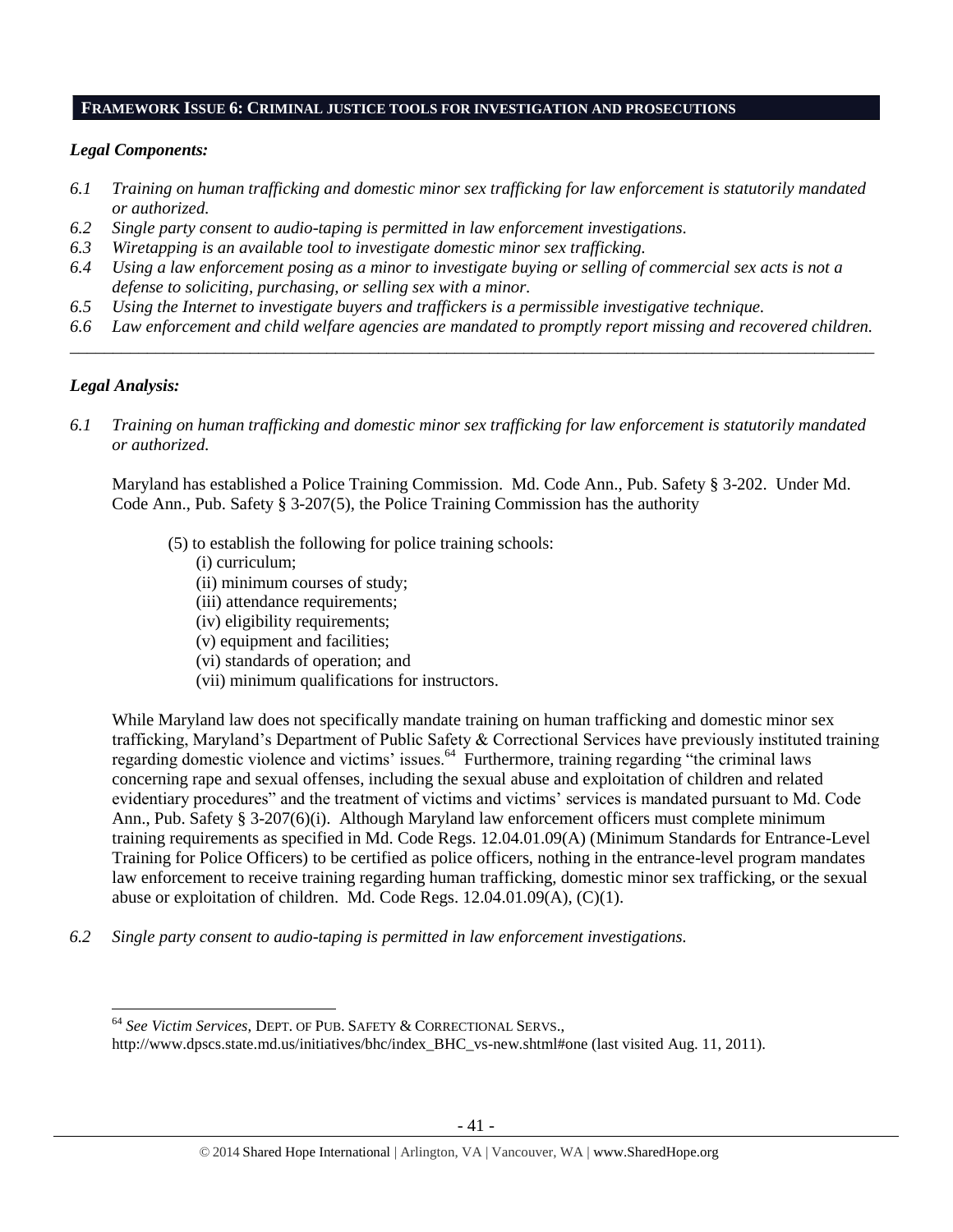Md. Code Ann., Cts. & Jud. Proc. § 10-402(a)(1) (Interception of communications generally; divulging contents of communications; violations of subtitle) states that "[e]xcept as otherwise specifically provided in this subtitle it is unlawful for any person to: (1) Willfully intercept, endeavor to intercept, or procure any other person to intercept or endeavor to intercept, any wire, oral, or electronic communication." A conviction is a felony punishable by imprisonment up to 5 years, a fine not to exceed \$ 10,000, or both. Md. Code Ann., Cts. & Jud. Proc. § 10-402(b).

However, a law enforcement officer is allowed to use "body wires" to intercept an oral communication where "there is reasonable cause to believe that a law enforcement officer's safety may be in jeopardy;" however, such communications "may not be recorded, and may not be used against the defendant in a criminal proceeding." Md. Code Ann, Cts. & Jud. Proc. § 10-402(c)(6).

# *6.3 Wiretapping is an available tool to investigate domestic minor sex trafficking.*

Md. Code Ann., Cts. & Jud. Proc. § 10-402 (Interception of communications generally; divulging contents of communications; violations of subtitle) makes it unlawful, unless an exception is provided in the statute, for a person to "[w]illfully intercept, endeavor to intercept, or procure any other person to intercept or endeavor to intercept, any wire, oral, or electronic communication" without the consent of both parties. Md. Code Ann., Cts. & Jud. Proc. § 10-402(a)(1), (c)(3). A conviction under this statute is a felony punishable by imprisonment up to 5 years, a fine not to exceed \$10,000, or both. Md. Code Ann., Cts. & Jud. Proc. § 10-402(b).

However, Md. Code Ann., Cts. & Jud. Proc. § 10-406 (Attorney General, State Prosecutor or State's Attorney may apply for order authorizing interception) provides that a court may enter an order allowing law enforcement to intercept communications of non-consenting parties in investigating certain enumerated crimes. Specifically, Md. Code Ann., Cts. & Jud. Proc. § 10-406(a) states,

The Attorney General, State Prosecutor, or any State's Attorney may apply to a judge of competent jurisdiction, and the judge, in accordance with the provisions of Md. Code Ann., Cts. & Jud. Proc. § 10-408 of this subtitle, may grant an order authorizing the interception of wire, oral, or electronic communications by investigative or law enforcement officers when the interception may provide or has provided evidence of the commission of:

. . . (2) Kidnapping;

(3) Rape;

(4) A sexual offense in the first or second degree;

(5) Child abuse in the first or second degree;

(6) Child pornography under § 11-207, § 11-208, or § 11-208.1 of the Criminal Law Article;

(15) A human trafficking offense under § 11-303 of the Criminal Law Article;

(16) Sexual solicitation of a minor under § 3-324 of the Criminal Law Article;

. . .

. . .

(18) Sexual abuse of a minor under § 3-602 of the Criminal Law Article; [or] . . . .

(20) A conspiracy or solicitation to commit an offense listed in items (1) through (19) of this subsection.

Md. Code Ann., Cts. & Jud. Proc. § 10-406(b) provides that "[n]o application or order shall be required if the interception is lawful under the provisions of Md. Code Ann., Cts. & Jud. Proc. § 10-402(c) of this subtitle." Md. Code Ann., Cts. & Jud. Proc.  $\S$  10-402(c)(2) permits interceptions when "[t]he investigative or law enforcement officer or other person is a party to the communication; or . . . [o]ne of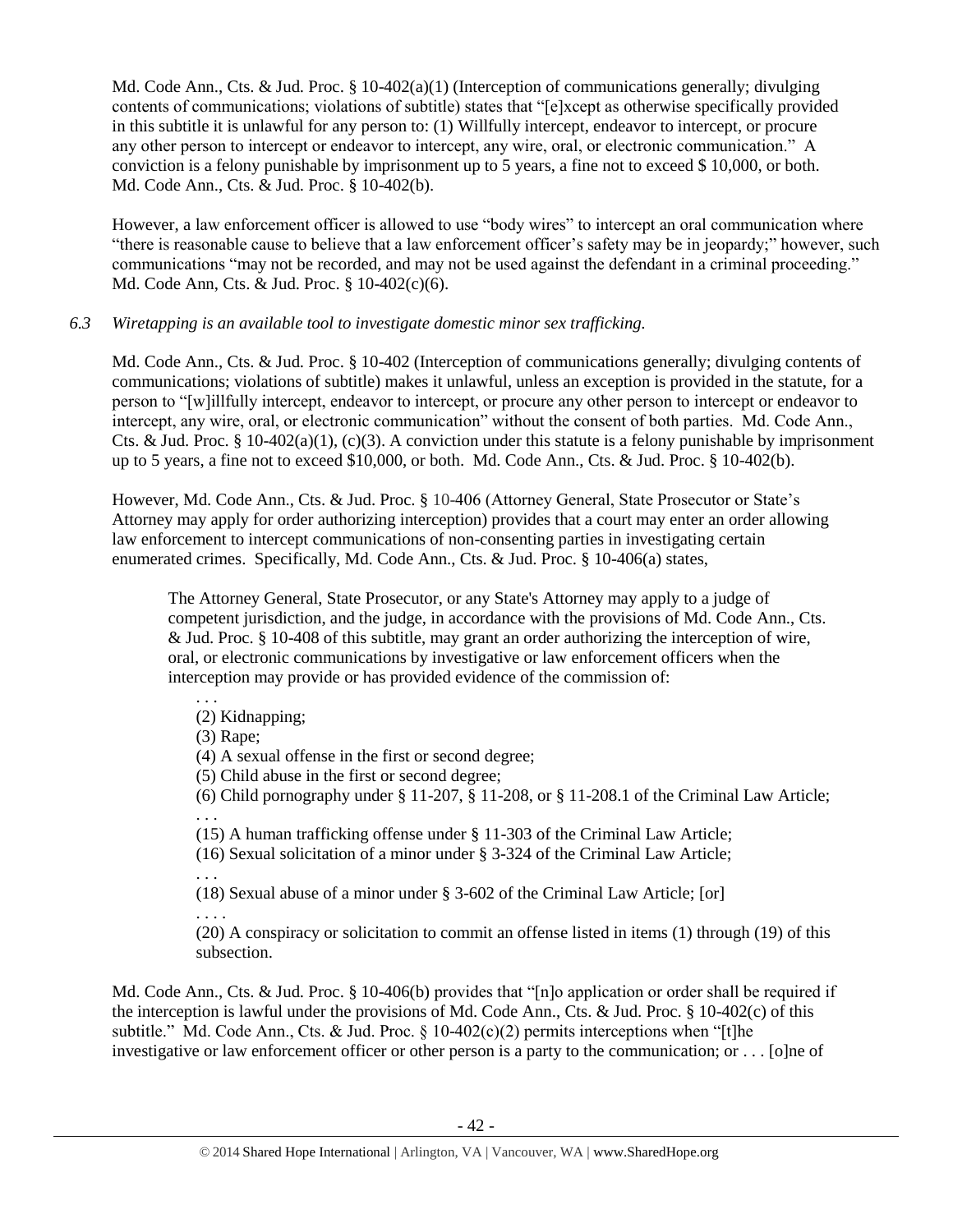the parties to the communication has given prior consent to the interception," and the officer is investigating certain criminal activity.

*6.4 Using a law enforcement posing as a minor to investigate buying or selling of commercial sex acts is not a defense to soliciting, purchasing, or selling sex with a minor.*

The use of a decoy by law enforcement in the investigating prostitution or sex trafficking is not a defense under Maryland law. Md. Code Ann., Crim. Law § 3-324(b) (Sexual solicitation of minor) states,

A person may not, with the intent to commit a violation of § 3-304 [Rape in the second degree], § 3-306 [Sexual offense in the second degree], or § 3-307 [Sexual offense in the third degree] of this subtitle or § 11-304 [Receiving earnings of prostitute], § 11-305 [Child kidnapping for the purpose of committing a sexual crime], or § 11-306 [House of prostitution] of this article, knowingly solicit<sup>65</sup> a minor, or a law enforcement officer posing as a minor, to engage in activities that would be unlawful for the person to engage in under § 3-304,

§ 3-306, or § 3-307 of this subtitle or § 11-304, § 11-305, or § 11-306 of this article.

*6.5 Using the Internet to investigate buyers and traffickers is a permissible investigative technique.*

Using of the Internet to investigate buyers and traffickers appears to be a permissible investigative technique under Maryland law. Md. Code Ann., Crim. Law § 3-324(b) (Sexual solicitation of minor) states,

A person may not, with the intent to commit a violation of § 3-304 [Rape in the second degree], § 3-306 [Sexual offense in the second degree], or § 3-307 [Sexual offense in the third degree] of this subtitle or § 11-304 [Receiving earnings of prostitute], § 11-305 [Child kidnapping for the purpose of committing a sexual crime], or § 11-306 [House of prostitution] of this article, knowingly solicit a . . . law enforcement officer posing as a minor, to engage in activities that would be unlawful for the person to engage in under § 3-304, § 3-306, or § 3-307 of this subtitle or § 11-304, § 11-305, or § 11-306 of this article.

The definition of "solicit" includes "to command, authorize, urge, entice, request, or advise a person by any means, including: . . . (6) by computer or Internet." Md. Code Ann., Crim. Law  $\S 3-324(a)(6)$ .

*6.6 Law enforcement and child welfare agencies are mandated to promptly report missing and recovered children.*

Maryland does not mandate the reporting of rescued domestic minor sex trafficking victims. However, pursuant to Md. Code Ann., Fam. Law § 9-402(a) (Determinations of law enforcement agency upon receipt of report), law enforcement agencies that receive a report of a missing child are required to determine immediately whether the following has occurred:

(1) the missing child has not been the subject of a prior missing persons report;

(2) the missing child suffers from a mental or physical handicap or illness;

(3) the disappearance of the missing child is of a suspicious or dangerous nature;

(4) the person filing the report of a missing child has reason to believe that the missing child may have been abducted;

(5) the missing child has ever previously been the subject of a child abuse report filed with the State or local law enforcement agency; or

 $\overline{a}$ <sup>65</sup> *See supra* Section 1.2 for discussion of the definition of "solicit."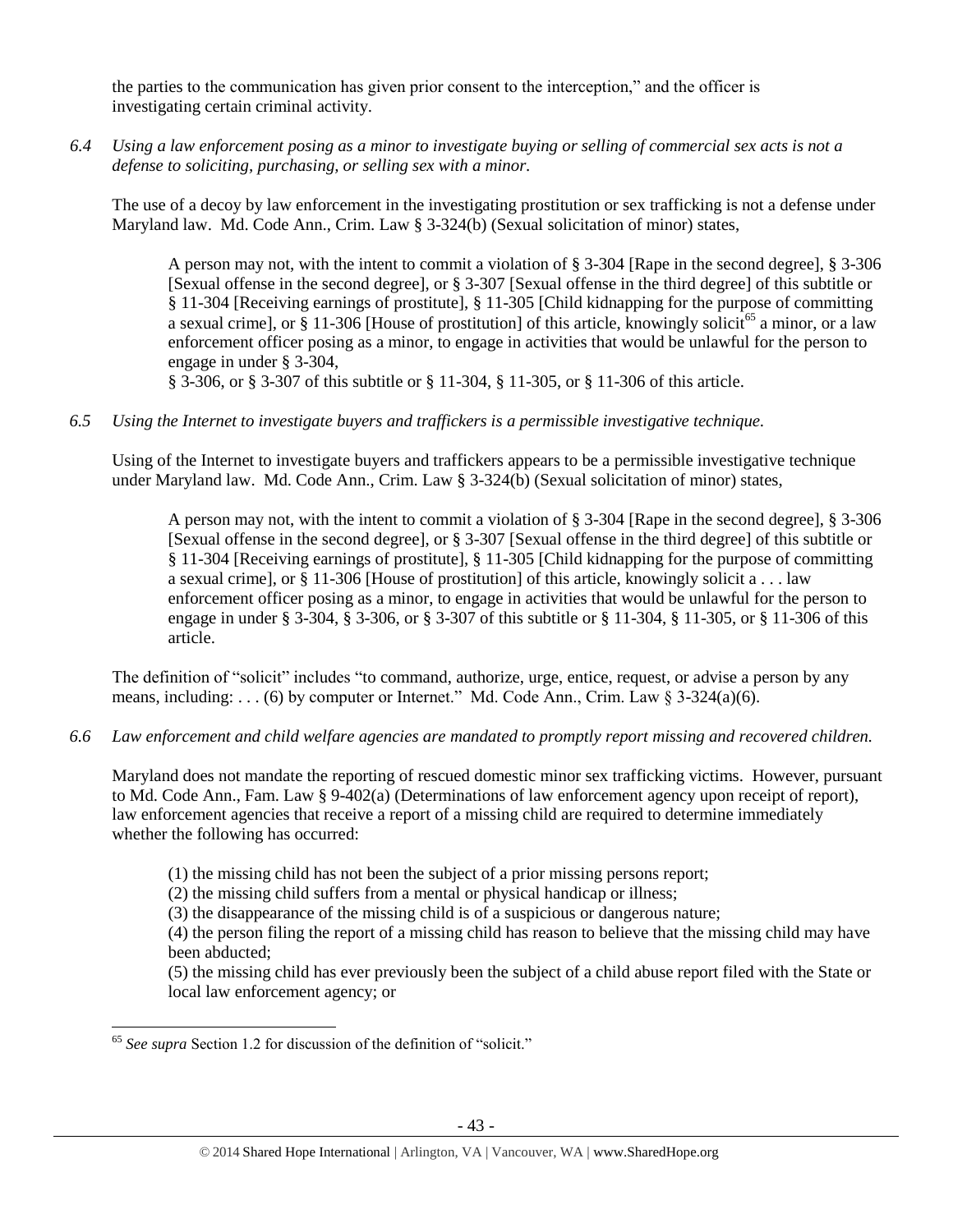(6) the missing child is under 17 years of age.

When conditions listed in subsection (a) are present, Md. Code Ann., Fam. Law § 9-402(b) specifies that the law enforcement agency must immediately,

(1) enter all necessary and available information into the Maryland Interagency Law Enforcement System (MILES) and the National Crime Information Center (NCIC) computer networks; (2) institute appropriate intensive search procedures, including the coordination of volunteer search teams;

(3) notify the National Center for Missing and Exploited Children and forward to the State Clearinghouse for Missing Children a copy of the missing persons report involving the missing child; (4) notify the appropriate local department and, to the extent possible, obtain any information that may assist in the locating of the missing child; and

(5) enlist the aid of the Department of State Police, when appropriate, in locating the missing child.

When a condition from subsection (a) is not present, law enforcement shall do the following pursuant to subsection (c): "(1) immediately seek to determine the circumstances surrounding the disappearance of the missing child; and (2) implement the procedures set forth in subsection (b) of this section within 12 hours of the filing of a report regarding a missing child, if the missing child has not been located." Md. Code Ann., Fam. Law § 9-402(c). Subsection (d) also provides, "Notwithstanding any provision of law to the contrary, if a missing child has not been located within 24 hours of the filing of a missing persons report and either the local law enforcement agency or the Department of State Police have reason to believe that the missing child may be located in a jurisdiction other than the jurisdiction where the missing persons report was filed, the Department of State Police shall enter the investigation and, in cooperation with the appropriate local law enforcement agencies, assist State and national efforts to locate the missing child." Md. Code Ann., Fam. Law § 9-402(d). Pursuant to subsection (f), "Every person filing a report of a missing child shall be required to notify the local law enforcement agency and the Department of State Police immediately upon the locating of the missing child if it is unlikely that the local law enforcement agency or the Department of State Police have knowledge that the missing child has been located."